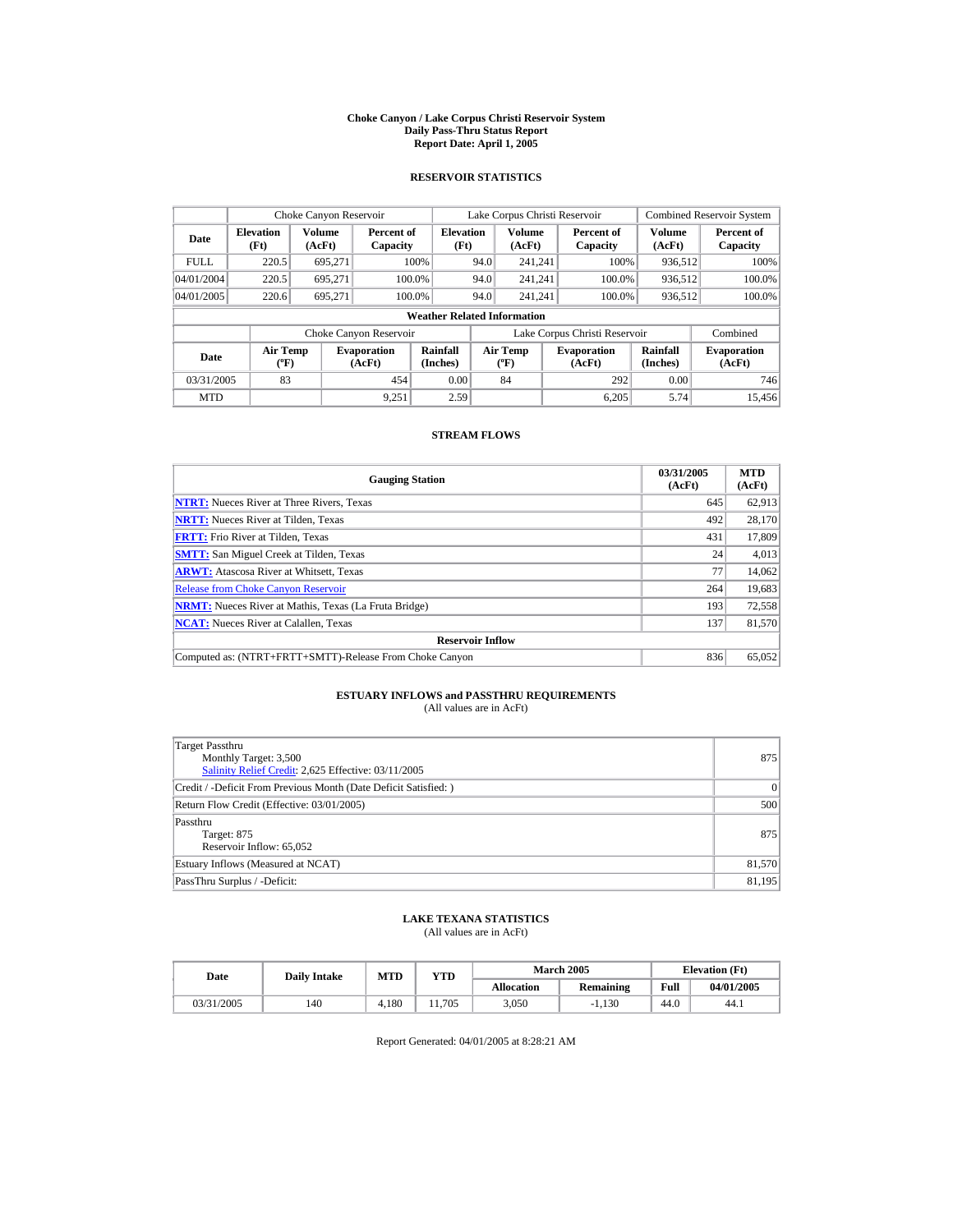#### **Choke Canyon / Lake Corpus Christi Reservoir System Daily Pass-Thru Status Report Report Date: April 2, 2005**

### **RESERVOIR STATISTICS**

|                                                                                     | Choke Canyon Reservoir |                      |                        |                                          |                              | Lake Corpus Christi Reservoir |                               |                         | <b>Combined Reservoir System</b> |  |
|-------------------------------------------------------------------------------------|------------------------|----------------------|------------------------|------------------------------------------|------------------------------|-------------------------------|-------------------------------|-------------------------|----------------------------------|--|
| Volume<br><b>Elevation</b><br>Date<br>(AcFt)<br>(Ft)                                |                        |                      | Percent of<br>Capacity | <b>Elevation</b><br>(Ft)                 |                              | Volume<br>(AcFt)              | Percent of<br>Capacity        | <b>Volume</b><br>(AcFt) | Percent of<br>Capacity           |  |
| <b>FULL</b>                                                                         | 220.5                  | 695.271              |                        | 100%                                     | 94.0                         | 241.241                       | 100%                          | 936.512                 | 100%                             |  |
| 04/02/2004                                                                          | 220.5                  | 695.271              |                        | 100.0%                                   | 94.0                         | 241.241                       | 100.0%                        | 936,512                 | 100.0%                           |  |
| 04/02/2005                                                                          | 220.5                  | 695.271              |                        | 100.0%                                   | 94.0                         | 241.241                       | 100.0%                        | 936,512                 | 100.0%                           |  |
|                                                                                     |                        |                      |                        | <b>Weather Related Information</b>       |                              |                               |                               |                         |                                  |  |
|                                                                                     |                        |                      | Choke Canyon Reservoir |                                          |                              |                               | Lake Corpus Christi Reservoir |                         | Combined                         |  |
| <b>Air Temp</b><br><b>Evaporation</b><br>Date<br>$({}^{\circ}\mathrm{F})$<br>(AcFt) |                        | Rainfall<br>(Inches) |                        | <b>Air Temp</b><br>$({}^{\circ}{\rm F})$ | <b>Evaporation</b><br>(AcFt) | Rainfall<br>(Inches)          | <b>Evaporation</b><br>(AcFt)  |                         |                                  |  |
| 72<br>484<br>04/01/2005                                                             |                        |                      | 0.00                   |                                          | 72                           | 482                           | 0.00                          | 966                     |                                  |  |
| <b>MTD</b>                                                                          |                        |                      | 484                    | 0.00                                     |                              |                               | 482                           | 0.00                    | 966                              |  |

### **STREAM FLOWS**

| <b>Gauging Station</b>                                       | 04/01/2005<br>(AcFt) | <b>MTD</b><br>(AcFt) |
|--------------------------------------------------------------|----------------------|----------------------|
| <b>NTRT:</b> Nueces River at Three Rivers, Texas             | 1.090                | 1,090                |
| <b>NRTT:</b> Nueces River at Tilden, Texas                   | 476                  | 476                  |
| <b>FRTT:</b> Frio River at Tilden, Texas                     | 447                  | 447                  |
| <b>SMTT:</b> San Miguel Creek at Tilden, Texas               | 19                   | 19                   |
| <b>ARWT:</b> Atascosa River at Whitsett, Texas               | 73                   | 73                   |
| <b>Release from Choke Canyon Reservoir</b>                   | 597                  | 597                  |
| <b>NRMT:</b> Nueces River at Mathis, Texas (La Fruta Bridge) | 1,652                | 1,652                |
| <b>NCAT:</b> Nueces River at Calallen, Texas                 | 173                  | 173                  |
| <b>Reservoir Inflow</b>                                      |                      |                      |
| Computed as: (NTRT+FRTT+SMTT)-Release From Choke Canyon      | 958                  | 958                  |

# **ESTUARY INFLOWS and PASSTHRU REQUIREMENTS**<br>(All values are in AcFt)

| Target Passthru<br>Monthly Target: 3,500<br>Salinity Relief Credit: 3,500 Effective: 04/01/2005 | 0   |
|-------------------------------------------------------------------------------------------------|-----|
| Credit / -Deficit From Previous Month (Date Deficit Satisfied:)                                 | 0   |
| Return Flow Credit (Effective: 04/01/2005)                                                      | 500 |
| Passthru<br>Target: 0<br>Reservoir Inflow: 958                                                  | 0   |
| Estuary Inflows (Measured at NCAT)                                                              | 173 |
| PassThru Surplus / -Deficit:                                                                    | 0   |

## **LAKE TEXANA STATISTICS**

(All values are in AcFt)

| Date       | <b>Daily Intake</b> | <b>MTD</b> | YTD   |                   | <b>April 2005</b> |      | <b>Elevation</b> (Ft) |
|------------|---------------------|------------|-------|-------------------|-------------------|------|-----------------------|
|            |                     |            |       | <b>Allocation</b> | <b>Remaining</b>  | Full | 04/02/2005            |
| 04/01/2005 | 140                 | 140        | 1.845 | 3.050             | 2,910             | 44.0 | 44.2                  |

Report Generated: 04/02/2005 at 8:42:27 AM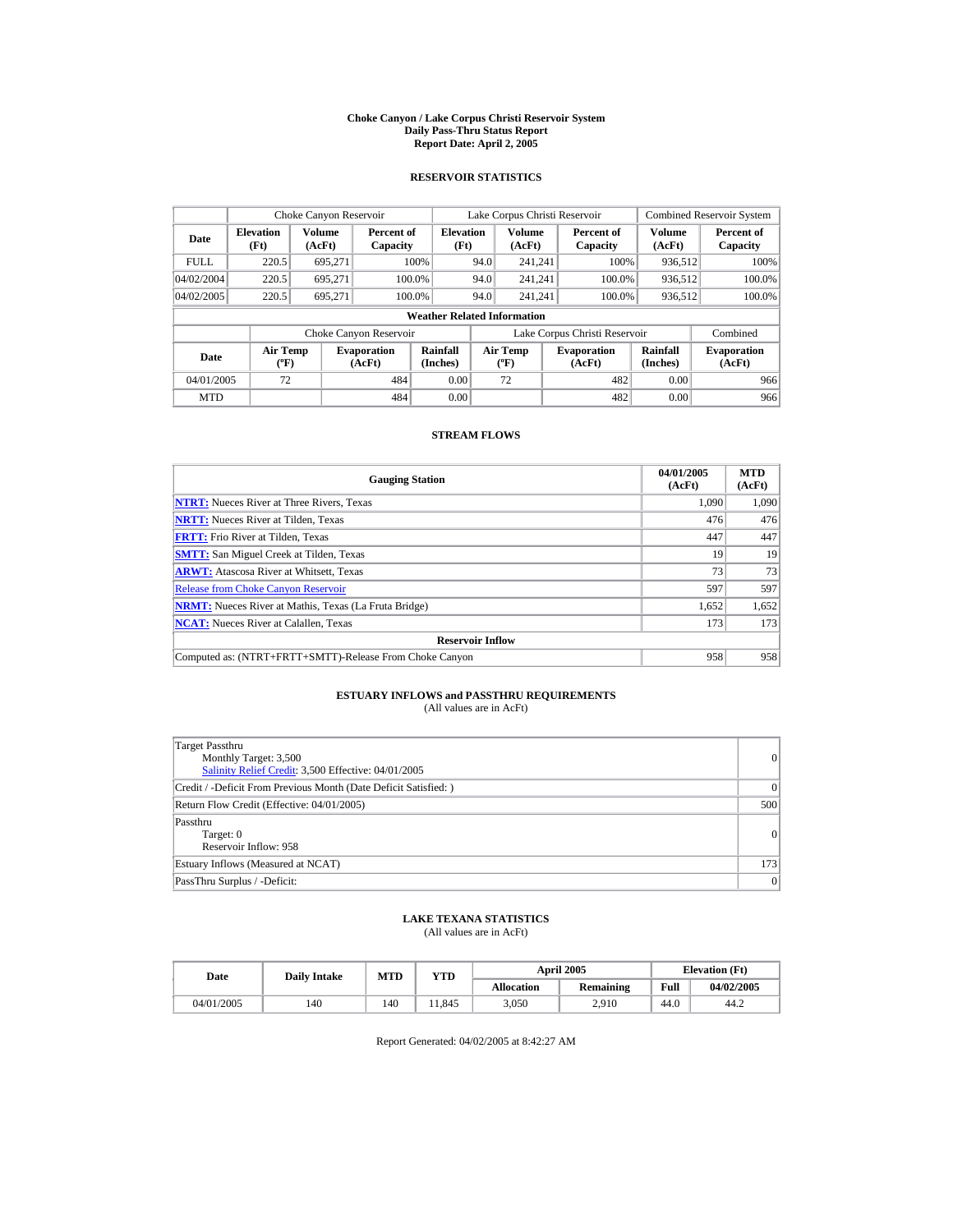#### **Choke Canyon / Lake Corpus Christi Reservoir System Daily Pass-Thru Status Report Report Date: April 3, 2005**

### **RESERVOIR STATISTICS**

|                                                                                     | Choke Canyon Reservoir             |                      |                                                  |                                        |      | Lake Corpus Christi Reservoir |                      |                               |                         | <b>Combined Reservoir System</b> |
|-------------------------------------------------------------------------------------|------------------------------------|----------------------|--------------------------------------------------|----------------------------------------|------|-------------------------------|----------------------|-------------------------------|-------------------------|----------------------------------|
| Volume<br><b>Elevation</b><br>Date<br>(Ft)<br>(AcFt)                                |                                    |                      | Capacity                                         | <b>Elevation</b><br>Percent of<br>(Ft) |      | <b>Volume</b><br>(AcFt)       |                      | Percent of<br>Capacity        | <b>Volume</b><br>(AcFt) | Percent of<br>Capacity           |
| <b>FULL</b>                                                                         | 220.5                              | 695.271              |                                                  | 100%                                   | 94.0 | 241.241                       |                      | 100%                          | 936.512                 | 100%                             |
| 04/03/2004                                                                          | 220.6                              | 695.271              | 100.0%                                           |                                        | 94.0 | 241.241                       |                      | 100.0%                        | 936,512                 | 100.0%                           |
| 04/03/2005                                                                          | 220.5                              | 695.271              | 100.0%                                           |                                        | 94.0 | 241.241                       |                      | 100.0%                        | 936,512                 | $100.0\%$                        |
|                                                                                     | <b>Weather Related Information</b> |                      |                                                  |                                        |      |                               |                      |                               |                         |                                  |
|                                                                                     |                                    |                      | Choke Canyon Reservoir                           |                                        |      |                               |                      | Lake Corpus Christi Reservoir |                         | Combined                         |
| <b>Air Temp</b><br><b>Evaporation</b><br>Date<br>$({}^{\circ}\mathrm{F})$<br>(AcFt) |                                    | Rainfall<br>(Inches) | <b>Air Temp</b><br>$({}^{\mathrm{o}}\mathrm{F})$ |                                        |      | <b>Evaporation</b><br>(AcFt)  | Rainfall<br>(Inches) | <b>Evaporation</b><br>(AcFt)  |                         |                                  |
| 04/02/2005                                                                          | 77                                 |                      | 348                                              | 0.00                                   |      | 77                            |                      | 303                           | 0.00                    | 651                              |
| <b>MTD</b>                                                                          |                                    |                      | 832                                              | 0.00                                   |      |                               |                      | 785                           | 0.00                    | 1.617                            |

### **STREAM FLOWS**

| <b>Gauging Station</b>                                       | 04/02/2005<br>(AcFt) | <b>MTD</b><br>(AcFt) |
|--------------------------------------------------------------|----------------------|----------------------|
| <b>NTRT:</b> Nueces River at Three Rivers, Texas             | 1.068                | 2,158                |
| <b>NRTT:</b> Nueces River at Tilden, Texas                   | 463                  | 939                  |
| <b>FRTT:</b> Frio River at Tilden, Texas                     | 459                  | 905                  |
| <b>SMTT:</b> San Miguel Creek at Tilden, Texas               | 16                   | 35                   |
| <b>ARWT:</b> Atascosa River at Whitsett, Texas               | 66                   | 139                  |
| <b>Release from Choke Canvon Reservoir</b>                   | 411                  | 1,008                |
| <b>NRMT:</b> Nueces River at Mathis, Texas (La Fruta Bridge) | 230                  | 1,882                |
| <b>NCAT:</b> Nueces River at Calallen, Texas                 | 865                  | 1,038                |
| <b>Reservoir Inflow</b>                                      |                      |                      |
| Computed as: (NTRT+FRTT+SMTT)-Release From Choke Canyon      | 1.132                | 2.090                |

# **ESTUARY INFLOWS and PASSTHRU REQUIREMENTS**<br>(All values are in AcFt)

| Target Passthru<br>Monthly Target: 3,500<br>Salinity Relief Credit: 3,500 Effective: 04/01/2005 | 0     |
|-------------------------------------------------------------------------------------------------|-------|
| Credit / -Deficit From Previous Month (Date Deficit Satisfied: )                                | 0     |
| Return Flow Credit (Effective: 04/01/2005)                                                      | 500   |
| Passthru<br>Target: 0<br>Reservoir Inflow: 2,090                                                | 0     |
| Estuary Inflows (Measured at NCAT)                                                              | 1,038 |
| PassThru Surplus / -Deficit:                                                                    | 0     |

## **LAKE TEXANA STATISTICS**

(All values are in AcFt)

| Date       | <b>Daily Intake</b> | <b>MTD</b> | VTD    |                   | <b>April 2005</b> |      | <b>Elevation</b> (Ft) |
|------------|---------------------|------------|--------|-------------------|-------------------|------|-----------------------|
|            |                     |            |        | <b>Allocation</b> | <b>Remaining</b>  | Full | 04/03/2005            |
| 04/02/2005 | 140                 | 280        | 11.985 | 3.050             | 2.770             | 44.0 | 44.2                  |

Report Generated: 04/03/2005 at 8:14:29 AM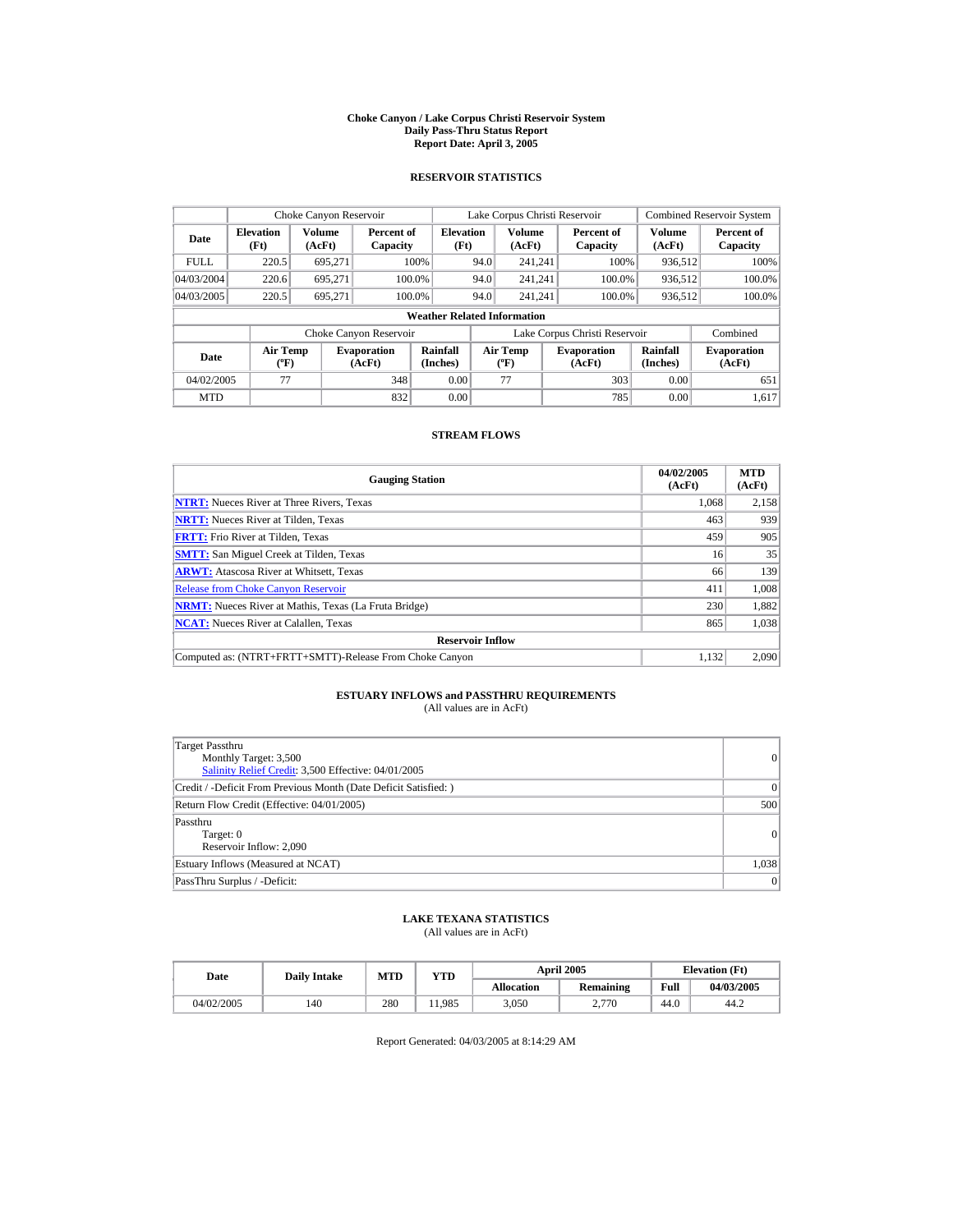#### **Choke Canyon / Lake Corpus Christi Reservoir System Daily Pass-Thru Status Report Report Date: April 4, 2005**

### **RESERVOIR STATISTICS**

|                                  | Choke Canyon Reservoir                      |                  |                              |                          |      | Lake Corpus Christi Reservoir                    |  |                               |                         | <b>Combined Reservoir System</b> |
|----------------------------------|---------------------------------------------|------------------|------------------------------|--------------------------|------|--------------------------------------------------|--|-------------------------------|-------------------------|----------------------------------|
| <b>Elevation</b><br>Date<br>(Ft) |                                             | Volume<br>(AcFt) | Percent of<br>Capacity       | <b>Elevation</b><br>(Ft) |      | <b>Volume</b><br>(AcFt)                          |  | Percent of<br>Capacity        | <b>Volume</b><br>(AcFt) | Percent of<br>Capacity           |
| <b>FULL</b>                      | 220.5                                       | 695.271          |                              | 100%                     | 94.0 | 241.241                                          |  | 100%                          | 936.512                 | 100%                             |
| 04/04/2004                       | 220.6                                       | 695.271          | 100.0%                       |                          | 94.0 | 241.241                                          |  | 100.0%                        | 936,512                 | 100.0%                           |
| 04/04/2005                       | 220.5                                       | 695.271          | 100.0%                       |                          | 94.0 | 241.241                                          |  | 100.0%                        | 936,512                 | $100.0\%$                        |
|                                  | <b>Weather Related Information</b>          |                  |                              |                          |      |                                                  |  |                               |                         |                                  |
|                                  |                                             |                  | Choke Canyon Reservoir       |                          |      |                                                  |  | Lake Corpus Christi Reservoir |                         | Combined                         |
| Date                             | <b>Air Temp</b><br>$({}^{\circ}\mathrm{F})$ |                  | <b>Evaporation</b><br>(AcFt) | Rainfall<br>(Inches)     |      | <b>Air Temp</b><br>$({}^{\mathrm{o}}\mathrm{F})$ |  | <b>Evaporation</b><br>(AcFt)  | Rainfall<br>(Inches)    | <b>Evaporation</b><br>(AcFt)     |
| 04/03/2005                       | 78                                          |                  | 409                          | 0.00                     |      | 78                                               |  | 303                           | 0.00                    | 712                              |
| <b>MTD</b>                       |                                             |                  | 1.241                        | 0.00                     |      |                                                  |  | 1.088                         | 0.00                    | 2.329                            |

### **STREAM FLOWS**

| <b>Gauging Station</b>                                       | 04/03/2005<br>(AcFt) | <b>MTD</b><br>(AcFt) |
|--------------------------------------------------------------|----------------------|----------------------|
| <b>NTRT:</b> Nueces River at Three Rivers, Texas             | 818                  | 2,976                |
| <b>NRTT:</b> Nueces River at Tilden, Texas                   | 459                  | 1,397                |
| <b>FRTT:</b> Frio River at Tilden, Texas                     | 447                  | 1,352                |
| <b>SMTT:</b> San Miguel Creek at Tilden, Texas               | 16                   | 51                   |
| <b>ARWT:</b> Atascosa River at Whitsett, Texas               | 60                   | 199                  |
| <b>Release from Choke Canvon Reservoir</b>                   | 300                  | 1,308                |
| <b>NRMT:</b> Nueces River at Mathis, Texas (La Fruta Bridge) | 252                  | 2,134                |
| <b>NCAT:</b> Nueces River at Calallen, Texas                 | 312                  | 1,350                |
| <b>Reservoir Inflow</b>                                      |                      |                      |
| Computed as: (NTRT+FRTT+SMTT)-Release From Choke Canyon      | 981                  | 3.070                |

# **ESTUARY INFLOWS and PASSTHRU REQUIREMENTS**<br>(All values are in AcFt)

| <b>Target Passthru</b><br>Monthly Target: 3,500<br>Salinity Relief Credit: 3,500 Effective: 04/01/2005 | 0     |
|--------------------------------------------------------------------------------------------------------|-------|
| Credit / -Deficit From Previous Month (Date Deficit Satisfied: )                                       | 0     |
| Return Flow Credit (Effective: 04/01/2005)                                                             | 500   |
| Passthru<br>Target: 0<br>Reservoir Inflow: 3,070                                                       | 0     |
| Estuary Inflows (Measured at NCAT)                                                                     | 1,350 |
| PassThru Surplus / -Deficit:                                                                           | 0     |

## **LAKE TEXANA STATISTICS**

(All values are in AcFt)

| Date       | <b>Daily Intake</b> | <b>MTD</b> | <b>VTD</b>                    |                   | <b>April 2005</b> | <b>Elevation</b> (Ft) |            |
|------------|---------------------|------------|-------------------------------|-------------------|-------------------|-----------------------|------------|
|            |                     |            |                               | <b>Allocation</b> | <b>Remaining</b>  | Full                  | 04/04/2005 |
| 04/03/2005 | 140                 | 420        | 125<br>$\mathbf{A}$<br>12.12J | 3.050             | 2.630             | 44.0                  | 44.2       |

Report Generated: 04/04/2005 at 8:40:28 AM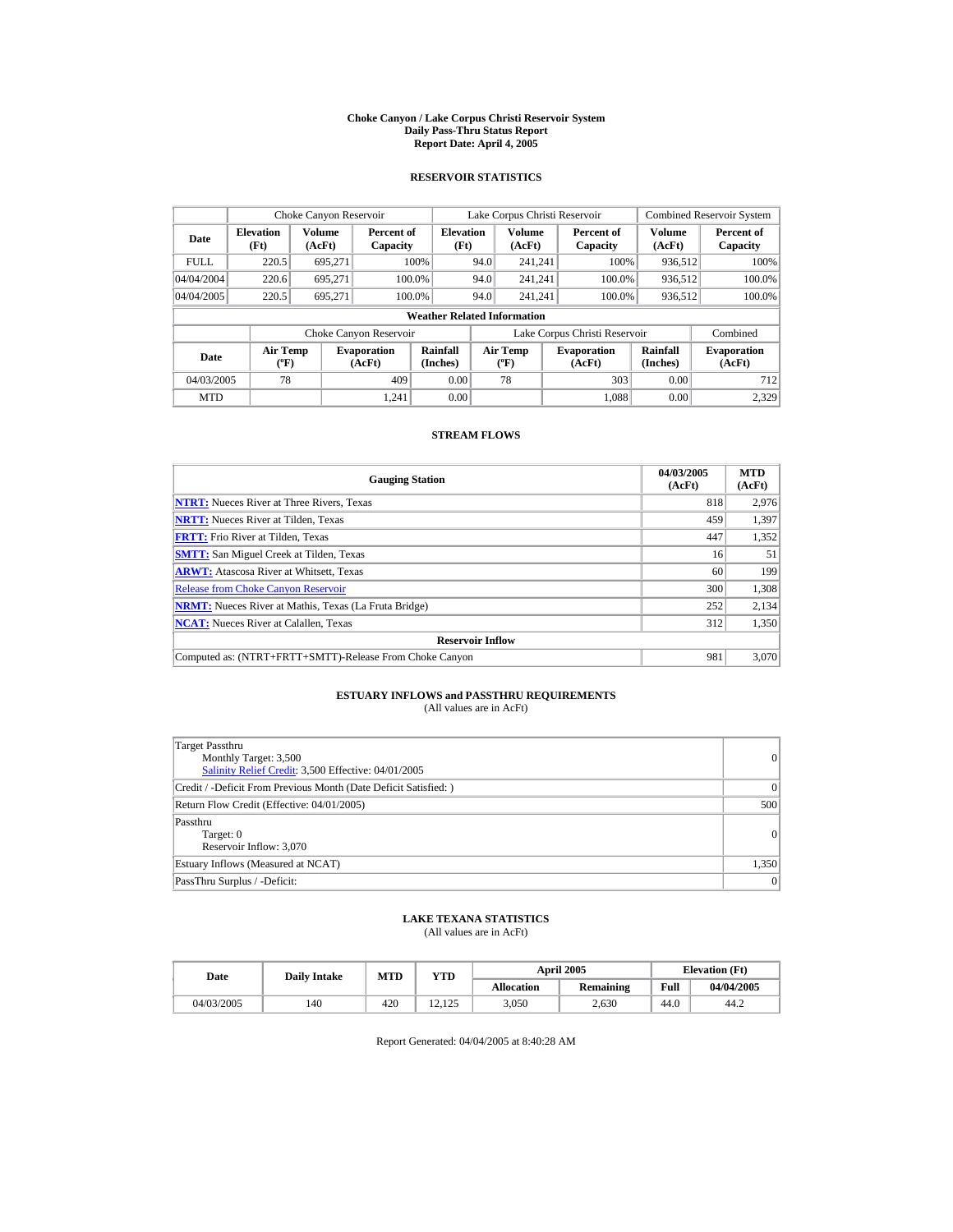#### **Choke Canyon / Lake Corpus Christi Reservoir System Daily Pass-Thru Status Report Report Date: April 5, 2005**

### **RESERVOIR STATISTICS**

| Choke Canyon Reservoir                     |                                             |         |                              |                          |                               | Lake Corpus Christi Reservoir            |  |                              |                      | <b>Combined Reservoir System</b> |
|--------------------------------------------|---------------------------------------------|---------|------------------------------|--------------------------|-------------------------------|------------------------------------------|--|------------------------------|----------------------|----------------------------------|
| <b>Elevation</b><br>Date<br>(AcFt)<br>(Ft) |                                             | Volume  | Percent of<br>Capacity       | <b>Elevation</b><br>(Ft) |                               | <b>Volume</b><br>(AcFt)                  |  | Percent of<br>Capacity       | Volume<br>(AcFt)     | Percent of<br>Capacity           |
| <b>FULL</b>                                | 220.5                                       | 695.271 |                              | 100%                     | 94.0                          | 241.241                                  |  | 100%                         | 936.512              | 100%                             |
| 04/05/2004                                 | 220.7                                       | 695.271 |                              | 100.0%                   | 94.0                          | 241.241                                  |  | 100.0%                       | 936,512              | 100.0%                           |
| 04/05/2005                                 | 220.5                                       | 695.271 |                              | 100.0%                   | 94.0                          | 241.241                                  |  | 100.0%                       | 936,512              | 100.0%                           |
|                                            | <b>Weather Related Information</b>          |         |                              |                          |                               |                                          |  |                              |                      |                                  |
|                                            |                                             |         | Choke Canyon Reservoir       |                          | Lake Corpus Christi Reservoir |                                          |  |                              | Combined             |                                  |
| Date                                       | <b>Air Temp</b><br>$({}^{\circ}\mathrm{F})$ |         | <b>Evaporation</b><br>(AcFt) | Rainfall<br>(Inches)     |                               | <b>Air Temp</b><br>$({}^{\circ}{\rm F})$ |  | <b>Evaporation</b><br>(AcFt) | Rainfall<br>(Inches) | <b>Evaporation</b><br>(AcFt)     |
| 04/04/2005                                 | 80                                          |         | 318                          | 0.00                     |                               | 79                                       |  | 213                          | 0.00                 | 531                              |
| <b>MTD</b>                                 |                                             |         | 1.559                        | 0.00                     |                               |                                          |  | 1.301                        | 0.00                 | 2.860                            |

### **STREAM FLOWS**

| <b>Gauging Station</b>                                       | 04/04/2005<br>(AcFt) | <b>MTD</b><br>(AcFt) |
|--------------------------------------------------------------|----------------------|----------------------|
| <b>NTRT:</b> Nueces River at Three Rivers, Texas             | 800                  | 3,775                |
| <b>NRTT:</b> Nueces River at Tilden, Texas                   | 449                  | 1,846                |
| <b>FRTT:</b> Frio River at Tilden, Texas                     | 429                  | 1,781                |
| <b>SMTT:</b> San Miguel Creek at Tilden, Texas               | 15                   | 66                   |
| <b>ARWT:</b> Atascosa River at Whitsett, Texas               | 58                   | 256                  |
| <b>Release from Choke Canvon Reservoir</b>                   | 298                  | 1,606                |
| <b>NRMT:</b> Nueces River at Mathis, Texas (La Fruta Bridge) | 304                  | 2,438                |
| <b>NCAT:</b> Nueces River at Calallen, Texas                 | 147                  | 1,497                |
| <b>Reservoir Inflow</b>                                      |                      |                      |
| Computed as: (NTRT+FRTT+SMTT)-Release From Choke Canyon      | 946                  | 4.016                |

# **ESTUARY INFLOWS and PASSTHRU REQUIREMENTS**<br>(All values are in AcFt)

| Target Passthru<br>Monthly Target: 3,500<br>Salinity Relief Credit: 3,500 Effective: 04/01/2005 | 0         |
|-------------------------------------------------------------------------------------------------|-----------|
| Credit / -Deficit From Previous Month (Date Deficit Satisfied: )                                | $\vert$ 0 |
| Return Flow Credit (Effective: 04/01/2005)                                                      | 500       |
| Passthru<br>Target: 0<br>Reservoir Inflow: 4,016                                                | 0         |
| Estuary Inflows (Measured at NCAT)                                                              | 1,497     |
| PassThru Surplus / -Deficit:                                                                    | 0         |

### **LAKE TEXANA STATISTICS**

(All values are in AcFt)

| Date       | <b>Daily Intake</b> | MTD | YTD    |                   | <b>April 2005</b> |      | <b>Elevation</b> (Ft) |
|------------|---------------------|-----|--------|-------------------|-------------------|------|-----------------------|
|            |                     |     |        | <b>Allocation</b> | <b>Remaining</b>  | Full | 04/05/2005            |
| 04/04/2005 | 135                 | 555 | 12.260 | 3.050             | 2.495             | 44.0 | 44.0                  |

Report Generated: 04/05/2005 at 8:31:25 AM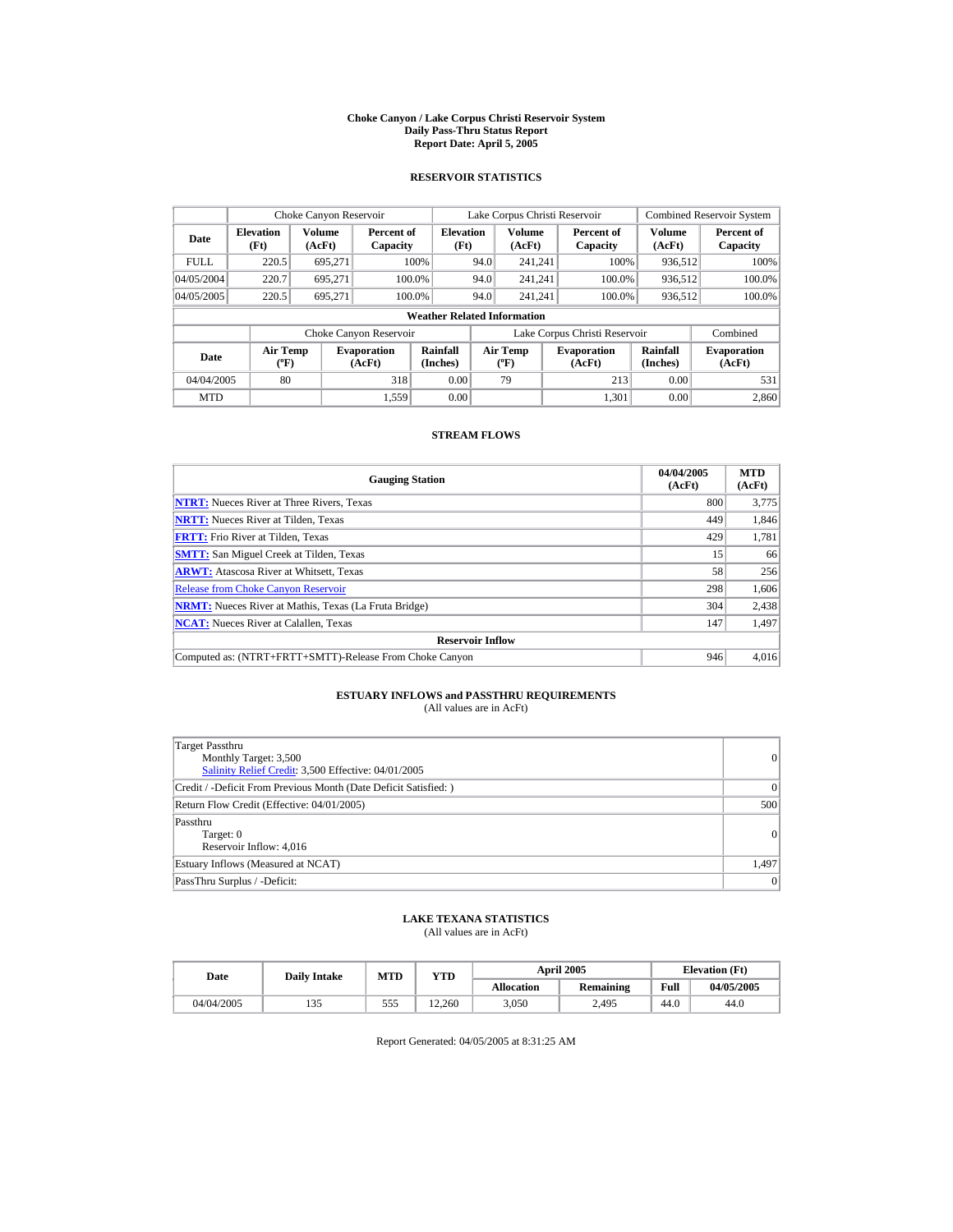#### **Choke Canyon / Lake Corpus Christi Reservoir System Daily Pass-Thru Status Report Report Date: April 6, 2005**

### **RESERVOIR STATISTICS**

|                                                      | Choke Canyon Reservoir               |         |                              |                          |      | Lake Corpus Christi Reservoir                    |  |                               |                         | <b>Combined Reservoir System</b> |
|------------------------------------------------------|--------------------------------------|---------|------------------------------|--------------------------|------|--------------------------------------------------|--|-------------------------------|-------------------------|----------------------------------|
| Volume<br><b>Elevation</b><br>Date<br>(Ft)<br>(AcFt) |                                      |         | Percent of<br>Capacity       | <b>Elevation</b><br>(Ft) |      | <b>Volume</b><br>(AcFt)                          |  | Percent of<br>Capacity        | <b>Volume</b><br>(AcFt) | Percent of<br>Capacity           |
| <b>FULL</b>                                          | 220.5                                | 695.271 |                              | 100%                     | 94.0 | 241.241                                          |  | 100%                          | 936.512                 | 100%                             |
| 04/06/2004                                           | 220.7                                | 695.271 | 100.0%                       |                          | 94.0 | 241.241                                          |  | 100.0%                        | 936,512                 | 100.0%                           |
| 04/06/2005                                           | 220.5                                | 695.271 | 100.0%                       |                          | 94.0 | 241.241                                          |  | 100.0%                        | 936,512                 | $100.0\%$                        |
|                                                      | <b>Weather Related Information</b>   |         |                              |                          |      |                                                  |  |                               |                         |                                  |
|                                                      |                                      |         | Choke Canyon Reservoir       |                          |      |                                                  |  | Lake Corpus Christi Reservoir |                         | Combined                         |
| Date                                                 | Air Temp<br>$({}^{\circ}\mathrm{F})$ |         | <b>Evaporation</b><br>(AcFt) | Rainfall<br>(Inches)     |      | <b>Air Temp</b><br>$({}^{\mathrm{o}}\mathrm{F})$ |  | <b>Evaporation</b><br>(AcFt)  | Rainfall<br>(Inches)    | <b>Evaporation</b><br>(AcFt)     |
| 04/05/2005                                           | 86                                   |         | 273                          | 0.07                     |      | 89                                               |  | 168                           | 0.00                    | 441                              |
| <b>MTD</b>                                           |                                      |         | 1.832                        | 0.07                     |      |                                                  |  | 1.469                         | 0.00                    | 3.301                            |

### **STREAM FLOWS**

| <b>Gauging Station</b>                                       | 04/05/2005<br>(AcFt) | <b>MTD</b><br>(AcFt) |
|--------------------------------------------------------------|----------------------|----------------------|
| <b>NTRT:</b> Nueces River at Three Rivers, Texas             | 788                  | 4,564                |
| <b>NRTT:</b> Nueces River at Tilden, Texas                   | 433                  | 2.279                |
| <b>FRTT:</b> Frio River at Tilden, Texas                     | 415                  | 2,195                |
| <b>SMTT:</b> San Miguel Creek at Tilden, Texas               | 14                   | 81                   |
| <b>ARWT:</b> Atascosa River at Whitsett, Texas               | 54                   | 310                  |
| <b>Release from Choke Canvon Reservoir</b>                   | 264                  | 1,870                |
| <b>NRMT:</b> Nueces River at Mathis, Texas (La Fruta Bridge) | 312                  | 2,749                |
| <b>NCAT:</b> Nueces River at Calallen, Texas                 | 151                  | 1,648                |
| <b>Reservoir Inflow</b>                                      |                      |                      |
| Computed as: (NTRT+FRTT+SMTT)-Release From Choke Canyon      | 953                  | 4.970                |

# **ESTUARY INFLOWS and PASSTHRU REQUIREMENTS**<br>(All values are in AcFt)

| <b>Target Passthru</b><br>Monthly Target: 3,500<br>Salinity Relief Credit: 3,500 Effective: 04/01/2005 | 0     |
|--------------------------------------------------------------------------------------------------------|-------|
| Credit / -Deficit From Previous Month (Date Deficit Satisfied: )                                       | 0     |
| Return Flow Credit (Effective: 04/01/2005)                                                             | 500   |
| Passthru<br>Target: 0<br>Reservoir Inflow: 4,970                                                       | 0     |
| Estuary Inflows (Measured at NCAT)                                                                     | 1,648 |
| PassThru Surplus / -Deficit:                                                                           | 0     |

### **LAKE TEXANA STATISTICS**

(All values are in AcFt)

| Date       | <b>Daily Intake</b> | <b>MTD</b> | YTD                  |                   | <b>April 2005</b> | <b>Elevation</b> (Ft) |            |
|------------|---------------------|------------|----------------------|-------------------|-------------------|-----------------------|------------|
|            |                     |            |                      | <b>Allocation</b> | <b>Remaining</b>  | Full                  | 04/06/2005 |
| 04/05/2005 | 140                 | 695        | .400<br>$12^{\circ}$ | 3.050             | 2.355             | 44.0                  | 44.0       |

Report Generated: 04/06/2005 at 8:21:47 AM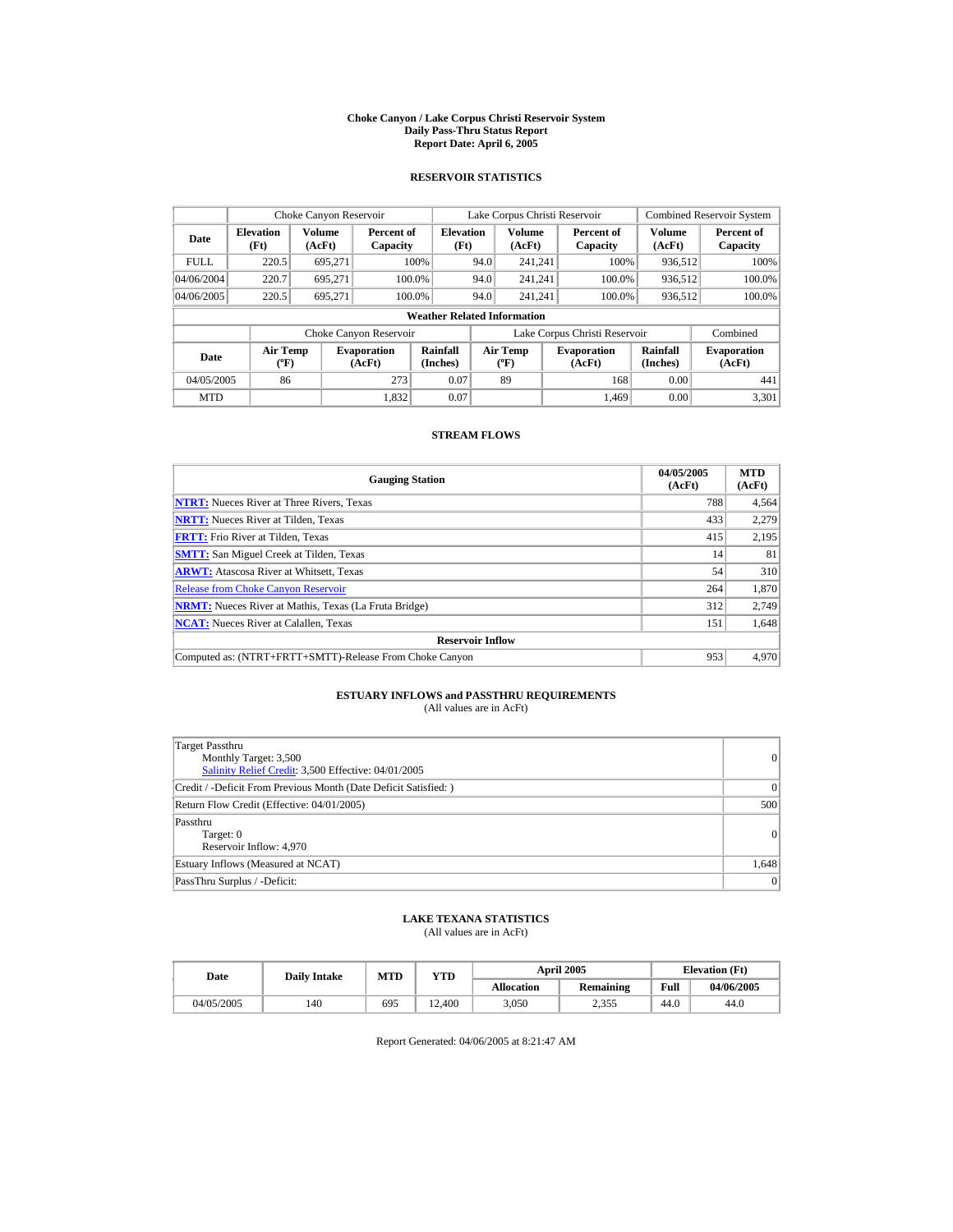#### **Choke Canyon / Lake Corpus Christi Reservoir System Daily Pass-Thru Status Report Report Date: April 7, 2005**

### **RESERVOIR STATISTICS**

|             | Choke Canyon Reservoir      |                  |                              |                                    |      | Lake Corpus Christi Reservoir                    |                               |                         | <b>Combined Reservoir System</b> |
|-------------|-----------------------------|------------------|------------------------------|------------------------------------|------|--------------------------------------------------|-------------------------------|-------------------------|----------------------------------|
| Date        | <b>Elevation</b><br>(Ft)    | Volume<br>(AcFt) | Percent of<br>Capacity       | <b>Elevation</b><br>(Ft)           |      | <b>Volume</b><br>(AcFt)                          | Percent of<br>Capacity        | <b>Volume</b><br>(AcFt) | Percent of<br>Capacity           |
| <b>FULL</b> | 220.5                       | 695.271          |                              | 100%                               | 94.0 | 241.241                                          | 100%                          | 936.512                 | 100%                             |
| 04/07/2004  | 220.6                       | 695.271          | 100.0%                       |                                    | 94.0 | 241.241                                          | 100.0%                        | 936,512                 | 100.0%                           |
| 04/07/2005  | 220.5                       | 695.271          | 100.0%                       |                                    | 94.0 | 241.241                                          | 100.0%                        | 936,512                 | $100.0\%$                        |
|             |                             |                  |                              | <b>Weather Related Information</b> |      |                                                  |                               |                         |                                  |
|             |                             |                  | Choke Canyon Reservoir       |                                    |      |                                                  | Lake Corpus Christi Reservoir |                         | Combined                         |
| Date        | Air Temp<br>$({}^{\circ}F)$ |                  | <b>Evaporation</b><br>(AcFt) | Rainfall<br>(Inches)               |      | <b>Air Temp</b><br>$({}^{\mathrm{o}}\mathrm{F})$ | <b>Evaporation</b><br>(AcFt)  | Rainfall<br>(Inches)    | <b>Evaporation</b><br>(AcFt)     |
| 04/06/2005  | 81                          |                  | 515                          | 0.00                               |      | 84                                               | 471                           | 0.00                    | 986                              |
| <b>MTD</b>  |                             |                  | 2,347                        | 0.07                               |      |                                                  | 1.940                         | 0.00                    | 4.287                            |

### **STREAM FLOWS**

| <b>Gauging Station</b>                                       | 04/06/2005<br>(AcFt) | <b>MTD</b><br>(AcFt) |
|--------------------------------------------------------------|----------------------|----------------------|
| <b>NTRT:</b> Nueces River at Three Rivers, Texas             | 691                  | 5,254                |
| <b>NRTT:</b> Nueces River at Tilden, Texas                   | 423                  | 2,702                |
| <b>FRTT:</b> Frio River at Tilden, Texas                     | 405                  | 2,600                |
| <b>SMTT:</b> San Miguel Creek at Tilden, Texas               | 14                   | 95                   |
| <b>ARWT:</b> Atascosa River at Whitsett, Texas               | 54                   | 363                  |
| <b>Release from Choke Canyon Reservoir</b>                   | 199                  | 2,068                |
| <b>NRMT:</b> Nueces River at Mathis, Texas (La Fruta Bridge) | 597                  | 3,347                |
| <b>NCAT:</b> Nueces River at Calallen, Texas                 | 143                  | 1.790                |
| <b>Reservoir Inflow</b>                                      |                      |                      |
| Computed as: (NTRT+FRTT+SMTT)-Release From Choke Canyon      | 911                  | 5,881                |

# **ESTUARY INFLOWS and PASSTHRU REQUIREMENTS**<br>(All values are in AcFt)

| Target Passthru<br>Monthly Target: 3,500<br>Salinity Relief Credit: 3,500 Effective: 04/01/2005 | 0        |
|-------------------------------------------------------------------------------------------------|----------|
| Credit / -Deficit From Previous Month (Date Deficit Satisfied: )                                | $\Omega$ |
| Return Flow Credit (Effective: 04/01/2005)                                                      | 500      |
| Passthru<br>Target: 0<br>Reservoir Inflow: 5,881                                                | 0        |
| Estuary Inflows (Measured at NCAT)                                                              | 1,790    |
| PassThru Surplus / -Deficit:                                                                    | 0        |

### **LAKE TEXANA STATISTICS**

(All values are in AcFt)

| Date       | <b>Daily Intake</b> | MTD | YTD    |                   | <b>April 2005</b> |      | <b>Elevation</b> (Ft) |
|------------|---------------------|-----|--------|-------------------|-------------------|------|-----------------------|
|            |                     |     |        | <b>Allocation</b> | <b>Remaining</b>  | Full | 04/07/2005            |
| 04/06/2005 | 140                 | 835 | 12.540 | 3.050             | 2.215             | 44.0 | 44.0                  |

Report Generated: 04/07/2005 at 8:24:50 AM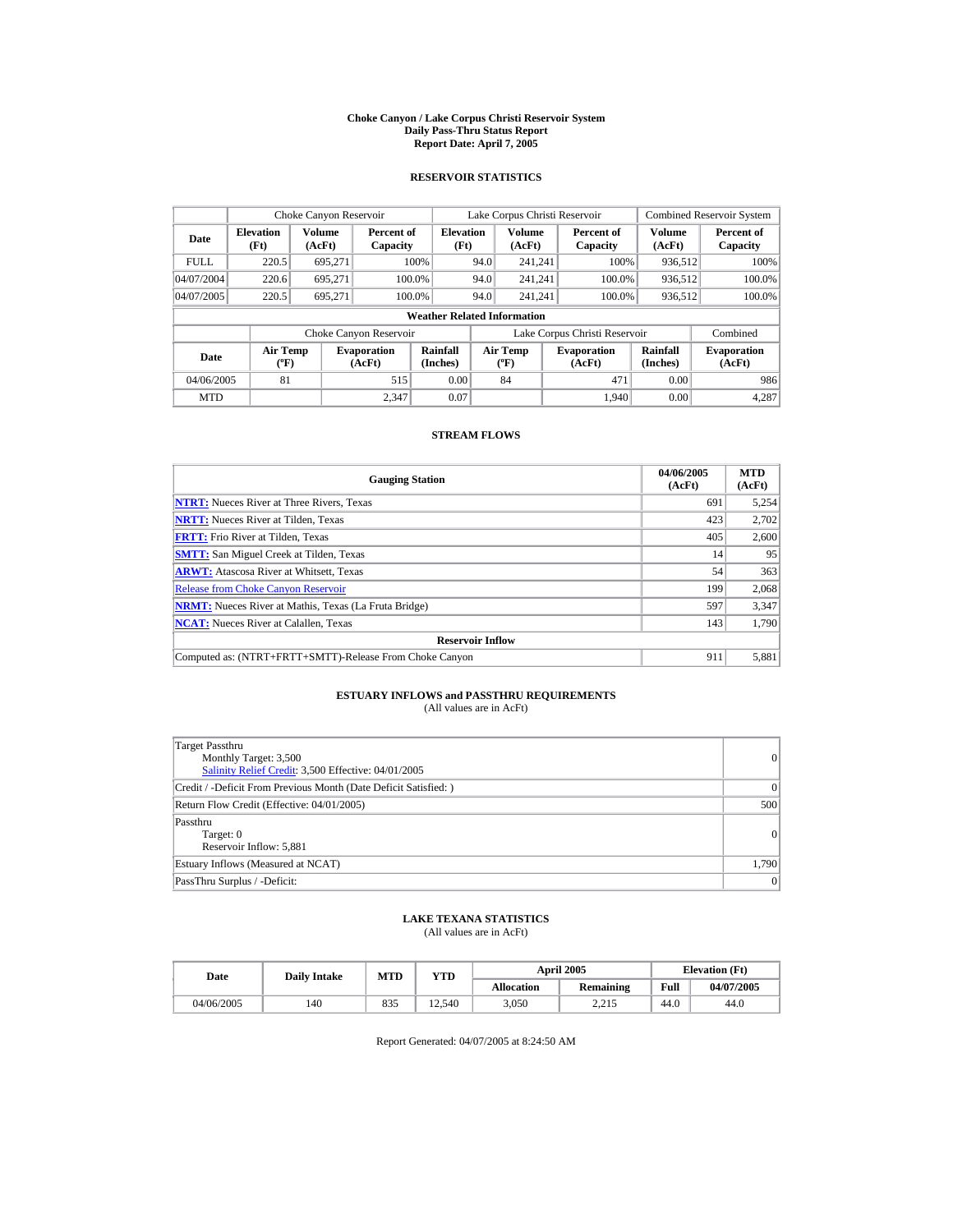#### **Choke Canyon / Lake Corpus Christi Reservoir System Daily Pass-Thru Status Report Report Date: April 8, 2005**

### **RESERVOIR STATISTICS**

|             | Choke Canyon Reservoir               |                  |                              |                                    |      | Lake Corpus Christi Reservoir                    |                               |                         | <b>Combined Reservoir System</b> |
|-------------|--------------------------------------|------------------|------------------------------|------------------------------------|------|--------------------------------------------------|-------------------------------|-------------------------|----------------------------------|
| Date        | <b>Elevation</b><br>(Ft)             | Volume<br>(AcFt) | Percent of<br>Capacity       | <b>Elevation</b><br>(Ft)           |      | <b>Volume</b><br>(AcFt)                          | Percent of<br>Capacity        | <b>Volume</b><br>(AcFt) | Percent of<br>Capacity           |
| <b>FULL</b> | 220.5                                | 695.271          |                              | 100%                               | 94.0 | 241.241                                          | 100%                          | 936,512                 | 100%                             |
| 04/08/2004  | 220.6                                | 695.271          | 100.0%                       |                                    | 94.0 | 241.241                                          | 100.0%                        | 936,512                 | 100.0%                           |
| 04/08/2005  | 220.5                                | 695.271          | 100.0%                       |                                    | 94.0 | 241.241                                          | 100.0%                        | 936.512                 | 100.0%                           |
|             |                                      |                  |                              | <b>Weather Related Information</b> |      |                                                  |                               |                         |                                  |
|             |                                      |                  | Choke Canyon Reservoir       |                                    |      |                                                  | Lake Corpus Christi Reservoir |                         | Combined                         |
| Date        | Air Temp<br>$({}^{\circ}\mathrm{F})$ |                  | <b>Evaporation</b><br>(AcFt) | Rainfall<br>(Inches)               |      | <b>Air Temp</b><br>$({}^{\mathrm{o}}\mathrm{F})$ | <b>Evaporation</b><br>(AcFt)  | Rainfall<br>(Inches)    | <b>Evaporation</b><br>(AcFt)     |
| 04/07/2005  | 84                                   |                  | 454                          | 0.00                               |      | 83                                               | 325                           | 0.00                    | 779                              |
| <b>MTD</b>  |                                      |                  | 2.801                        | 0.07                               |      |                                                  | 2,265                         | 0.00                    | 5.066                            |

### **STREAM FLOWS**

| <b>Gauging Station</b>                                       | 04/07/2005<br>(AcFt) | <b>MTD</b><br>(AcFt) |
|--------------------------------------------------------------|----------------------|----------------------|
| <b>NTRT:</b> Nueces River at Three Rivers, Texas             | 665                  | 5,919                |
| <b>NRTT:</b> Nueces River at Tilden, Texas                   | 413                  | 3.114                |
| <b>FRTT:</b> Frio River at Tilden, Texas                     | 391                  | 2,991                |
| <b>SMTT:</b> San Miguel Creek at Tilden, Texas               | 13                   | 108                  |
| <b>ARWT:</b> Atascosa River at Whitsett, Texas               | 50                   | 413                  |
| <b>Release from Choke Canyon Reservoir</b>                   | 199                  | 2,267                |
| <b>NRMT:</b> Nueces River at Mathis, Texas (La Fruta Bridge) | 510                  | 3,857                |
| <b>NCAT:</b> Nueces River at Calallen, Texas                 | 262                  | 2,052                |
| <b>Reservoir Inflow</b>                                      |                      |                      |
| Computed as: (NTRT+FRTT+SMTT)-Release From Choke Canyon      | 870                  | 6.751                |

# **ESTUARY INFLOWS and PASSTHRU REQUIREMENTS**<br>(All values are in AcFt)

| Target Passthru<br>Monthly Target: 3,500<br>Salinity Relief Credit: 3,500 Effective: 04/01/2005 | 0               |
|-------------------------------------------------------------------------------------------------|-----------------|
| Credit / -Deficit From Previous Month (Date Deficit Satisfied: )                                | $\vert 0 \vert$ |
| Return Flow Credit (Effective: 04/01/2005)                                                      | 500             |
| Passthru<br>Target: 0<br>Reservoir Inflow: 6,751                                                | 0               |
| Estuary Inflows (Measured at NCAT)                                                              | 2,052           |
| PassThru Surplus / -Deficit:                                                                    | 0               |

### **LAKE TEXANA STATISTICS**

(All values are in AcFt)

| Date       | <b>Daily Intake</b> | MTD | YTD    | <b>April 2005</b> |                  | <b>Elevation</b> (Ft) |            |
|------------|---------------------|-----|--------|-------------------|------------------|-----------------------|------------|
|            |                     |     |        | <b>Allocation</b> | <b>Remaining</b> | Full                  | 04/08/2005 |
| 04/07/2005 | 140                 | 975 | 12.680 | 3.050             | 2.075            | 44.0                  | 43.9       |

Report Generated: 04/08/2005 at 9:31:56 AM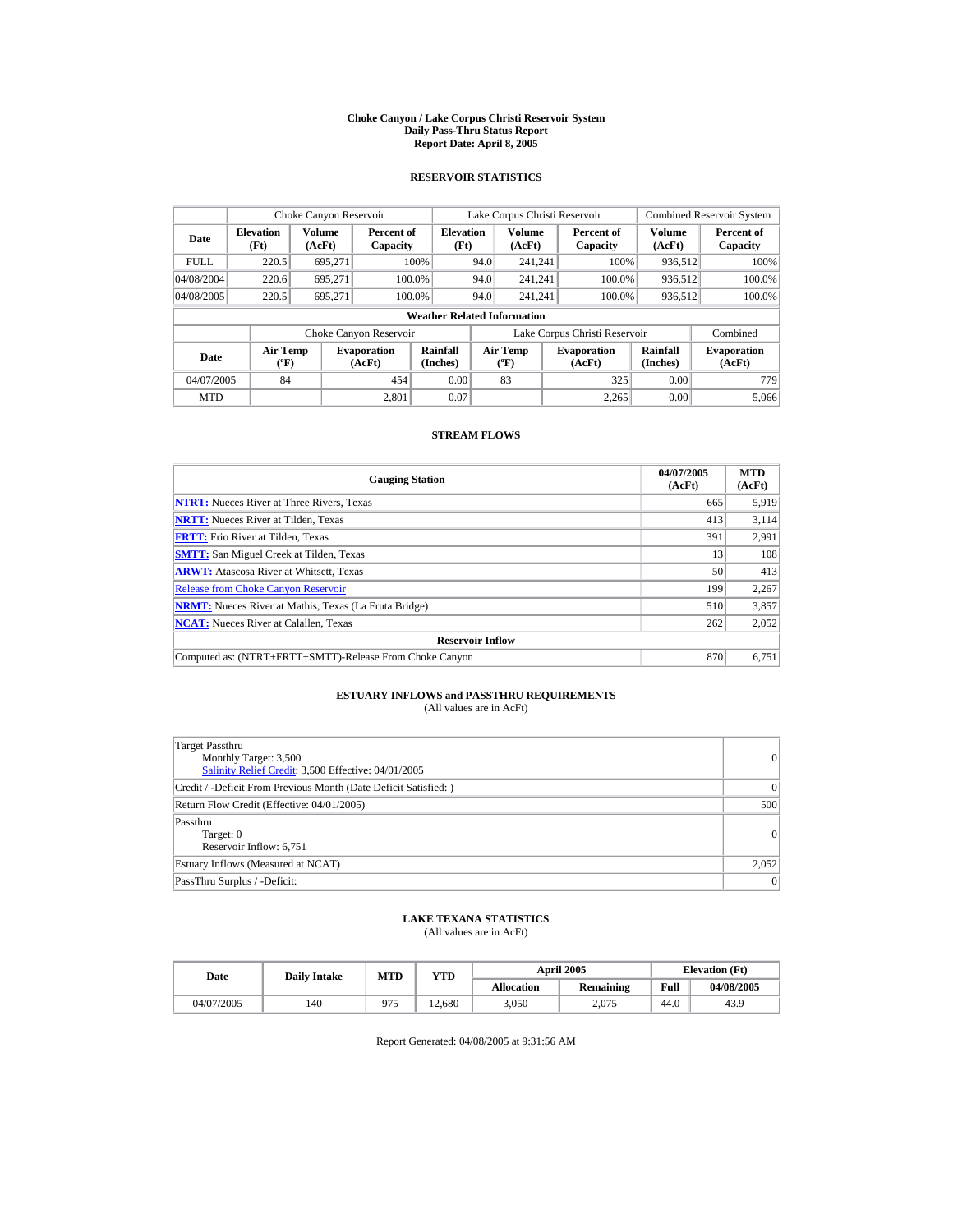#### **Choke Canyon / Lake Corpus Christi Reservoir System Daily Pass-Thru Status Report Report Date: April 9, 2005**

### **RESERVOIR STATISTICS**

|             | Choke Canyon Reservoir             |                  |                              |                          |      | Lake Corpus Christi Reservoir                    |  |                               |                         | <b>Combined Reservoir System</b> |
|-------------|------------------------------------|------------------|------------------------------|--------------------------|------|--------------------------------------------------|--|-------------------------------|-------------------------|----------------------------------|
| Date        | <b>Elevation</b><br>(Ft)           | Volume<br>(AcFt) | Percent of<br>Capacity       | <b>Elevation</b><br>(Ft) |      | <b>Volume</b><br>(AcFt)                          |  | Percent of<br>Capacity        | <b>Volume</b><br>(AcFt) | Percent of<br>Capacity           |
| <b>FULL</b> | 220.5                              | 695.271          |                              | 100%                     | 94.0 | 241.241                                          |  | 100%                          | 936.512                 | 100%                             |
| 04/09/2004  | 220.6                              | 695.271          |                              | 100.0%                   | 94.0 | 241.241                                          |  | 100.0%                        | 936,512                 | 100.0%                           |
| 04/09/2005  | 220.5                              | 695.271          |                              | 100.0%                   | 94.0 | 241.241                                          |  | 100.0%                        | 936,512                 | $100.0\%$                        |
|             | <b>Weather Related Information</b> |                  |                              |                          |      |                                                  |  |                               |                         |                                  |
|             |                                    |                  | Choke Canyon Reservoir       |                          |      |                                                  |  | Lake Corpus Christi Reservoir |                         | Combined                         |
| Date        | Air Temp<br>$({}^{\circ}F)$        |                  | <b>Evaporation</b><br>(AcFt) | Rainfall<br>(Inches)     |      | <b>Air Temp</b><br>$({}^{\mathrm{o}}\mathrm{F})$ |  | <b>Evaporation</b><br>(AcFt)  | Rainfall<br>(Inches)    | <b>Evaporation</b><br>(AcFt)     |
| 04/08/2005  | 82                                 |                  | 333                          | 0.00                     |      | 84                                               |  | 247                           | 0.00                    | 580                              |
| <b>MTD</b>  |                                    |                  | 3.134                        | 0.07                     |      |                                                  |  | 2.512                         | 0.00                    | 5.646                            |

### **STREAM FLOWS**

| <b>Gauging Station</b>                                       | 04/08/2005<br>(AcFt) | <b>MTD</b><br>(AcFt) |
|--------------------------------------------------------------|----------------------|----------------------|
| <b>NTRT:</b> Nueces River at Three Rivers, Texas             | 645                  | 6,564                |
| <b>NRTT:</b> Nueces River at Tilden, Texas                   | 401                  | 3,515                |
| <b>FRTT:</b> Frio River at Tilden, Texas                     | 391                  | 3,382                |
| <b>SMTT:</b> San Miguel Creek at Tilden, Texas               | 12                   | 119                  |
| <b>ARWT:</b> Atascosa River at Whitsett, Texas               | 48                   | 461                  |
| <b>Release from Choke Canvon Reservoir</b>                   | 133                  | 2,400                |
| <b>NRMT:</b> Nueces River at Mathis, Texas (La Fruta Bridge) | 326                  | 4,182                |
| <b>NCAT:</b> Nueces River at Calallen, Texas                 | 298                  | 2,350                |
| <b>Reservoir Inflow</b>                                      |                      |                      |
| Computed as: (NTRT+FRTT+SMTT)-Release From Choke Canyon      | 915                  | 7.666                |

# **ESTUARY INFLOWS and PASSTHRU REQUIREMENTS**<br>(All values are in AcFt)

| Target Passthru<br>Monthly Target: 3,500<br>Salinity Relief Credit: 3,500 Effective: 04/01/2005 | 0     |
|-------------------------------------------------------------------------------------------------|-------|
| Credit / -Deficit From Previous Month (Date Deficit Satisfied: )                                | 0     |
| Return Flow Credit (Effective: 04/01/2005)                                                      | 500   |
| Passthru<br>Target: 0<br>Reservoir Inflow: 7,666                                                | 0     |
| Estuary Inflows (Measured at NCAT)                                                              | 2,350 |
| PassThru Surplus / -Deficit:                                                                    | 0     |

### **LAKE TEXANA STATISTICS**

(All values are in AcFt)

| Date       | <b>Daily Intake</b> | <b>MTD</b><br>YTD |        |                   | <b>April 2005</b> |      | <b>Elevation</b> (Ft) |
|------------|---------------------|-------------------|--------|-------------------|-------------------|------|-----------------------|
|            |                     |                   |        | <b>Allocation</b> | <b>Remaining</b>  | Full | 04/09/2005            |
| 04/08/2005 | 140                 | 1.115             | 12.819 | 3.050             | .935              | 44.0 | 43.9                  |

Report Generated: 04/09/2005 at 7:46:04 AM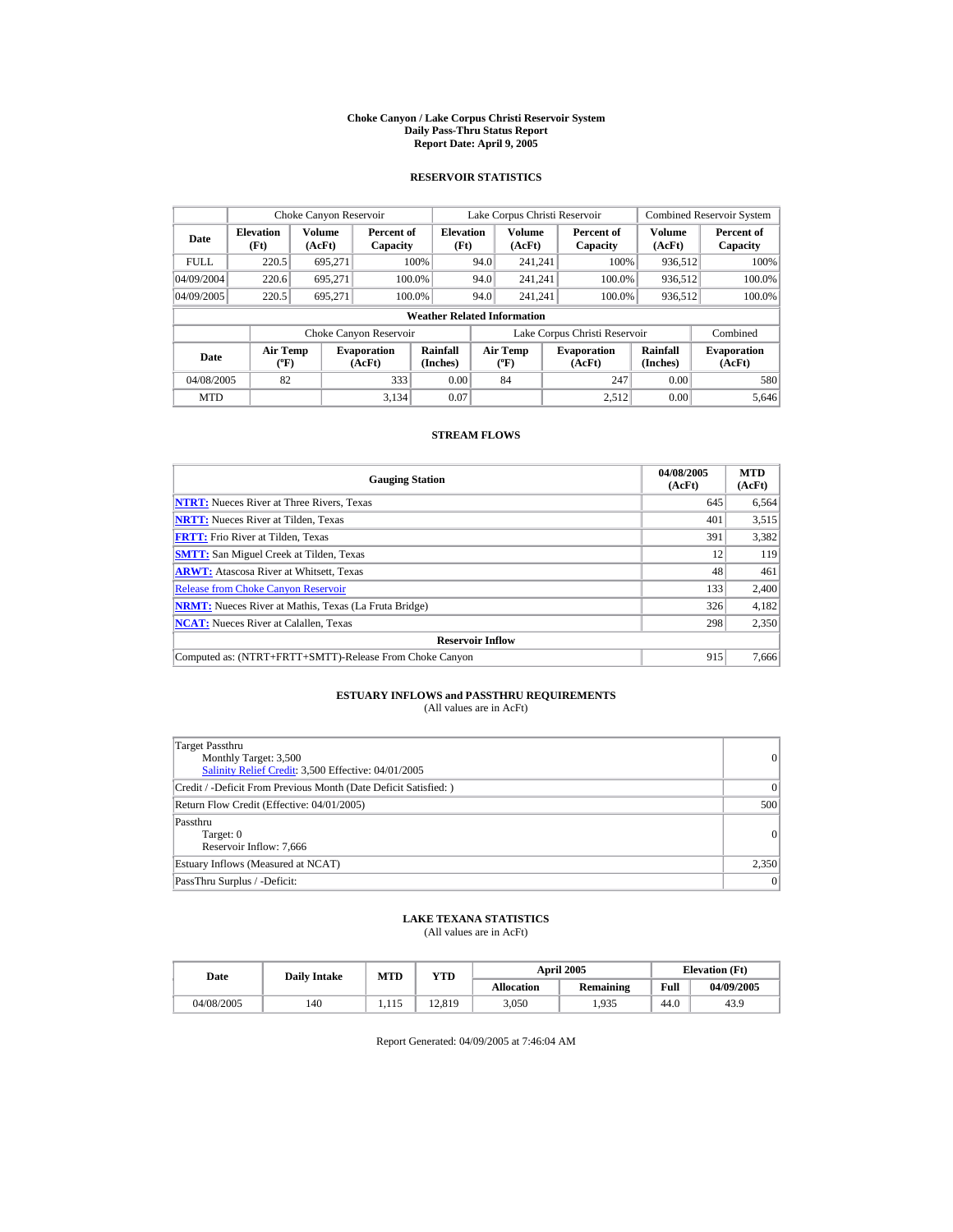#### **Choke Canyon / Lake Corpus Christi Reservoir System Daily Pass-Thru Status Report Report Date: April 10, 2005**

### **RESERVOIR STATISTICS**

|                                    | Choke Canyon Reservoir                      |                  |                              |                          |      | Lake Corpus Christi Reservoir                    |                               |                      | <b>Combined Reservoir System</b> |
|------------------------------------|---------------------------------------------|------------------|------------------------------|--------------------------|------|--------------------------------------------------|-------------------------------|----------------------|----------------------------------|
| Date                               | <b>Elevation</b><br>(Ft)                    | Volume<br>(AcFt) | Percent of<br>Capacity       | <b>Elevation</b><br>(Ft) |      | <b>Volume</b><br>(AcFt)                          | Percent of<br>Capacity        | Volume<br>(AcFt)     | Percent of<br>Capacity           |
| <b>FULL</b>                        | 220.5                                       | 695,271          |                              | 100%                     | 94.0 | 241.241                                          | 100%                          | 936,512              | 100%                             |
| 04/10/2004                         | 220.6                                       | 695.271          | 100.0%                       |                          | 94.0 | 241.241                                          | 100.0%                        | 936,512              | 100.0%                           |
| 04/10/2005                         | 220.5                                       | 695.271          | 100.0%                       |                          | 94.0 | 241.241                                          | 100.0%                        | 936,512              | 100.0%                           |
| <b>Weather Related Information</b> |                                             |                  |                              |                          |      |                                                  |                               |                      |                                  |
|                                    |                                             |                  | Choke Canyon Reservoir       |                          |      |                                                  | Lake Corpus Christi Reservoir |                      | Combined                         |
| Date                               | <b>Air Temp</b><br>$({}^{\circ}\mathrm{F})$ |                  | <b>Evaporation</b><br>(AcFt) | Rainfall<br>(Inches)     |      | <b>Air Temp</b><br>$({}^{\mathrm{o}}\mathrm{F})$ | <b>Evaporation</b><br>(AcFt)  | Rainfall<br>(Inches) | <b>Evaporation</b><br>(AcFt)     |
| 04/09/2005                         | 84                                          |                  | 484                          | 0.00                     |      | 81                                               | 393                           | 0.00                 | 877                              |
| <b>MTD</b>                         |                                             |                  | 3.618                        | 0.07                     |      |                                                  | 2.905                         | 0.00                 | 6,523                            |

### **STREAM FLOWS**

| <b>Gauging Station</b>                                       | 04/09/2005<br>(AcFt) | <b>MTD</b><br>(AcFt) |
|--------------------------------------------------------------|----------------------|----------------------|
| <b>NTRT:</b> Nueces River at Three Rivers, Texas             | 534                  | 7.098                |
| <b>NRTT:</b> Nueces River at Tilden, Texas                   | 385                  | 3,901                |
| <b>FRTT:</b> Frio River at Tilden, Texas                     | 393                  | 3,775                |
| <b>SMTT:</b> San Miguel Creek at Tilden, Texas               | 12                   | 131                  |
| <b>ARWT:</b> Atascosa River at Whitsett, Texas               | 46                   | 506                  |
| <b>Release from Choke Canyon Reservoir</b>                   | 66                   | 2,465                |
| <b>NRMT:</b> Nueces River at Mathis, Texas (La Fruta Bridge) | 294                  | 4,476                |
| <b>NCAT:</b> Nueces River at Calallen, Texas                 | 187                  | 2,537                |
| <b>Reservoir Inflow</b>                                      |                      |                      |
| Computed as: (NTRT+FRTT+SMTT)-Release From Choke Canyon      | 873                  | 8,539                |

# **ESTUARY INFLOWS and PASSTHRU REQUIREMENTS**<br>(All values are in AcFt)

| Target Passthru<br>Monthly Target: 3,500<br>Salinity Relief Credit: 3,500 Effective: 04/01/2005 | $\vert 0 \vert$ |
|-------------------------------------------------------------------------------------------------|-----------------|
| Credit / -Deficit From Previous Month (Date Deficit Satisfied: )                                | $\Omega$        |
| Return Flow Credit (Effective: 04/01/2005)                                                      | 500             |
| Passthru<br>Target: 0<br>Reservoir Inflow: 8,539                                                | 0               |
| Estuary Inflows (Measured at NCAT)                                                              | 2,537           |
| PassThru Surplus / -Deficit:                                                                    | 0               |

### **LAKE TEXANA STATISTICS**

(All values are in AcFt)

| Date       | <b>Daily Intake</b> | <b>MTD</b> | <b>April 2005</b><br>YTD |                   |                  |      | <b>Elevation</b> (Ft) |
|------------|---------------------|------------|--------------------------|-------------------|------------------|------|-----------------------|
|            |                     |            |                          | <b>Allocation</b> | <b>Remaining</b> | Full | 04/10/2005            |
| 04/09/2005 | 139                 | 1.254      | 12.959                   | 3.050             | 1,796            | 44.0 | 43.9                  |

Report Generated: 04/10/2005 at 7:47:17 AM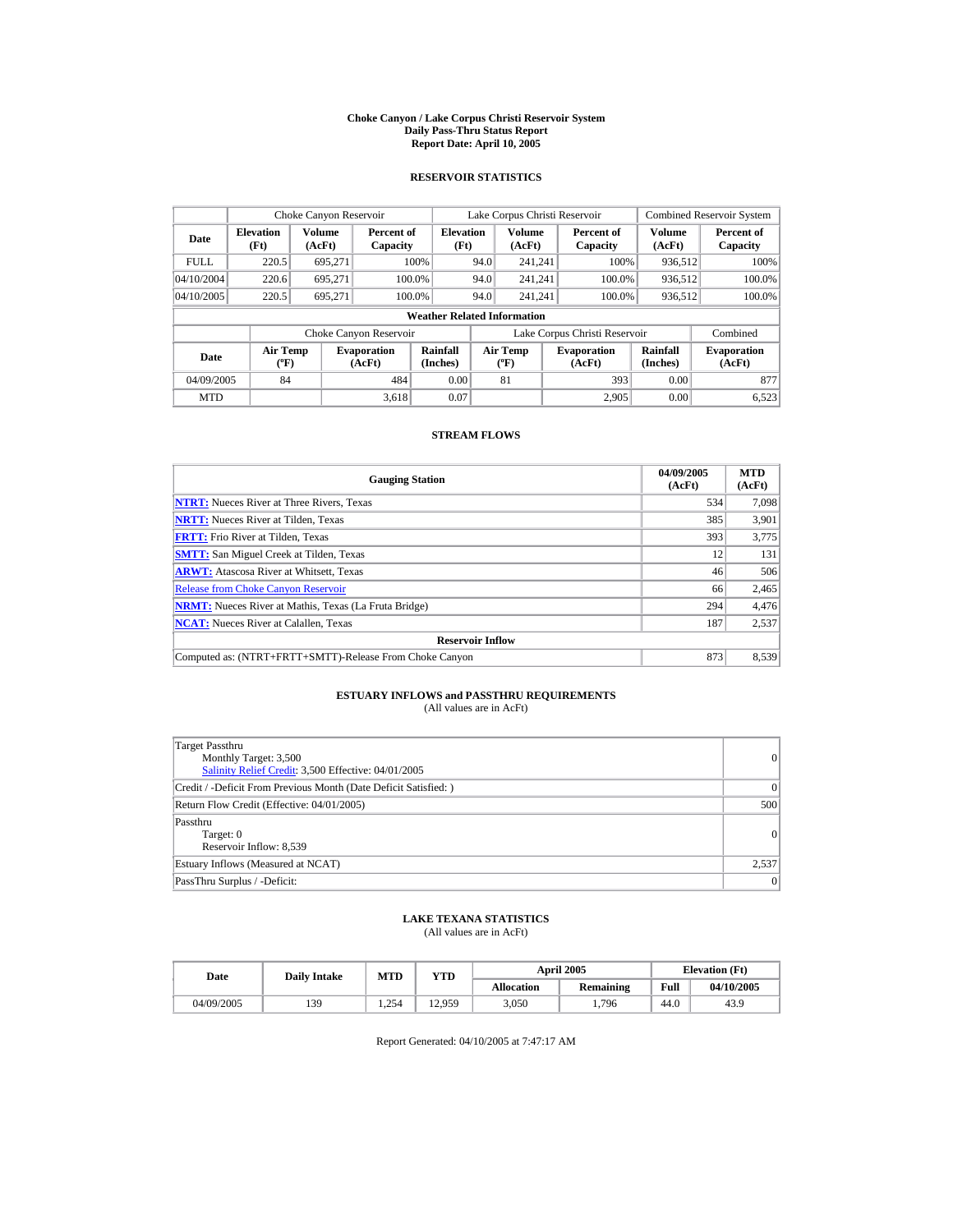#### **Choke Canyon / Lake Corpus Christi Reservoir System Daily Pass-Thru Status Report Report Date: April 11, 2005**

## **RESERVOIR STATISTICS**

|                         | Choke Canyon Reservoir         |                  |                              |                                    |      | Lake Corpus Christi Reservoir         |                               |                      | <b>Combined Reservoir System</b> |
|-------------------------|--------------------------------|------------------|------------------------------|------------------------------------|------|---------------------------------------|-------------------------------|----------------------|----------------------------------|
| Date                    | <b>Elevation</b><br>(Ft)       | Volume<br>(AcFt) | Percent of<br>Capacity       | <b>Elevation</b><br>(Ft)           |      | <b>Volume</b><br>(AcFt)               | Percent of<br>Capacity        | Volume<br>(AcFt)     | Percent of<br>Capacity           |
| <b>FULL</b>             | 220.5                          | 695,271          |                              | 100%                               | 94.0 | 241,241                               | 100%                          | 936,512              | 100%                             |
| 04/11/2004              | 220.6                          | 695.271          | 100.0%                       |                                    | 94.0 | 241.241                               | 100.0%                        | 936.512              | 100.0%                           |
| 04/11/2005              | 220.6                          | 695.271          | 100.0%                       |                                    | 94.0 | 241.241                               | 100.0%                        | 936,512              | 100.0%                           |
|                         |                                |                  |                              | <b>Weather Related Information</b> |      |                                       |                               |                      |                                  |
|                         |                                |                  | Choke Canyon Reservoir       |                                    |      |                                       | Lake Corpus Christi Reservoir |                      | Combined                         |
| <b>Date</b>             | Air Temp<br>$({}^o\mathrm{F})$ |                  | <b>Evaporation</b><br>(AcFt) | Rainfall<br>(Inches)               |      | <b>Air Temp</b><br>$({}^o\mathrm{F})$ | <b>Evaporation</b><br>(AcFt)  | Rainfall<br>(Inches) | <b>Evaporation</b><br>(AcFt)     |
| 273<br>04/10/2005<br>84 |                                |                  | 0.00                         |                                    | 84   | 213                                   | 0.03                          | 486                  |                                  |
| <b>MTD</b>              |                                |                  | 3.891                        | 0.07                               |      |                                       | 3.118                         | 0.03                 | 7,009                            |

#### **STREAM FLOWS**

| <b>Gauging Station</b>                                       | 04/10/2005<br>(AcFt) | <b>MTD</b><br>(AcFt) |
|--------------------------------------------------------------|----------------------|----------------------|
| <b>NTRT:</b> Nueces River at Three Rivers, Texas             | 514                  | 7,612                |
| <b>NRTT:</b> Nueces River at Tilden, Texas                   | 365                  | 4,266                |
| <b>FRTT:</b> Frio River at Tilden, Texas                     | 383                  | 4,159                |
| <b>SMTT:</b> San Miguel Creek at Tilden, Texas               | 11                   | 142                  |
| <b>ARWT:</b> Atascosa River at Whitsett, Texas               | 44                   | 550                  |
| <b>Release from Choke Canyon Reservoir</b>                   | 66                   | 2,531                |
| <b>NRMT:</b> Nueces River at Mathis, Texas (La Fruta Bridge) | 197                  | 4,673                |
| <b>NCAT:</b> Nueces River at Calallen, Texas                 | 149                  | 2,686                |
| <b>Reservoir Inflow</b>                                      |                      |                      |
| Computed as: (NTRT+FRTT+SMTT)-Release From Choke Canvon      | 843                  | 9.382                |

# **ESTUARY INFLOWS and PASSTHRU REQUIREMENTS**<br>(All values are in AcFt)

| Target Passthru<br>Monthly Target: 3,500<br>Salinity Relief Credit: 3,500 Effective: 04/01/2005 | $\overline{0}$ |
|-------------------------------------------------------------------------------------------------|----------------|
| Credit / -Deficit From Previous Month (Date Deficit Satisfied: )                                | $\Omega$       |
| Return Flow Credit (Effective: 04/01/2005)                                                      | 500            |
| Passthru<br>Target: 0<br>Reservoir Inflow: 9,382                                                | 0              |
| Estuary Inflows (Measured at NCAT)                                                              | 2,686          |
| PassThru Surplus / -Deficit:                                                                    | $\overline{0}$ |

# **LAKE TEXANA STATISTICS** (All values are in AcFt)

| Date       | <b>Daily Intake</b> | <b>MTD</b> | YTD    |                   | <b>April 2005</b> |      | <b>Elevation</b> (Ft) |
|------------|---------------------|------------|--------|-------------------|-------------------|------|-----------------------|
|            |                     |            |        | <b>Allocation</b> | <b>Remaining</b>  | Full | 04/11/2005            |
| 04/10/2005 | 140                 | 1.394      | 13.098 | 3.050             | .656              | 44.0 | 43.9                  |

Report Generated: 04/11/2005 at 8:10:31 AM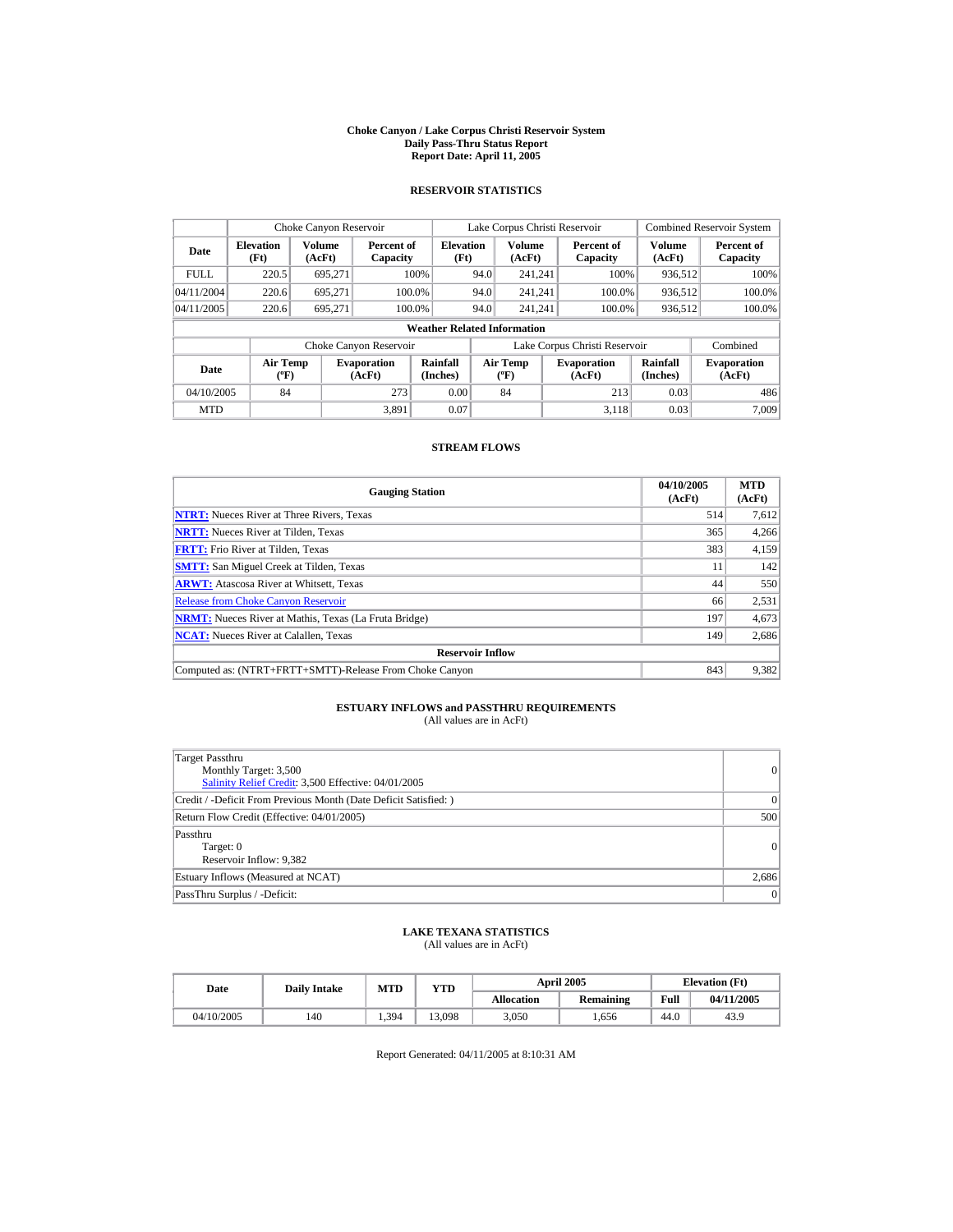#### **Choke Canyon / Lake Corpus Christi Reservoir System Daily Pass-Thru Status Report Report Date: April 12, 2005**

### **RESERVOIR STATISTICS**

| Choke Canyon Reservoir |                             |                  |                              |                                    |      | Lake Corpus Christi Reservoir                    |                               |                         | <b>Combined Reservoir System</b> |
|------------------------|-----------------------------|------------------|------------------------------|------------------------------------|------|--------------------------------------------------|-------------------------------|-------------------------|----------------------------------|
| Date                   | <b>Elevation</b><br>(Ft)    | Volume<br>(AcFt) | Percent of<br>Capacity       | <b>Elevation</b><br>(Ft)           |      | <b>Volume</b><br>(AcFt)                          | Percent of<br>Capacity        | <b>Volume</b><br>(AcFt) | Percent of<br>Capacity           |
| <b>FULL</b>            | 220.5                       | 695.271          |                              | 100%                               | 94.0 | 241.241                                          | 100%                          | 936,512                 | 100%                             |
| 04/12/2004             | 220.6                       | 695.271          | 100.0%                       |                                    | 94.0 | 241.241                                          | 100.0%                        | 936,512                 | 100.0%                           |
| 04/12/2005             | 220.5                       | 695.271          | 100.0%                       |                                    | 94.0 | 241.241                                          | 100.0%                        | 936,512                 | $100.0\%$                        |
|                        |                             |                  |                              | <b>Weather Related Information</b> |      |                                                  |                               |                         |                                  |
|                        |                             |                  | Choke Canyon Reservoir       |                                    |      |                                                  | Lake Corpus Christi Reservoir |                         | Combined                         |
| Date                   | Air Temp<br>$({}^{\circ}F)$ |                  | <b>Evaporation</b><br>(AcFt) | Rainfall<br>(Inches)               |      | <b>Air Temp</b><br>$({}^{\mathrm{o}}\mathrm{F})$ | <b>Evaporation</b><br>(AcFt)  | Rainfall<br>(Inches)    | <b>Evaporation</b><br>(AcFt)     |
| 04/11/2005             | 85                          |                  | 545                          | 0.00                               |      | 86                                               | 415                           | 0.00                    | 960                              |
| <b>MTD</b>             |                             |                  | 4.436                        | 0.07                               |      |                                                  | 3.533                         | 0.03                    | 7.969                            |

### **STREAM FLOWS**

| <b>Gauging Station</b>                                       | 04/11/2005<br>(AcFt) | <b>MTD</b><br>(AcFt) |
|--------------------------------------------------------------|----------------------|----------------------|
| <b>NTRT:</b> Nueces River at Three Rivers, Texas             | 502                  | 8,115                |
| <b>NRTT:</b> Nueces River at Tilden, Texas                   | 345                  | 4,611                |
| <b>FRTT:</b> Frio River at Tilden, Texas                     | 369                  | 4,528                |
| <b>SMTT:</b> San Miguel Creek at Tilden, Texas               | 11                   | 153                  |
| <b>ARWT:</b> Atascosa River at Whitsett, Texas               | 44                   | 594                  |
| <b>Release from Choke Canyon Reservoir</b>                   | 66                   | 2,596                |
| <b>NRMT:</b> Nueces River at Mathis, Texas (La Fruta Bridge) | 427                  | 5,099                |
| <b>NCAT:</b> Nueces River at Calallen, Texas                 | 101                  | 2,787                |
| <b>Reservoir Inflow</b>                                      |                      |                      |
| Computed as: (NTRT+FRTT+SMTT)-Release From Choke Canyon      | 817                  | 10.199               |

# **ESTUARY INFLOWS and PASSTHRU REQUIREMENTS**<br>(All values are in AcFt)

| Target Passthru<br>Monthly Target: 3,500<br>Salinity Relief Credit: 3,500 Effective: 04/01/2005 | 0     |
|-------------------------------------------------------------------------------------------------|-------|
| Credit / -Deficit From Previous Month (Date Deficit Satisfied: )                                | 0     |
| Return Flow Credit (Effective: 04/01/2005)                                                      | 500   |
| Passthru<br>Target: 0<br>Reservoir Inflow: 10,199                                               | 0     |
| Estuary Inflows (Measured at NCAT)                                                              | 2,787 |
| PassThru Surplus / -Deficit:                                                                    | 0     |

## **LAKE TEXANA STATISTICS**

(All values are in AcFt)

| Date       | <b>Daily Intake</b> | <b>MTD</b>  | <b>April 2005</b><br>YTD |                   |                  |      | <b>Elevation</b> (Ft) |
|------------|---------------------|-------------|--------------------------|-------------------|------------------|------|-----------------------|
|            |                     |             |                          | <b>Allocation</b> | <b>Remaining</b> | Full | 04/12/2005            |
| 04/11/2005 | 140                 | 533<br>1.JJ | 13.238                   | 3,050             | 1,517            | 44.0 | 43.9                  |

Report Generated: 04/12/2005 at 8:14:09 AM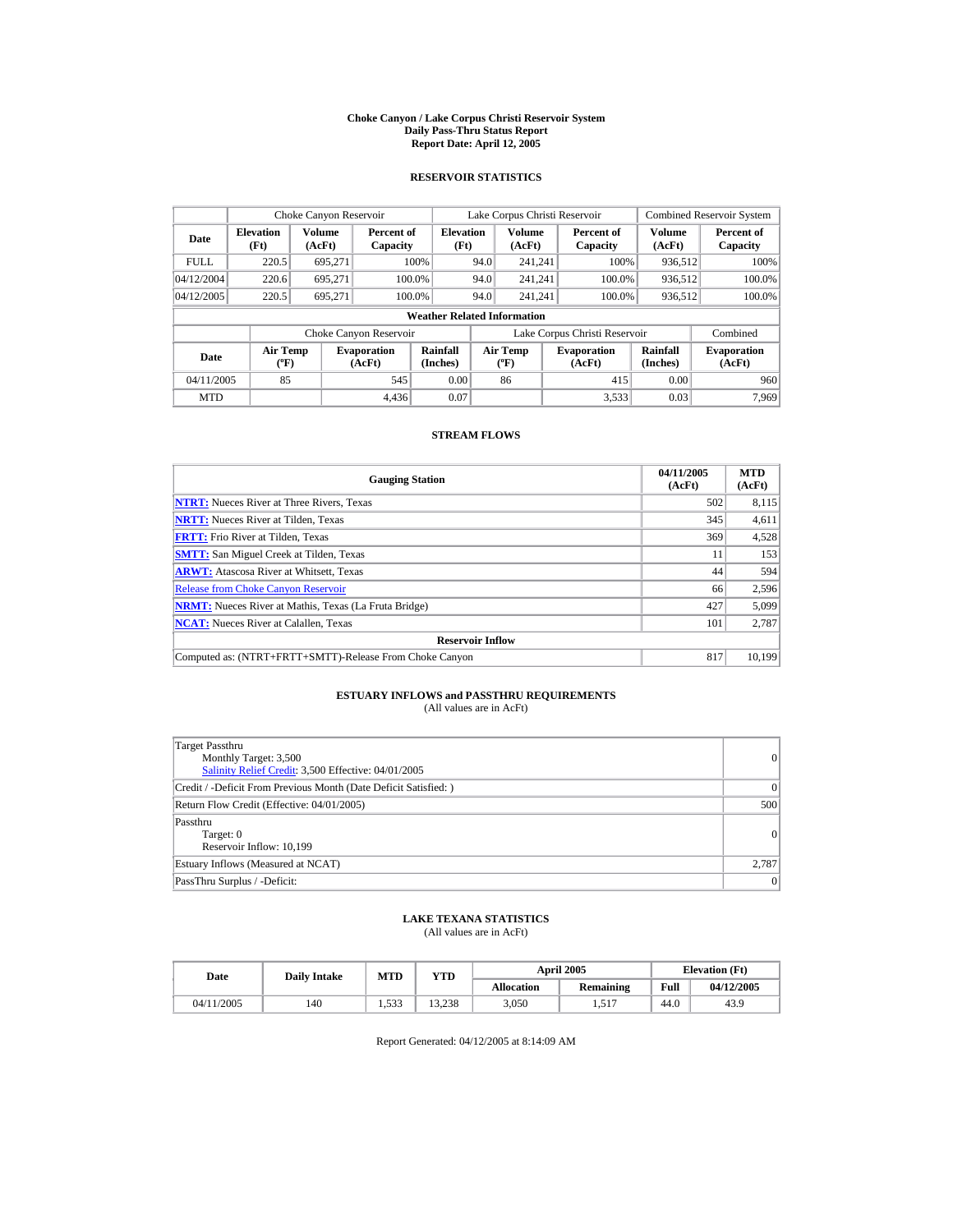#### **Choke Canyon / Lake Corpus Christi Reservoir System Daily Pass-Thru Status Report Report Date: April 13, 2005**

### **RESERVOIR STATISTICS**

|                                  | Choke Canyon Reservoir             |                  |                              |                          |      | Lake Corpus Christi Reservoir                    |  |                               |                      | <b>Combined Reservoir System</b> |
|----------------------------------|------------------------------------|------------------|------------------------------|--------------------------|------|--------------------------------------------------|--|-------------------------------|----------------------|----------------------------------|
| <b>Elevation</b><br>Date<br>(Ft) |                                    | Volume<br>(AcFt) | Percent of<br>Capacity       | <b>Elevation</b><br>(Ft) |      | <b>Volume</b><br>(AcFt)                          |  | Percent of<br>Capacity        | Volume<br>(AcFt)     | Percent of<br>Capacity           |
| <b>FULL</b>                      | 220.5                              | 695,271          |                              | 100%                     | 94.0 | 241.241                                          |  | 100%                          | 936,512              | 100%                             |
| 04/13/2004                       | 220.6                              | 695.271          | 100.0%                       |                          | 94.0 | 241.241                                          |  | 100.0%                        | 936,512              | 100.0%                           |
| 04/13/2005                       | 220.5                              | 695.271          | 100.0%                       |                          | 94.0 | 241.241                                          |  | 100.0%                        | 936,512              | $100.0\%$                        |
|                                  | <b>Weather Related Information</b> |                  |                              |                          |      |                                                  |  |                               |                      |                                  |
|                                  |                                    |                  | Choke Canyon Reservoir       |                          |      |                                                  |  | Lake Corpus Christi Reservoir |                      | Combined                         |
| Date                             | Air Temp<br>$({}^{\circ}F)$        |                  | <b>Evaporation</b><br>(AcFt) | Rainfall<br>(Inches)     |      | <b>Air Temp</b><br>$({}^{\mathrm{o}}\mathrm{F})$ |  | <b>Evaporation</b><br>(AcFt)  | Rainfall<br>(Inches) | <b>Evaporation</b><br>(AcFt)     |
| 04/12/2005                       | 87                                 |                  | 394                          | 0.00                     |      | 88                                               |  | 404                           | 0.00                 | 798                              |
| <b>MTD</b>                       |                                    |                  | 4.830                        | 0.07                     |      |                                                  |  | 3,937                         | 0.03                 | 8.767                            |

### **STREAM FLOWS**

| <b>Gauging Station</b>                                       | 04/12/2005<br>(AcFt) | <b>MTD</b><br>(AcFt) |
|--------------------------------------------------------------|----------------------|----------------------|
| <b>NTRT:</b> Nueces River at Three Rivers, Texas             | 484                  | 8,599                |
| <b>NRTT:</b> Nueces River at Tilden, Texas                   | 326                  | 4,937                |
| <b>FRTT:</b> Frio River at Tilden, Texas                     | 361                  | 4,889                |
| <b>SMTT:</b> San Miguel Creek at Tilden, Texas               | 10                   | 163                  |
| <b>ARWT:</b> Atascosa River at Whitsett, Texas               | 42                   | 635                  |
| <b>Release from Choke Canyon Reservoir</b>                   | 66                   | 2,662                |
| <b>NRMT:</b> Nueces River at Mathis, Texas (La Fruta Bridge) | 191                  | 5,290                |
| <b>NCAT:</b> Nueces River at Calallen, Texas                 | 175                  | 2,962                |
| <b>Reservoir Inflow</b>                                      |                      |                      |
| Computed as: (NTRT+FRTT+SMTT)-Release From Choke Canyon      | 790                  | 10.989               |

# **ESTUARY INFLOWS and PASSTHRU REQUIREMENTS**<br>(All values are in AcFt)

| Target Passthru<br>Monthly Target: 3,500<br>Salinity Relief Credit: 3,500 Effective: 04/01/2005 | 0         |
|-------------------------------------------------------------------------------------------------|-----------|
| Credit / -Deficit From Previous Month (Date Deficit Satisfied: )                                | $\vert$ 0 |
| Return Flow Credit (Effective: 04/01/2005)                                                      | 500       |
| Passthru<br>Target: 0<br>Reservoir Inflow: 10,989                                               | 0         |
| Estuary Inflows (Measured at NCAT)                                                              | 2,962     |
| PassThru Surplus / -Deficit:                                                                    | 0         |

## **LAKE TEXANA STATISTICS**

(All values are in AcFt)

| Date       | <b>Daily Intake</b> | MTD   | <b>YTD</b> |                   | <b>April 2005</b> | <b>Elevation</b> (Ft) |            |
|------------|---------------------|-------|------------|-------------------|-------------------|-----------------------|------------|
|            |                     |       |            | <b>Allocation</b> | <b>Remaining</b>  | Full                  | 04/13/2005 |
| 04/12/2005 | 140                 | 1.673 | 13.378     | 3.050             | 277<br>1.97       | 44.0                  | 43.8       |

Report Generated: 04/13/2005 at 8:18:23 AM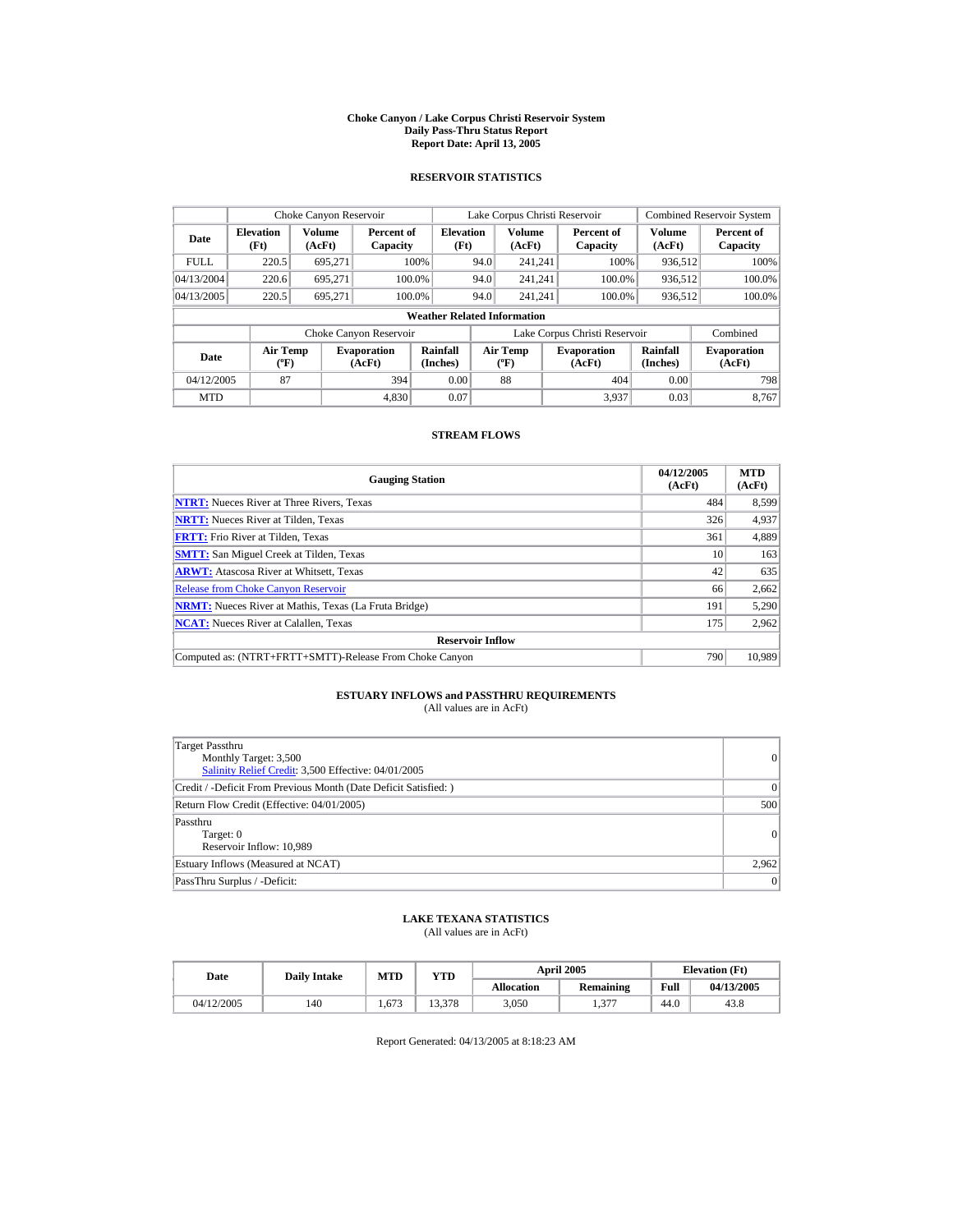#### **Choke Canyon / Lake Corpus Christi Reservoir System Daily Pass-Thru Status Report Report Date: April 14, 2005**

### **RESERVOIR STATISTICS**

| Choke Canyon Reservoir                     |                                      |         |                              |                                        |      | Lake Corpus Christi Reservoir                    |  |                               |                         | <b>Combined Reservoir System</b> |
|--------------------------------------------|--------------------------------------|---------|------------------------------|----------------------------------------|------|--------------------------------------------------|--|-------------------------------|-------------------------|----------------------------------|
| <b>Elevation</b><br>Date<br>(Ft)<br>(AcFt) |                                      | Volume  | Capacity                     | <b>Elevation</b><br>Percent of<br>(Ft) |      | <b>Volume</b><br>(AcFt)                          |  | Percent of<br>Capacity        | <b>Volume</b><br>(AcFt) | Percent of<br>Capacity           |
| <b>FULL</b>                                | 220.5                                | 695.271 |                              | 100%                                   | 94.0 | 241.241                                          |  | 100%                          | 936.512                 | 100%                             |
| 04/14/2004                                 | 220.6                                | 695.271 | 100.0%                       |                                        | 94.0 | 241.241                                          |  | 100.0%                        | 936,512                 | 100.0%                           |
| 04/14/2005                                 | 220.5                                | 695.271 | 100.0%                       |                                        | 94.0 | 241.241                                          |  | 100.0%                        | 936,512                 | $100.0\%$                        |
| <b>Weather Related Information</b>         |                                      |         |                              |                                        |      |                                                  |  |                               |                         |                                  |
|                                            |                                      |         | Choke Canyon Reservoir       |                                        |      |                                                  |  | Lake Corpus Christi Reservoir |                         | Combined                         |
| Date                                       | Air Temp<br>$({}^{\circ}\mathrm{F})$ |         | <b>Evaporation</b><br>(AcFt) | Rainfall<br>(Inches)                   |      | <b>Air Temp</b><br>$({}^{\mathrm{o}}\mathrm{F})$ |  | <b>Evaporation</b><br>(AcFt)  | Rainfall<br>(Inches)    | <b>Evaporation</b><br>(AcFt)     |
| 04/13/2005                                 | 90                                   |         | 454                          | 0.00                                   |      | 88                                               |  | 393                           | 0.00                    | 847                              |
| <b>MTD</b>                                 |                                      |         | 5.284                        | 0.07                                   |      |                                                  |  | 4.330                         | 0.03                    | 9.614                            |

### **STREAM FLOWS**

| <b>Gauging Station</b>                                       | 04/13/2005<br>(AcFt) | <b>MTD</b><br>(AcFt) |
|--------------------------------------------------------------|----------------------|----------------------|
| <b>NTRT:</b> Nueces River at Three Rivers, Texas             | 468                  | 9,067                |
| <b>NRTT:</b> Nueces River at Tilden, Texas                   | 306                  | 5,242                |
| <b>FRTT:</b> Frio River at Tilden, Texas                     | 357                  | 5,246                |
| <b>SMTT:</b> San Miguel Creek at Tilden, Texas               | 10                   | 173                  |
| <b>ARWT:</b> Atascosa River at Whitsett, Texas               | 42                   | 677                  |
| <b>Release from Choke Canyon Reservoir</b>                   | 66                   | 2,727                |
| <b>NRMT:</b> Nueces River at Mathis, Texas (La Fruta Bridge) | 185                  | 5,475                |
| <b>NCAT:</b> Nueces River at Calallen, Texas                 | 62                   | 3,023                |
| <b>Reservoir Inflow</b>                                      |                      |                      |
| Computed as: (NTRT+FRTT+SMTT)-Release From Choke Canyon      | 770                  | 11.759               |

# **ESTUARY INFLOWS and PASSTHRU REQUIREMENTS**<br>(All values are in AcFt)

| Target Passthru<br>Monthly Target: 3,500<br>Salinity Relief Credit: 3,500 Effective: 04/01/2005 | 0     |
|-------------------------------------------------------------------------------------------------|-------|
| Credit / -Deficit From Previous Month (Date Deficit Satisfied: )                                | 0     |
| Return Flow Credit (Effective: 04/01/2005)                                                      | 500   |
| Passthru<br>Target: 0<br>Reservoir Inflow: 11,759                                               | 0     |
| Estuary Inflows (Measured at NCAT)                                                              | 3,023 |
| PassThru Surplus / -Deficit:                                                                    | 0     |

## **LAKE TEXANA STATISTICS**

(All values are in AcFt)

| Date       | <b>Daily Intake</b> | <b>MTD</b> | YTD    |                   | <b>April 2005</b> |      | <b>Elevation</b> (Ft) |
|------------|---------------------|------------|--------|-------------------|-------------------|------|-----------------------|
|            |                     |            |        | <b>Allocation</b> | Remaining         | Full | 04/14/2005            |
| 04/13/2005 | 140                 | 1.814      | 13.518 | 3.050             | .236              | 44.0 | 43.8                  |

Report Generated: 04/14/2005 at 8:42:03 AM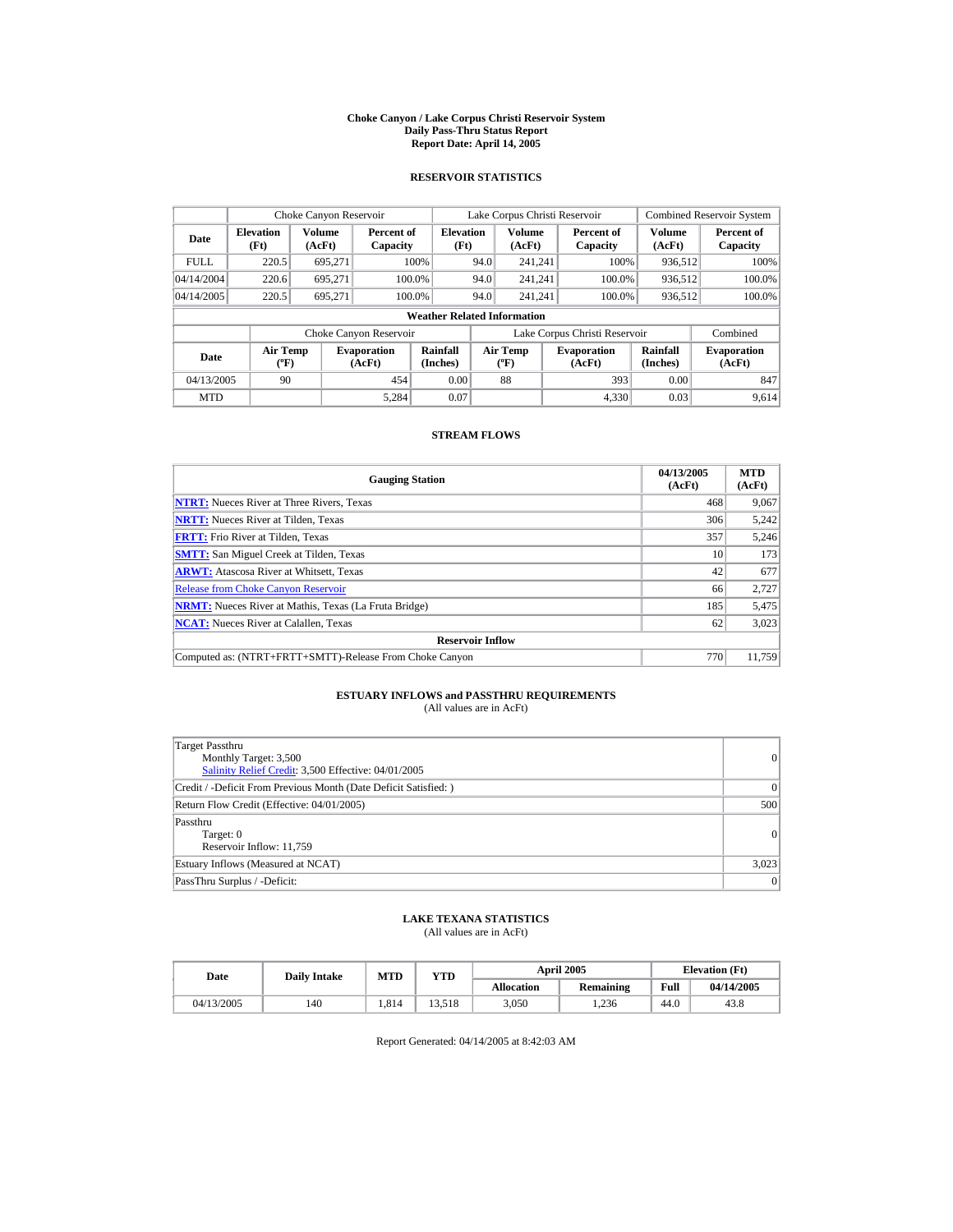#### **Choke Canyon / Lake Corpus Christi Reservoir System Daily Pass-Thru Status Report Report Date: April 15, 2005**

### **RESERVOIR STATISTICS**

|                                  | Choke Canyon Reservoir             |                  |                                                    |                      |                               | Lake Corpus Christi Reservoir                    |  |                              |                      | <b>Combined Reservoir System</b> |
|----------------------------------|------------------------------------|------------------|----------------------------------------------------|----------------------|-------------------------------|--------------------------------------------------|--|------------------------------|----------------------|----------------------------------|
| <b>Elevation</b><br>Date<br>(Ft) |                                    | Volume<br>(AcFt) | <b>Elevation</b><br>Percent of<br>(Ft)<br>Capacity |                      |                               | <b>Volume</b><br>(AcFt)                          |  | Percent of<br>Capacity       | Volume<br>(AcFt)     | Percent of<br>Capacity           |
| <b>FULL</b>                      | 220.5                              | 695,271          |                                                    | 100%                 | 94.0                          | 241.241                                          |  | 100%                         | 936,512              | 100%                             |
| 04/15/2004                       | 220.6                              | 695.271          | 100.0%                                             |                      | 94.0                          | 241.241                                          |  | 100.0%                       | 936,512              | 100.0%                           |
| 04/15/2005                       | 220.5                              | 695.271          | 100.0%                                             |                      | 94.0                          | 241.241                                          |  | 100.0%                       | 936,512              | $100.0\%$                        |
|                                  | <b>Weather Related Information</b> |                  |                                                    |                      |                               |                                                  |  |                              |                      |                                  |
|                                  |                                    |                  | Choke Canyon Reservoir                             |                      | Lake Corpus Christi Reservoir |                                                  |  |                              | Combined             |                                  |
| Date                             | Air Temp<br>$({}^{\circ}F)$        |                  | <b>Evaporation</b><br>(AcFt)                       | Rainfall<br>(Inches) |                               | <b>Air Temp</b><br>$({}^{\mathrm{o}}\mathrm{F})$ |  | <b>Evaporation</b><br>(AcFt) | Rainfall<br>(Inches) | <b>Evaporation</b><br>(AcFt)     |
| 04/14/2005                       | 85                                 |                  | 484                                                | 0.00                 |                               | 86                                               |  | 359                          | 0.00                 | 843                              |
| <b>MTD</b>                       |                                    |                  | 5,768                                              | 0.07                 |                               |                                                  |  | 4.689                        | 0.03                 | 10.457                           |

### **STREAM FLOWS**

| <b>Gauging Station</b>                                       | 04/14/2005<br>(AcFt) | <b>MTD</b><br>(AcFt) |
|--------------------------------------------------------------|----------------------|----------------------|
| <b>NTRT:</b> Nueces River at Three Rivers, Texas             | 451                  | 9,518                |
| <b>NRTT:</b> Nueces River at Tilden, Texas                   | 290                  | 5,532                |
| <b>FRTT:</b> Frio River at Tilden, Texas                     | 355                  | 5,602                |
| <b>SMTT:</b> San Miguel Creek at Tilden, Texas               |                      | 182                  |
| <b>ARWT:</b> Atascosa River at Whitsett, Texas               | 40                   | 717                  |
| <b>Release from Choke Canvon Reservoir</b>                   | 66                   | 2.793                |
| <b>NRMT:</b> Nueces River at Mathis, Texas (La Fruta Bridge) | 181                  | 5,655                |
| <b>NCAT:</b> Nueces River at Calallen, Texas                 | 40                   | 3,063                |
| <b>Reservoir Inflow</b>                                      |                      |                      |
| Computed as: (NTRT+FRTT+SMTT)-Release From Choke Canyon      | 750                  | 12.509               |

# **ESTUARY INFLOWS and PASSTHRU REQUIREMENTS**<br>(All values are in AcFt)

| Target Passthru<br>Monthly Target: 3,500<br>Salinity Relief Credit: 3,500 Effective: 04/01/2005 | 0         |
|-------------------------------------------------------------------------------------------------|-----------|
| Credit / -Deficit From Previous Month (Date Deficit Satisfied: )                                | $\vert$ 0 |
| Return Flow Credit (Effective: 04/01/2005)                                                      | 500       |
| Passthru<br>Target: 0<br>Reservoir Inflow: 12,509                                               | 0         |
| Estuary Inflows (Measured at NCAT)                                                              | 3,063     |
| PassThru Surplus / -Deficit:                                                                    | 0         |

### **LAKE TEXANA STATISTICS**

(All values are in AcFt)

| Date       | <b>Daily Intake</b> | <b>MTD</b><br>YTD |        |                   | <b>April 2005</b> |      | <b>Elevation</b> (Ft) |
|------------|---------------------|-------------------|--------|-------------------|-------------------|------|-----------------------|
|            |                     |                   |        | <b>Allocation</b> | <b>Remaining</b>  | Full | 04/15/2005            |
| 04/14/2005 | 140                 | 1.954             | 13.659 | 3.050             | .096              | 44.0 | 43.8                  |

Report Generated: 04/15/2005 at 8:59:24 AM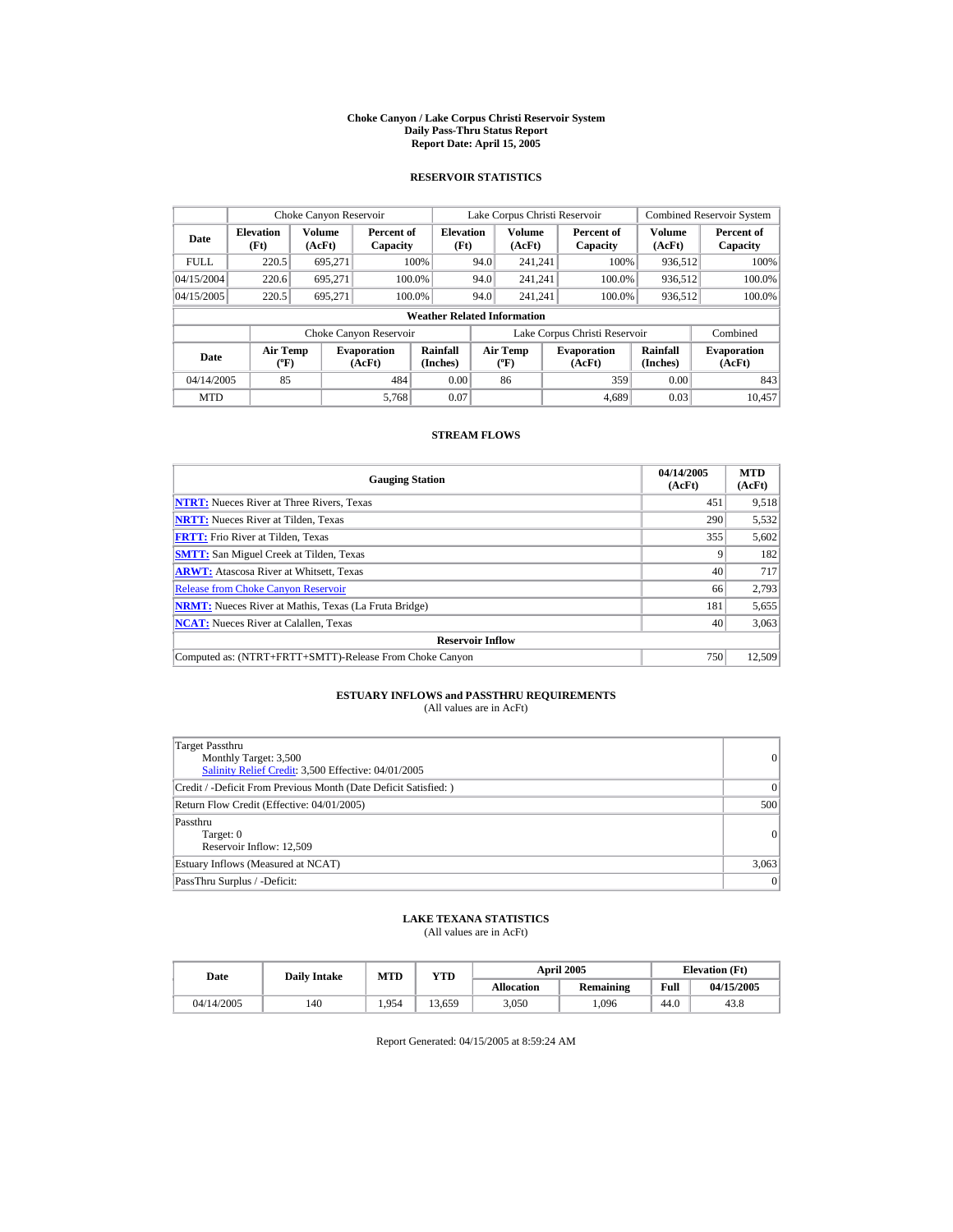#### **Choke Canyon / Lake Corpus Christi Reservoir System Daily Pass-Thru Status Report Report Date: April 16, 2005**

### **RESERVOIR STATISTICS**

|             | Choke Canyon Reservoir                      |                         |                              |                          | Lake Corpus Christi Reservoir |                                   |  |                               |                         | <b>Combined Reservoir System</b> |  |  |
|-------------|---------------------------------------------|-------------------------|------------------------------|--------------------------|-------------------------------|-----------------------------------|--|-------------------------------|-------------------------|----------------------------------|--|--|
| Date        | <b>Elevation</b><br>(Ft)                    | <b>Volume</b><br>(AcFt) | Percent of<br>Capacity       | <b>Elevation</b><br>(Ft) |                               | <b>Volume</b><br>(AcFt)           |  | Percent of<br>Capacity        | <b>Volume</b><br>(AcFt) | Percent of<br>Capacity           |  |  |
| <b>FULL</b> | 220.5                                       | 695.271                 |                              | 100%                     | 94.0                          | 241.241                           |  | 100%                          | 936,512                 | 100%                             |  |  |
| 04/16/2004  | 220.6                                       | 695.271                 | 100.0%                       |                          | 94.0                          | 241.241                           |  | 100.0%                        | 936,512                 | 100.0%                           |  |  |
| 04/16/2005  | 220.5                                       | 695.271                 | 100.0%                       |                          | 94.0                          | 241.241                           |  | 100.0%                        | 936,512                 | 100.0%                           |  |  |
|             | <b>Weather Related Information</b>          |                         |                              |                          |                               |                                   |  |                               |                         |                                  |  |  |
|             |                                             |                         | Choke Canyon Reservoir       |                          |                               |                                   |  | Lake Corpus Christi Reservoir |                         | Combined                         |  |  |
| Date        | <b>Air Temp</b><br>$({}^{\circ}\mathrm{F})$ |                         | <b>Evaporation</b><br>(AcFt) | Rainfall<br>(Inches)     |                               | Air Temp<br>$({}^{\circ}{\rm F})$ |  | <b>Evaporation</b><br>(AcFt)  | Rainfall<br>(Inches)    | <b>Evaporation</b><br>(AcFt)     |  |  |
| 04/15/2005  | 80                                          |                         | 378                          | 0.00                     |                               | 79                                |  | 280                           | 0.00                    | 658                              |  |  |
| <b>MTD</b>  |                                             |                         | 6.146                        | 0.07                     |                               |                                   |  | 4.969                         | 0.03                    | 11.115                           |  |  |

### **STREAM FLOWS**

| <b>Gauging Station</b>                                       | 04/15/2005<br>(AcFt) | <b>MTD</b><br>(AcFt) |
|--------------------------------------------------------------|----------------------|----------------------|
| <b>NTRT:</b> Nueces River at Three Rivers, Texas             | 439                  | 9,957                |
| <b>NRTT:</b> Nueces River at Tilden, Texas                   | 286                  | 5,818                |
| <b>FRTT:</b> Frio River at Tilden, Texas                     | 355                  | 5,957                |
| <b>SMTT:</b> San Miguel Creek at Tilden, Texas               | 10                   | 192                  |
| <b>ARWT:</b> Atascosa River at Whitsett, Texas               | 40                   | 756                  |
| <b>Release from Choke Canyon Reservoir</b>                   | 66                   | 2,858                |
| <b>NRMT:</b> Nueces River at Mathis, Texas (La Fruta Bridge) | 181                  | 5,836                |
| <b>NCAT:</b> Nueces River at Calallen, Texas                 | 44                   | 3.107                |
| <b>Reservoir Inflow</b>                                      |                      |                      |
| Computed as: (NTRT+FRTT+SMTT)-Release From Choke Canyon      | 738                  | 13.247               |

# **ESTUARY INFLOWS and PASSTHRU REQUIREMENTS**<br>(All values are in AcFt)

| Target Passthru<br>Monthly Target: 3,500<br>Salinity Relief Credit: 3,500 Effective: 04/01/2005 | 0         |
|-------------------------------------------------------------------------------------------------|-----------|
| Credit / -Deficit From Previous Month (Date Deficit Satisfied: )                                | $\vert$ 0 |
| Return Flow Credit (Effective: 04/01/2005)                                                      | 500       |
| Passthru<br>Target: 0<br>Reservoir Inflow: 13,247                                               | 0         |
| Estuary Inflows (Measured at NCAT)                                                              | 3,107     |
| PassThru Surplus / -Deficit:                                                                    | 0         |

## **LAKE TEXANA STATISTICS**

(All values are in AcFt)

| Date       | <b>Daily Intake</b> | <b>MTD</b> | YTD    |                   | <b>April 2005</b> | <b>Elevation</b> (Ft) |            |
|------------|---------------------|------------|--------|-------------------|-------------------|-----------------------|------------|
|            |                     |            |        | <b>Allocation</b> | <b>Remaining</b>  | Full                  | 04/16/2005 |
| 04/15/2005 | 141                 | 2,095      | 13,799 | 3.050             | 955               | 44.0                  | 43.7       |

Report Generated: 04/16/2005 at 8:03:44 AM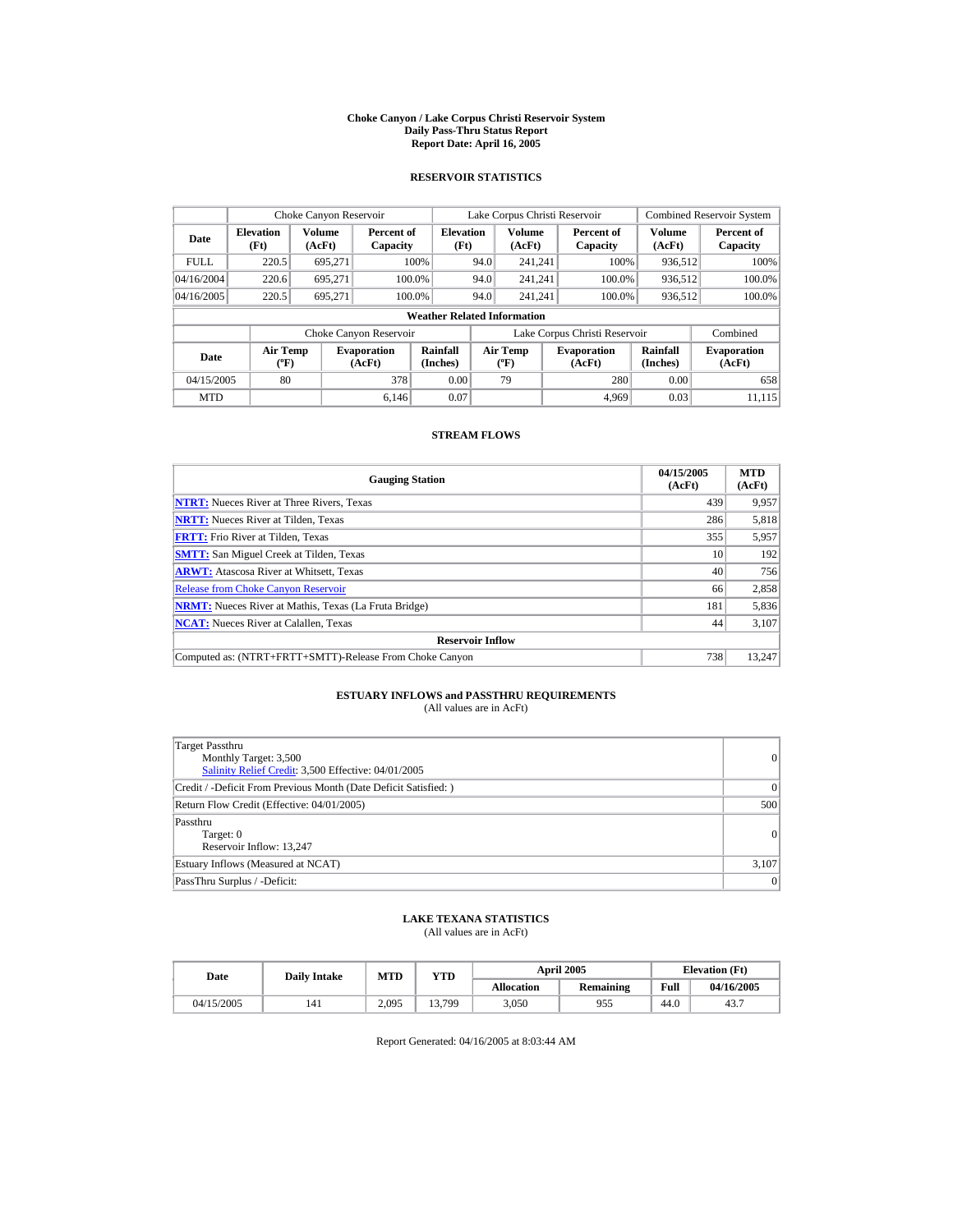#### **Choke Canyon / Lake Corpus Christi Reservoir System Daily Pass-Thru Status Report Report Date: April 17, 2005**

### **RESERVOIR STATISTICS**

|             | Choke Canyon Reservoir             |                  |                              |                          | Lake Corpus Christi Reservoir |                                                  |  |                               |                         | <b>Combined Reservoir System</b> |  |  |
|-------------|------------------------------------|------------------|------------------------------|--------------------------|-------------------------------|--------------------------------------------------|--|-------------------------------|-------------------------|----------------------------------|--|--|
| Date        | <b>Elevation</b><br>(Ft)           | Volume<br>(AcFt) | Percent of<br>Capacity       | <b>Elevation</b><br>(Ft) |                               | <b>Volume</b><br>(AcFt)                          |  | Percent of<br>Capacity        | <b>Volume</b><br>(AcFt) | Percent of<br>Capacity           |  |  |
| <b>FULL</b> | 220.5                              | 695.271          |                              | 100%                     | 94.0                          | 241.241                                          |  | 100%                          | 936.512                 | 100%                             |  |  |
| 04/17/2004  | 220.6                              | 695.271          | 100.0%                       |                          | 94.0                          | 241.241                                          |  | 100.0%                        | 936,512                 | 100.0%                           |  |  |
| 04/17/2005  | 220.5                              | 695.271          | 100.0%                       |                          | 94.0                          | 241.241                                          |  | 100.0%                        | 936,512                 | $100.0\%$                        |  |  |
|             | <b>Weather Related Information</b> |                  |                              |                          |                               |                                                  |  |                               |                         |                                  |  |  |
|             |                                    |                  | Choke Canyon Reservoir       |                          |                               |                                                  |  | Lake Corpus Christi Reservoir |                         | Combined                         |  |  |
| Date        | Air Temp<br>$({}^{\circ}F)$        |                  | <b>Evaporation</b><br>(AcFt) | Rainfall<br>(Inches)     |                               | <b>Air Temp</b><br>$({}^{\mathrm{o}}\mathrm{F})$ |  | <b>Evaporation</b><br>(AcFt)  | Rainfall<br>(Inches)    | <b>Evaporation</b><br>(AcFt)     |  |  |
| 04/16/2005  | 82                                 |                  | 394                          | 0.00                     |                               | 81                                               |  | 303                           | 0.00                    | 697                              |  |  |
| <b>MTD</b>  |                                    |                  | 6.540                        | 0.07                     |                               |                                                  |  | 5.272                         | 0.03                    | 11.812                           |  |  |

### **STREAM FLOWS**

| <b>Gauging Station</b>                                       | 04/16/2005<br>(AcFt) | <b>MTD</b><br>(AcFt) |
|--------------------------------------------------------------|----------------------|----------------------|
| <b>NTRT:</b> Nueces River at Three Rivers, Texas             | 435                  | 10,391               |
| <b>NRTT:</b> Nueces River at Tilden, Texas                   | 290                  | 6.108                |
| <b>FRTT:</b> Frio River at Tilden, Texas                     | 353                  | 6,310                |
| <b>SMTT:</b> San Miguel Creek at Tilden, Texas               | 11                   | 202                  |
| <b>ARWT:</b> Atascosa River at Whitsett, Texas               | 44                   | 800                  |
| <b>Release from Choke Canvon Reservoir</b>                   | 66                   | 2.924                |
| <b>NRMT:</b> Nueces River at Mathis, Texas (La Fruta Bridge) | 181                  | 6,017                |
| <b>NCAT:</b> Nueces River at Calallen, Texas                 | 66                   | 3,172                |
| <b>Reservoir Inflow</b>                                      |                      |                      |
| Computed as: (NTRT+FRTT+SMTT)-Release From Choke Canyon      | 733                  | 13,980               |

# **ESTUARY INFLOWS and PASSTHRU REQUIREMENTS**<br>(All values are in AcFt)

| Target Passthru<br>Monthly Target: 3,500<br>Salinity Relief Credit: 3,500 Effective: 04/01/2005 | 0               |
|-------------------------------------------------------------------------------------------------|-----------------|
| Credit / -Deficit From Previous Month (Date Deficit Satisfied: )                                | $\vert 0 \vert$ |
| Return Flow Credit (Effective: 04/01/2005)                                                      | 500             |
| Passthru<br>Target: 0<br>Reservoir Inflow: 13,980                                               | 0               |
| Estuary Inflows (Measured at NCAT)                                                              | 3,172           |
| PassThru Surplus / -Deficit:                                                                    | 0               |

### **LAKE TEXANA STATISTICS**

(All values are in AcFt)

| Date       | <b>Daily Intake</b> | MTD            | YTD    |                   | <b>April 2005</b> | <b>Elevation</b> (Ft) |            |
|------------|---------------------|----------------|--------|-------------------|-------------------|-----------------------|------------|
|            |                     |                |        | <b>Allocation</b> | <b>Remaining</b>  | Full                  | 04/17/2005 |
| 04/16/2005 | 141                 | 225<br>ت کے وک | 13.940 | 3.050             | 815               | 44.0                  | 43.7       |

Report Generated: 04/17/2005 at 8:07:51 AM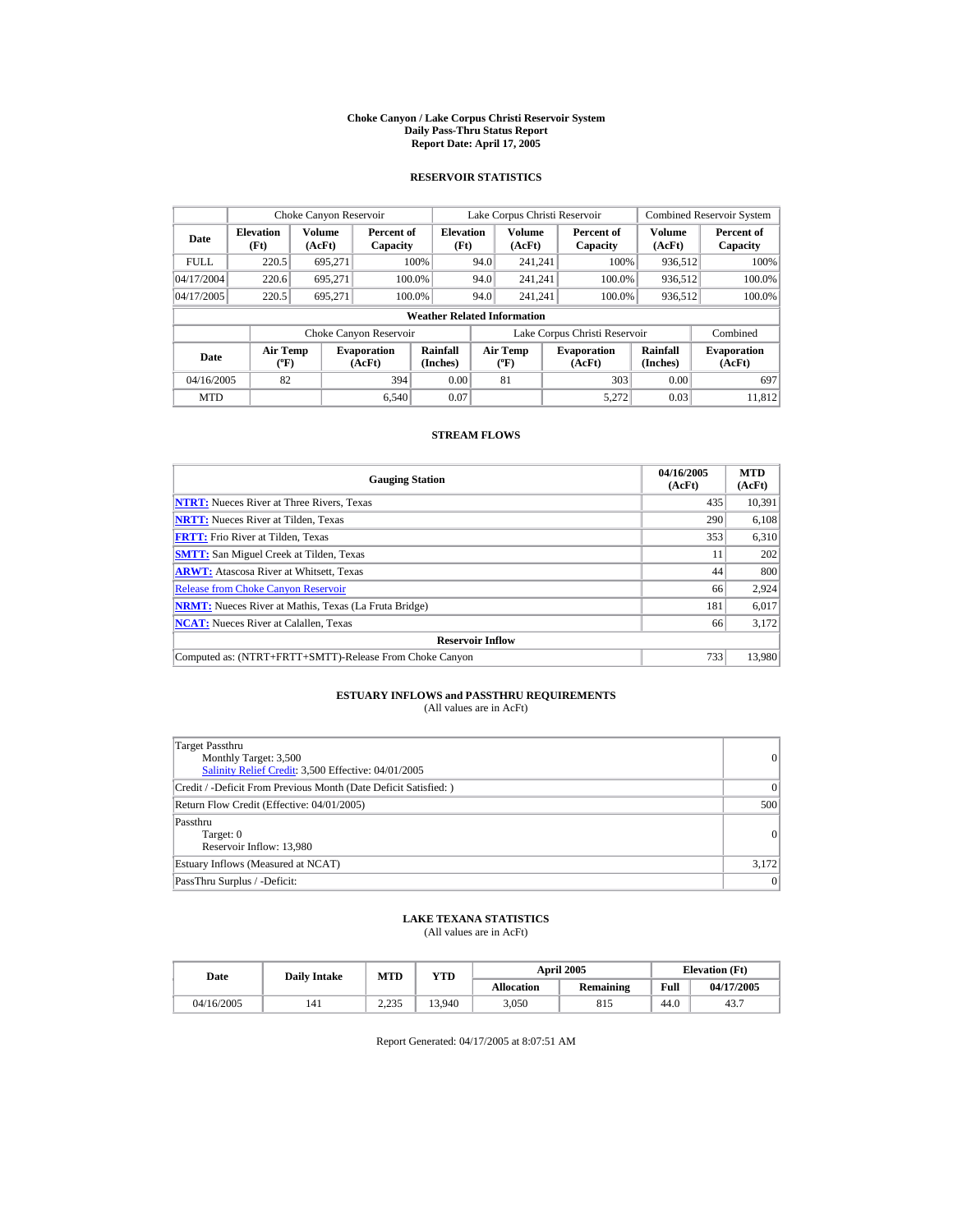#### **Choke Canyon / Lake Corpus Christi Reservoir System Daily Pass-Thru Status Report Report Date: April 18, 2005**

### **RESERVOIR STATISTICS**

|             | Choke Canyon Reservoir               |                  |                              |                          | Lake Corpus Christi Reservoir |                                                  |  |                               |                      | <b>Combined Reservoir System</b> |  |  |
|-------------|--------------------------------------|------------------|------------------------------|--------------------------|-------------------------------|--------------------------------------------------|--|-------------------------------|----------------------|----------------------------------|--|--|
| Date        | <b>Elevation</b><br>(Ft)             | Volume<br>(AcFt) | Percent of<br>Capacity       | <b>Elevation</b><br>(Ft) |                               | <b>Volume</b><br>(AcFt)                          |  | Percent of<br>Capacity        | Volume<br>(AcFt)     | Percent of<br>Capacity           |  |  |
| <b>FULL</b> | 220.5                                | 695,271          |                              | 100%                     | 94.0                          | 241.241                                          |  | 100%                          | 936,512              | 100%                             |  |  |
| 04/18/2004  | 220.6                                | 695.271          | 100.0%                       |                          | 94.0                          | 241.241                                          |  | 100.0%                        | 936,512              | 100.0%                           |  |  |
| 04/18/2005  | 220.5                                | 695.271          | 100.0%                       |                          | 94.0                          | 241.241                                          |  | 100.0%                        | 936,512              | $100.0\%$                        |  |  |
|             | <b>Weather Related Information</b>   |                  |                              |                          |                               |                                                  |  |                               |                      |                                  |  |  |
|             |                                      |                  | Choke Canyon Reservoir       |                          |                               |                                                  |  | Lake Corpus Christi Reservoir |                      | Combined                         |  |  |
| Date        | Air Temp<br>$({}^{\circ}\mathrm{F})$ |                  | <b>Evaporation</b><br>(AcFt) | Rainfall<br>(Inches)     |                               | <b>Air Temp</b><br>$({}^{\mathrm{o}}\mathrm{F})$ |  | <b>Evaporation</b><br>(AcFt)  | Rainfall<br>(Inches) | <b>Evaporation</b><br>(AcFt)     |  |  |
| 04/17/2005  | 79                                   |                  | 333                          | 0.00                     |                               | 79                                               |  | 213                           | 0.00                 | 546                              |  |  |
| <b>MTD</b>  |                                      |                  | 6.873                        | 0.07                     |                               |                                                  |  | 5,485                         | 0.03                 | 12,358                           |  |  |

### **STREAM FLOWS**

| <b>Gauging Station</b>                                       | 04/17/2005<br>(AcFt) | <b>MTD</b><br>(AcFt) |
|--------------------------------------------------------------|----------------------|----------------------|
| <b>NTRT:</b> Nueces River at Three Rivers, Texas             | 441                  | 10,832               |
| <b>NRTT:</b> Nueces River at Tilden, Texas                   | 288                  | 6,396                |
| <b>FRTT:</b> Frio River at Tilden, Texas                     | 345                  | 6,656                |
| <b>SMTT:</b> San Miguel Creek at Tilden, Texas               | 10                   | 212                  |
| <b>ARWT:</b> Atascosa River at Whitsett, Texas               | 42                   | 842                  |
| <b>Release from Choke Canvon Reservoir</b>                   | 66                   | 2,989                |
| <b>NRMT:</b> Nueces River at Mathis, Texas (La Fruta Bridge) | 179                  | 6,195                |
| <b>NCAT:</b> Nueces River at Calallen, Texas                 | 66                   | 3,238                |
| <b>Reservoir Inflow</b>                                      |                      |                      |
| Computed as: (NTRT+FRTT+SMTT)-Release From Choke Canyon      | 730                  | 14.710               |

# **ESTUARY INFLOWS and PASSTHRU REQUIREMENTS**<br>(All values are in AcFt)

| <b>Target Passthru</b><br>Monthly Target: 3,500<br>Salinity Relief Credit: 3,500 Effective: 04/01/2005 | 0     |
|--------------------------------------------------------------------------------------------------------|-------|
| Credit / -Deficit From Previous Month (Date Deficit Satisfied: )                                       | 0     |
| Return Flow Credit (Effective: 04/01/2005)                                                             | 500   |
| Passthru<br>Target: 0<br>Reservoir Inflow: 14,710                                                      | 0     |
| Estuary Inflows (Measured at NCAT)                                                                     | 3,238 |
| PassThru Surplus / -Deficit:                                                                           | 0     |

### **LAKE TEXANA STATISTICS**

(All values are in AcFt)

| Date       |     | MTD<br><b>Daily Intake</b> |        |                   | <b>April 2005</b> | <b>Elevation</b> (Ft) |            |  |
|------------|-----|----------------------------|--------|-------------------|-------------------|-----------------------|------------|--|
|            |     |                            | YTD    | <b>Allocation</b> | <b>Remaining</b>  | Full                  | 04/18/2005 |  |
| 04/17/2005 | 141 | 2.376                      | 14.081 | 3.050             | 674               | 44.0                  | 43.7       |  |

Report Generated: 04/18/2005 at 8:12:27 AM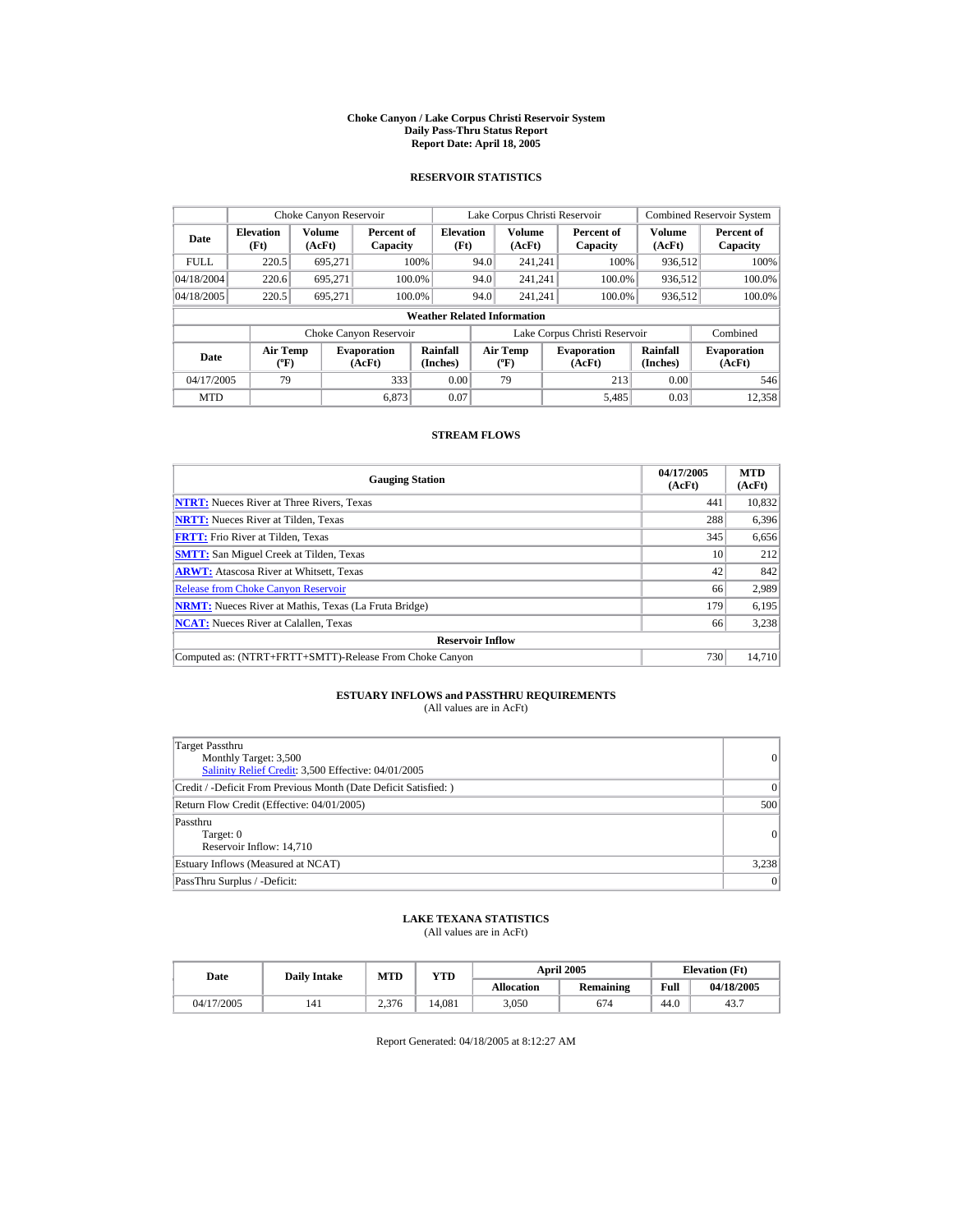#### **Choke Canyon / Lake Corpus Christi Reservoir System Daily Pass-Thru Status Report Report Date: April 19, 2005**

### **RESERVOIR STATISTICS**

| Choke Canyon Reservoir |                                             |                  |                              |                             |      | Lake Corpus Christi Reservoir            |  |                                                      |                  | <b>Combined Reservoir System</b> |  |  |  |
|------------------------|---------------------------------------------|------------------|------------------------------|-----------------------------|------|------------------------------------------|--|------------------------------------------------------|------------------|----------------------------------|--|--|--|
| Date                   | <b>Elevation</b><br>(Ft)                    | Volume<br>(AcFt) | Percent of<br>Capacity       | <b>Elevation</b><br>(Ft)    |      | <b>Volume</b><br>(AcFt)                  |  | Percent of<br>Capacity                               | Volume<br>(AcFt) | Percent of<br>Capacity           |  |  |  |
| <b>FULL</b>            | 220.5                                       | 695.271          |                              | 100%                        | 94.0 | 241.241                                  |  | 100%                                                 | 936.512          | 100%                             |  |  |  |
| 04/19/2004             | 220.6                                       | 695.271          |                              | 100.0%                      | 94.0 | 241.241                                  |  | 100.0%                                               | 936,512          | 100.0%                           |  |  |  |
| 04/19/2005             | 220.5                                       | 695,012          |                              | 100.0%                      | 94.0 | 241.241                                  |  | 100.0%                                               | 936,253          | 100.0%                           |  |  |  |
|                        | <b>Weather Related Information</b>          |                  |                              |                             |      |                                          |  |                                                      |                  |                                  |  |  |  |
|                        |                                             |                  | Choke Canyon Reservoir       |                             |      |                                          |  | Lake Corpus Christi Reservoir                        |                  | Combined                         |  |  |  |
| Date                   | <b>Air Temp</b><br>$({}^{\circ}\mathrm{F})$ |                  | <b>Evaporation</b><br>(AcFt) | <b>Rainfall</b><br>(Inches) |      | <b>Air Temp</b><br>$({}^{\circ}{\rm F})$ |  | Rainfall<br><b>Evaporation</b><br>(Inches)<br>(AcFt) |                  | <b>Evaporation</b><br>(AcFt)     |  |  |  |
| 04/18/2005             | 75                                          |                  | 136                          | 0.05                        |      | 75                                       |  | 191                                                  | 0.03             | 327                              |  |  |  |
| <b>MTD</b>             |                                             |                  | 7.009                        | 0.12                        |      |                                          |  | 5.676                                                | 0.06             | 12.685                           |  |  |  |

### **STREAM FLOWS**

| <b>Gauging Station</b>                                       | 04/18/2005<br>(AcFt) | <b>MTD</b><br>(AcFt) |
|--------------------------------------------------------------|----------------------|----------------------|
| <b>NTRT:</b> Nueces River at Three Rivers, Texas             | 441                  | 11,273               |
| <b>NRTT:</b> Nueces River at Tilden, Texas                   | 280                  | 6,676                |
| <b>FRTT:</b> Frio River at Tilden, Texas                     | 341                  | 6,997                |
| <b>SMTT:</b> San Miguel Creek at Tilden, Texas               |                      | 221                  |
| <b>ARWT:</b> Atascosa River at Whitsett, Texas               | 40                   | 881                  |
| <b>Release from Choke Canvon Reservoir</b>                   | 66                   | 3,055                |
| <b>NRMT:</b> Nueces River at Mathis, Texas (La Fruta Bridge) | 220                  | 6,416                |
| <b>NCAT:</b> Nueces River at Calallen, Texas                 | 24                   | 3,261                |
| <b>Reservoir Inflow</b>                                      |                      |                      |
| Computed as: (NTRT+FRTT+SMTT)-Release From Choke Canyon      | 726                  | 15.436               |

# **ESTUARY INFLOWS and PASSTHRU REQUIREMENTS**<br>(All values are in AcFt)

| Target Passthru<br>Monthly Target: 3,500<br>Salinity Relief Credit: 3,500 Effective: 04/01/2005 | 0     |
|-------------------------------------------------------------------------------------------------|-------|
| Credit / -Deficit From Previous Month (Date Deficit Satisfied: )                                | 0     |
| Return Flow Credit (Effective: 04/01/2005)                                                      | 500   |
| Passthru<br>Target: 0<br>Reservoir Inflow: 15,436                                               | 0     |
| Estuary Inflows (Measured at NCAT)                                                              | 3,261 |
| PassThru Surplus / -Deficit:                                                                    | 0     |

## **LAKE TEXANA STATISTICS**

(All values are in AcFt)

| Date       | <b>Daily Intake</b> | <b>MTD</b>      | YTD    |                   | <b>April 2005</b> | <b>Elevation</b> (Ft) |            |
|------------|---------------------|-----------------|--------|-------------------|-------------------|-----------------------|------------|
|            |                     |                 |        | <b>Allocation</b> | <b>Remaining</b>  | Full                  | 04/19/2005 |
| 04/18/2005 | 141                 | 2.517<br>⊥ ب∠ ک | 14.222 | 3,050             | 533               | 44.0                  | 43.6       |

Report Generated: 04/19/2005 at 8:10:35 AM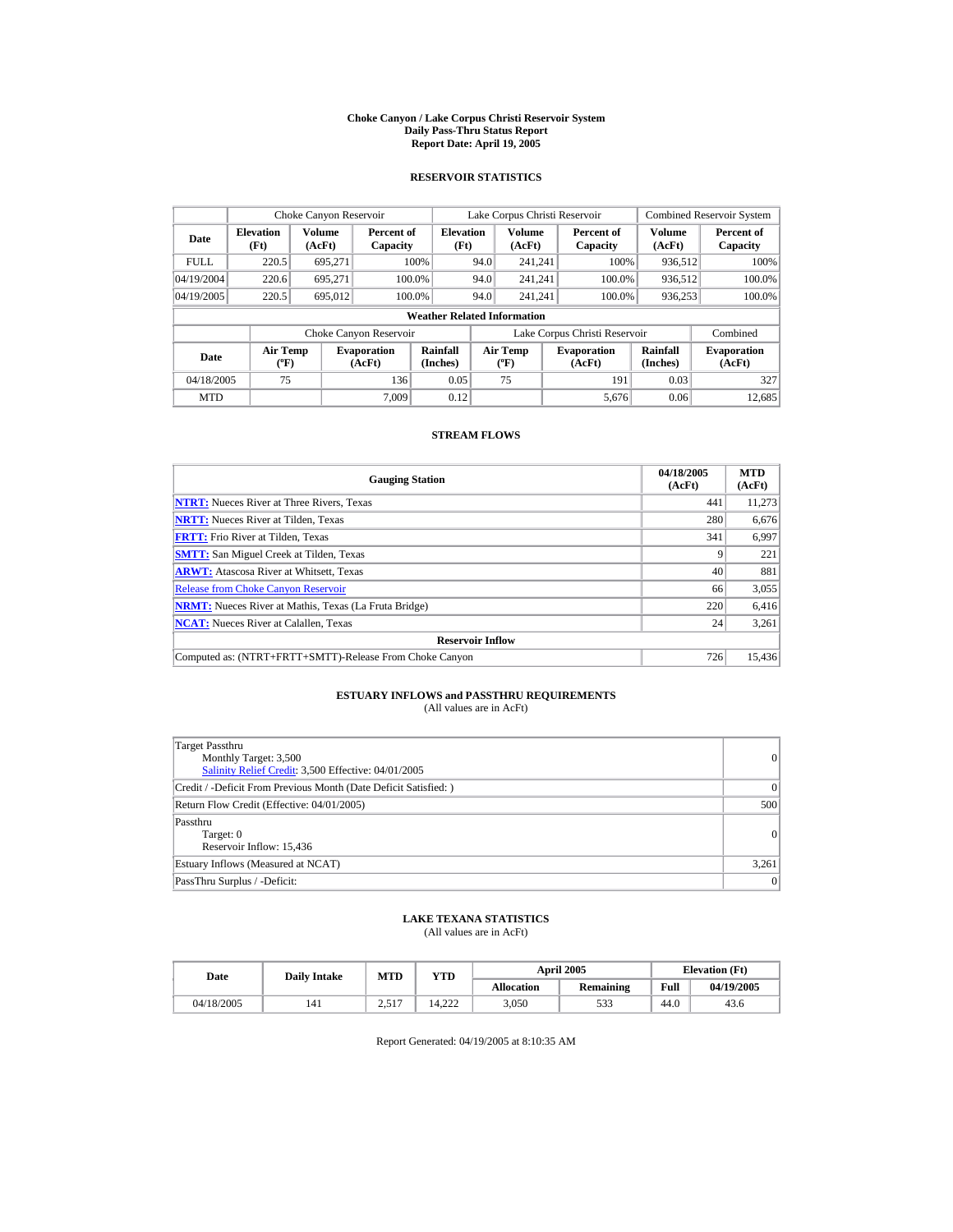#### **Choke Canyon / Lake Corpus Christi Reservoir System Daily Pass-Thru Status Report Report Date: April 20, 2005**

### **RESERVOIR STATISTICS**

|             | Choke Canyon Reservoir                |                         |                              |                          |      | Lake Corpus Christi Reservoir     |  |                                                      |                         | <b>Combined Reservoir System</b> |  |  |
|-------------|---------------------------------------|-------------------------|------------------------------|--------------------------|------|-----------------------------------|--|------------------------------------------------------|-------------------------|----------------------------------|--|--|
| Date        | <b>Elevation</b><br>(Ft)              | <b>Volume</b><br>(AcFt) | Percent of<br>Capacity       | <b>Elevation</b><br>(Ft) |      | <b>Volume</b><br>(AcFt)           |  | Percent of<br>Capacity                               | <b>Volume</b><br>(AcFt) | Percent of<br>Capacity           |  |  |
| <b>FULL</b> | 220.5                                 | 695.271                 |                              | 100%                     | 94.0 | 241.241                           |  | 100%                                                 | 936,512                 | 100%                             |  |  |
| 04/20/2004  | 220.6                                 | 695.271                 | 100.0%                       |                          | 94.0 | 241.241                           |  | 100.0%                                               | 936,512                 | 100.0%                           |  |  |
| 04/20/2005  | 220.5                                 | 695,012                 | 100.0%                       |                          | 94.0 | 241.241                           |  | 100.0%                                               | 936,253                 | 100.0%                           |  |  |
|             | <b>Weather Related Information</b>    |                         |                              |                          |      |                                   |  |                                                      |                         |                                  |  |  |
|             |                                       |                         | Choke Canyon Reservoir       |                          |      |                                   |  | Lake Corpus Christi Reservoir                        |                         | Combined                         |  |  |
| Date        | <b>Air Temp</b><br>$({}^o\mathrm{F})$ |                         | <b>Evaporation</b><br>(AcFt) | Rainfall<br>(Inches)     |      | Air Temp<br>$({}^{\circ}{\rm F})$ |  | Rainfall<br><b>Evaporation</b><br>(Inches)<br>(AcFt) |                         | <b>Evaporation</b><br>(AcFt)     |  |  |
| 04/19/2005  | 85                                    |                         | 363                          | 0.00                     |      | 85                                |  | 292                                                  | 0.00                    | 655                              |  |  |
| <b>MTD</b>  |                                       |                         | 7.372                        | 0.12                     |      |                                   |  | 5,968                                                | 0.06                    | 13,340                           |  |  |

### **STREAM FLOWS**

| <b>Gauging Station</b>                                       | 04/19/2005<br>(AcFt) | <b>MTD</b><br>(AcFt) |
|--------------------------------------------------------------|----------------------|----------------------|
| <b>NTRT:</b> Nueces River at Three Rivers, Texas             | 433                  | 11.706               |
| <b>NRTT:</b> Nueces River at Tilden, Texas                   | 268                  | 6,944                |
| <b>FRTT:</b> Frio River at Tilden, Texas                     | 341                  | 7,339                |
| <b>SMTT:</b> San Miguel Creek at Tilden, Texas               |                      | 230                  |
| <b>ARWT:</b> Atascosa River at Whitsett, Texas               | 40                   | 921                  |
| <b>Release from Choke Canyon Reservoir</b>                   | 66                   | 3,120                |
| <b>NRMT:</b> Nueces River at Mathis, Texas (La Fruta Bridge) | 262                  | 6,678                |
| <b>NCAT:</b> Nueces River at Calallen, Texas                 | 56                   | 3,317                |
| <b>Reservoir Inflow</b>                                      |                      |                      |
| Computed as: (NTRT+FRTT+SMTT)-Release From Choke Canyon      | 718                  | 16.154               |

# **ESTUARY INFLOWS and PASSTHRU REQUIREMENTS**<br>(All values are in AcFt)

| Target Passthru<br>Monthly Target: 3,500<br>Salinity Relief Credit: 3,500 Effective: 04/01/2005 | 0               |
|-------------------------------------------------------------------------------------------------|-----------------|
| Credit / -Deficit From Previous Month (Date Deficit Satisfied: )                                | $\vert 0 \vert$ |
| Return Flow Credit (Effective: 04/01/2005)                                                      | 500             |
| Passthru<br>Target: 0<br>Reservoir Inflow: 16,154                                               | 0               |
| Estuary Inflows (Measured at NCAT)                                                              | 3,317           |
| PassThru Surplus / -Deficit:                                                                    | 0               |

### **LAKE TEXANA STATISTICS**

(All values are in AcFt)

| Date       | <b>Daily Intake</b> | <b>MTD</b> | YTD    |                   | <b>April 2005</b> |      | <b>Elevation</b> (Ft) |
|------------|---------------------|------------|--------|-------------------|-------------------|------|-----------------------|
|            |                     |            |        | <b>Allocation</b> | Remaining         | Full | 04/20/2005            |
| 04/19/2005 | 141                 | 2.658      | 14.362 | 3.050             | 392               | 44.0 | 43.5                  |

Report Generated: 04/20/2005 at 9:03:20 AM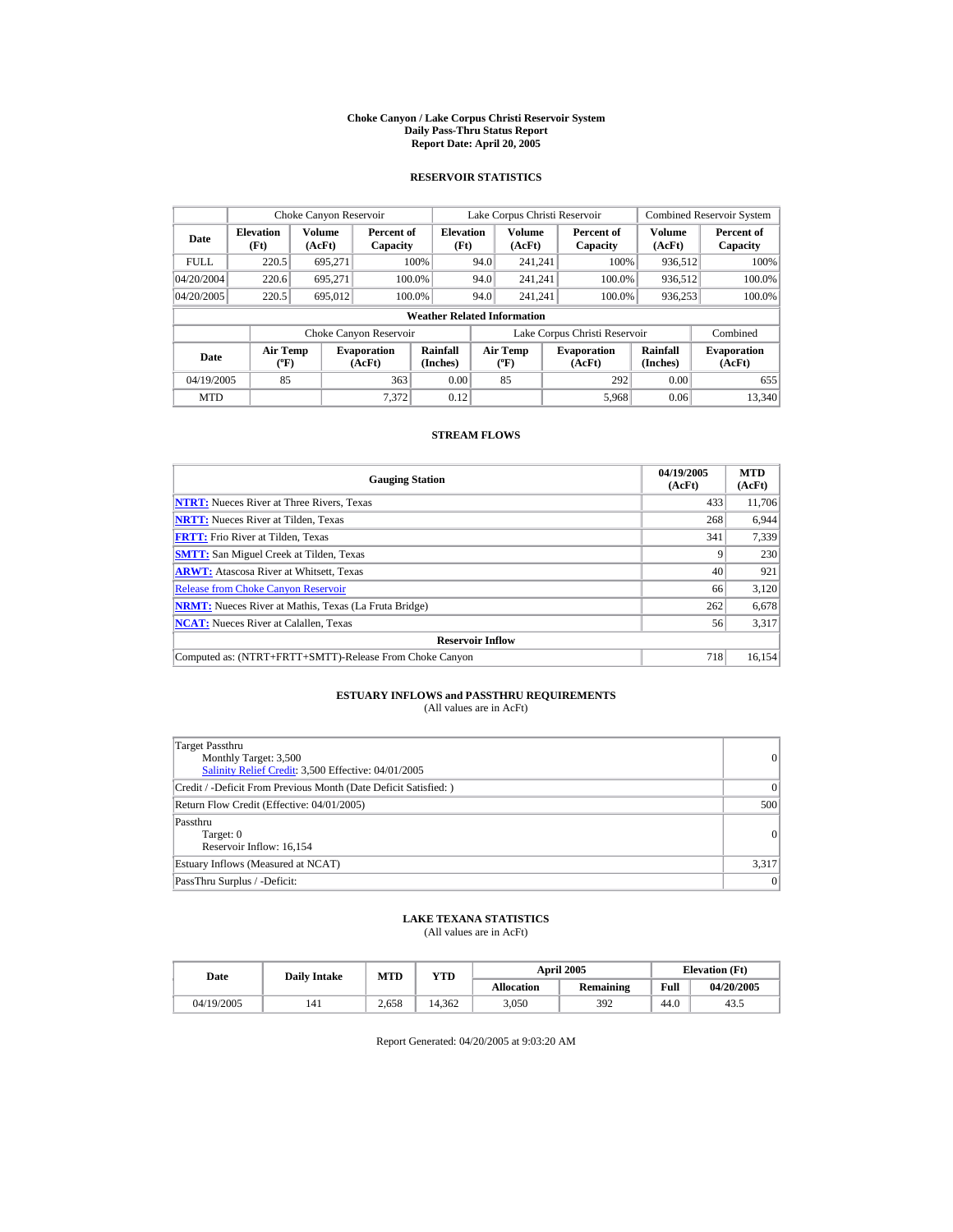#### **Choke Canyon / Lake Corpus Christi Reservoir System Daily Pass-Thru Status Report Report Date: April 21, 2005**

### **RESERVOIR STATISTICS**

|             | Choke Canyon Reservoir             |                  |                              |                                                                                                                                  |      | Lake Corpus Christi Reservoir |  |                               |                         | <b>Combined Reservoir System</b> |  |  |  |
|-------------|------------------------------------|------------------|------------------------------|----------------------------------------------------------------------------------------------------------------------------------|------|-------------------------------|--|-------------------------------|-------------------------|----------------------------------|--|--|--|
| Date        | <b>Elevation</b><br>(Ft)           | Volume<br>(AcFt) | Percent of<br>Capacity       | <b>Elevation</b><br>(Ft)                                                                                                         |      | <b>Volume</b><br>(AcFt)       |  | Percent of<br>Capacity        | <b>Volume</b><br>(AcFt) | Percent of<br>Capacity           |  |  |  |
| <b>FULL</b> | 220.5                              | 695.271          |                              | 100%                                                                                                                             | 94.0 | 241.241                       |  | 100%                          | 936.512                 | 100%                             |  |  |  |
| 04/21/2004  | 220.6                              | 695.271          | 100.0%                       |                                                                                                                                  | 94.0 | 241.241                       |  | 100.0%                        | 936,512                 | 100.0%                           |  |  |  |
| 04/21/2005  | 220.5                              | 695.271          | 100.0%                       |                                                                                                                                  | 94.0 | 241.241                       |  | 100.0%                        | 936,512                 | $100.0\%$                        |  |  |  |
|             | <b>Weather Related Information</b> |                  |                              |                                                                                                                                  |      |                               |  |                               |                         |                                  |  |  |  |
|             |                                    |                  | Choke Canyon Reservoir       |                                                                                                                                  |      |                               |  | Lake Corpus Christi Reservoir |                         | Combined                         |  |  |  |
| Date        | Air Temp<br>$({}^{\circ}F)$        |                  | <b>Evaporation</b><br>(AcFt) | Rainfall<br>Rainfall<br><b>Air Temp</b><br><b>Evaporation</b><br>(Inches)<br>(Inches)<br>$({}^{\mathrm{o}}\mathrm{F})$<br>(AcFt) |      | <b>Evaporation</b><br>(AcFt)  |  |                               |                         |                                  |  |  |  |
| 04/20/2005  | 82                                 |                  | 273                          | 0.00                                                                                                                             |      | 80                            |  | 168                           | 0.00                    | 441                              |  |  |  |
| <b>MTD</b>  |                                    |                  | 7.645                        | 0.12                                                                                                                             |      |                               |  | 6.136                         | 0.06                    | 13.781                           |  |  |  |

### **STREAM FLOWS**

| <b>Gauging Station</b>                                       | 04/20/2005<br>(AcFt) | <b>MTD</b><br>(AcFt) |
|--------------------------------------------------------------|----------------------|----------------------|
| <b>NTRT:</b> Nueces River at Three Rivers, Texas             | 423                  | 12.128               |
| <b>NRTT:</b> Nueces River at Tilden, Texas                   | 248                  | 7.192                |
| <b>FRTT:</b> Frio River at Tilden, Texas                     | 337                  | 7,676                |
| <b>SMTT:</b> San Miguel Creek at Tilden, Texas               |                      | 239                  |
| <b>ARWT:</b> Atascosa River at Whitsett, Texas               | 38                   | 959                  |
| <b>Release from Choke Canvon Reservoir</b>                   | 66                   | 3,186                |
| <b>NRMT:</b> Nueces River at Mathis, Texas (La Fruta Bridge) | 238                  | 6,916                |
| <b>NCAT:</b> Nueces River at Calallen, Texas                 | 107                  | 3,424                |
| <b>Reservoir Inflow</b>                                      |                      |                      |
| Computed as: (NTRT+FRTT+SMTT)-Release From Choke Canyon      | 704                  | 16.857               |

# **ESTUARY INFLOWS and PASSTHRU REQUIREMENTS**<br>(All values are in AcFt)

| <b>Target Passthru</b><br>Monthly Target: 3,500<br>Salinity Relief Credit: 3,500 Effective: 04/01/2005 | 0     |
|--------------------------------------------------------------------------------------------------------|-------|
| Credit / -Deficit From Previous Month (Date Deficit Satisfied: )                                       | 0     |
| Return Flow Credit (Effective: 04/01/2005)                                                             | 500   |
| Passthru<br>Target: 0<br>Reservoir Inflow: 16,857                                                      | 0     |
| Estuary Inflows (Measured at NCAT)                                                                     | 3,424 |
| PassThru Surplus / -Deficit:                                                                           | 0     |

### **LAKE TEXANA STATISTICS**

(All values are in AcFt)

| Date       | <b>Daily Intake</b> | <b>MTD</b> | YTD    |                   | <b>April 2005</b> |      | <b>Elevation</b> (Ft) |
|------------|---------------------|------------|--------|-------------------|-------------------|------|-----------------------|
|            |                     |            |        | <b>Allocation</b> | Remaining         | Full | 04/21/2005            |
| 04/20/2005 | 141                 | 2.799      | 14.503 | 3.050             | 251               | 44.0 | 43.                   |

Report Generated: 04/21/2005 at 8:25:20 AM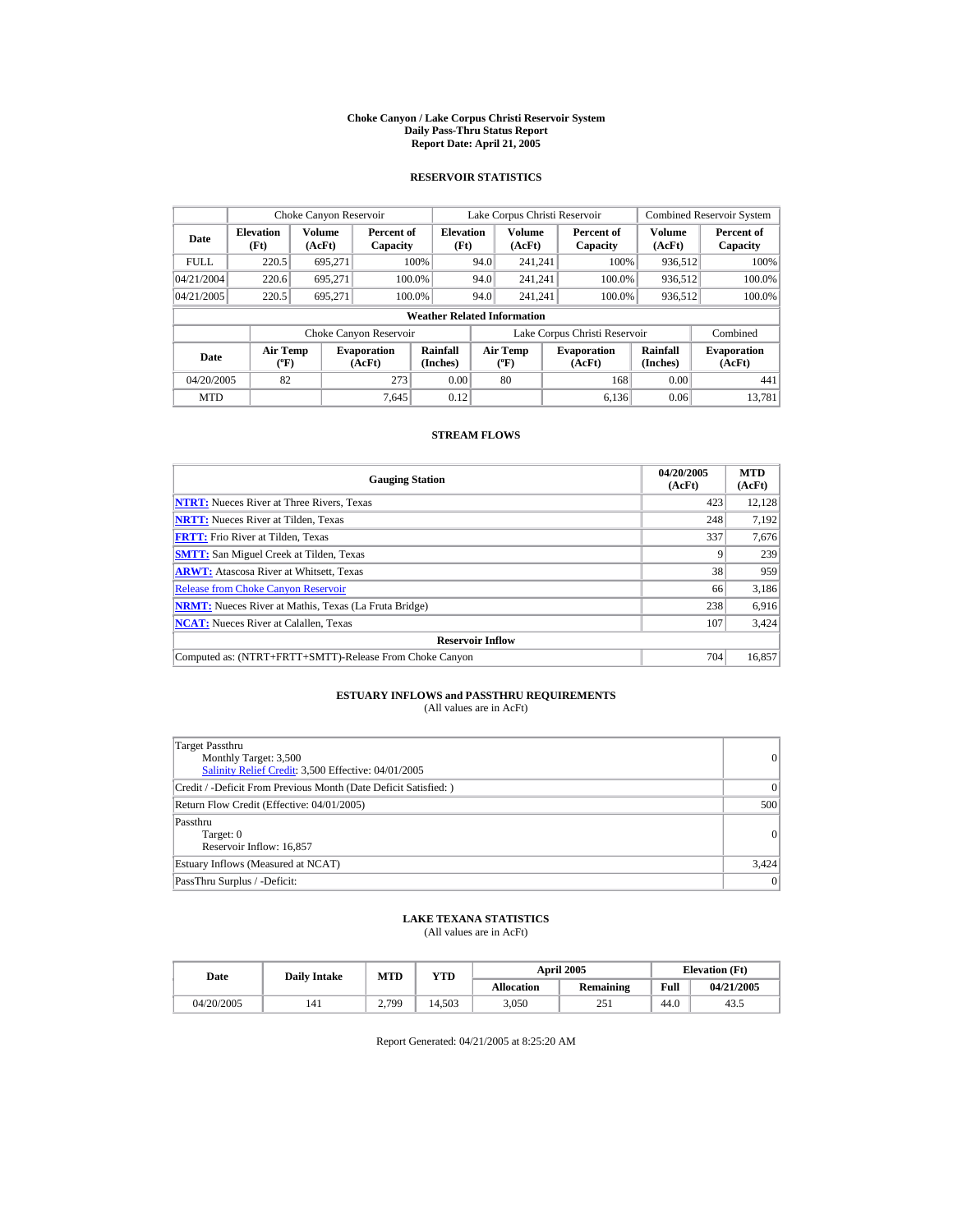#### **Choke Canyon / Lake Corpus Christi Reservoir System Daily Pass-Thru Status Report Report Date: April 22, 2005**

### **RESERVOIR STATISTICS**

| Choke Canyon Reservoir |                                             |                  |                              |                          |      | Lake Corpus Christi Reservoir            |  |                               |                      | <b>Combined Reservoir System</b> |  |  |  |
|------------------------|---------------------------------------------|------------------|------------------------------|--------------------------|------|------------------------------------------|--|-------------------------------|----------------------|----------------------------------|--|--|--|
| Date                   | <b>Elevation</b><br>(Ft)                    | Volume<br>(AcFt) | Percent of<br>Capacity       | <b>Elevation</b><br>(Ft) |      | <b>Volume</b><br>(AcFt)                  |  | Percent of<br>Capacity        | Volume<br>(AcFt)     | Percent of<br>Capacity           |  |  |  |
| <b>FULL</b>            | 220.5                                       | 695.271          |                              | 100%                     | 94.0 | 241.241                                  |  | 100%                          | 936,512              | 100%                             |  |  |  |
| 04/22/2004             | 220.6                                       | 695.271          |                              | 100.0%                   | 94.0 | 241.241                                  |  | 100.0%                        | 936,512              | 100.0%                           |  |  |  |
| 04/22/2005             | 220.5                                       | 695.271          |                              | 100.0%                   | 94.0 | 241.241                                  |  | 100.0%                        | 936,512              | 100.0%                           |  |  |  |
|                        | <b>Weather Related Information</b>          |                  |                              |                          |      |                                          |  |                               |                      |                                  |  |  |  |
|                        |                                             |                  | Choke Canyon Reservoir       |                          |      |                                          |  | Lake Corpus Christi Reservoir |                      | Combined                         |  |  |  |
| Date                   | <b>Air Temp</b><br>$({}^{\circ}\mathrm{F})$ |                  | <b>Evaporation</b><br>(AcFt) | Rainfall<br>(Inches)     |      | <b>Air Temp</b><br>$({}^{\circ}{\rm F})$ |  | <b>Evaporation</b><br>(AcFt)  | Rainfall<br>(Inches) | <b>Evaporation</b><br>(AcFt)     |  |  |  |
| 04/21/2005             | 85                                          |                  | 212                          | 0.00                     |      | 85                                       |  | 146                           | 0.00                 | 358                              |  |  |  |
| <b>MTD</b>             |                                             |                  | 7.857                        | 0.12                     |      |                                          |  | 6.282                         | 0.06                 | 14.139                           |  |  |  |

### **STREAM FLOWS**

| <b>Gauging Station</b>                                       | 04/21/2005<br>(AcFt) | <b>MTD</b><br>(AcFt) |
|--------------------------------------------------------------|----------------------|----------------------|
| <b>NTRT:</b> Nueces River at Three Rivers, Texas             | 407                  | 12,535               |
| <b>NRTT:</b> Nueces River at Tilden, Texas                   | 224                  | 7,416                |
| <b>FRTT:</b> Frio River at Tilden, Texas                     | 333                  | 8.009                |
| <b>SMTT:</b> San Miguel Creek at Tilden, Texas               |                      | 248                  |
| <b>ARWT:</b> Atascosa River at Whitsett, Texas               | 38                   | 996                  |
| <b>Release from Choke Canyon Reservoir</b>                   | 66                   | 3,251                |
| <b>NRMT:</b> Nueces River at Mathis, Texas (La Fruta Bridge) | 202                  | 7.118                |
| <b>NCAT:</b> Nueces River at Calallen, Texas                 | 95                   | 3,519                |
| <b>Reservoir Inflow</b>                                      |                      |                      |
| Computed as: (NTRT+FRTT+SMTT)-Release From Choke Canyon      | 684                  | 17.541               |

# **ESTUARY INFLOWS and PASSTHRU REQUIREMENTS**<br>(All values are in AcFt)

| Target Passthru<br>Monthly Target: 3,500<br>Salinity Relief Credit: 3,500 Effective: 04/01/2005 | 0     |
|-------------------------------------------------------------------------------------------------|-------|
| Credit / -Deficit From Previous Month (Date Deficit Satisfied: )                                | 0     |
| Return Flow Credit (Effective: 04/01/2005)                                                      | 500   |
| Passthru<br>Target: 0<br>Reservoir Inflow: 17,541                                               | 0     |
| Estuary Inflows (Measured at NCAT)                                                              | 3,519 |
| PassThru Surplus / -Deficit:                                                                    | 0     |

## **LAKE TEXANA STATISTICS**

(All values are in AcFt)

| Date       | <b>Daily Intake</b> | <b>MTD</b> | YTD    |                   | <b>April 2005</b> |      | <b>Elevation</b> (Ft) |
|------------|---------------------|------------|--------|-------------------|-------------------|------|-----------------------|
|            |                     |            |        | <b>Allocation</b> | <b>Remaining</b>  | Full | 04/22/2005            |
| 04/21/2005 | 141                 | 2.939      | 14.644 | 3.050             | .                 | 44.0 | 43.4                  |

Report Generated: 04/22/2005 at 8:18:33 AM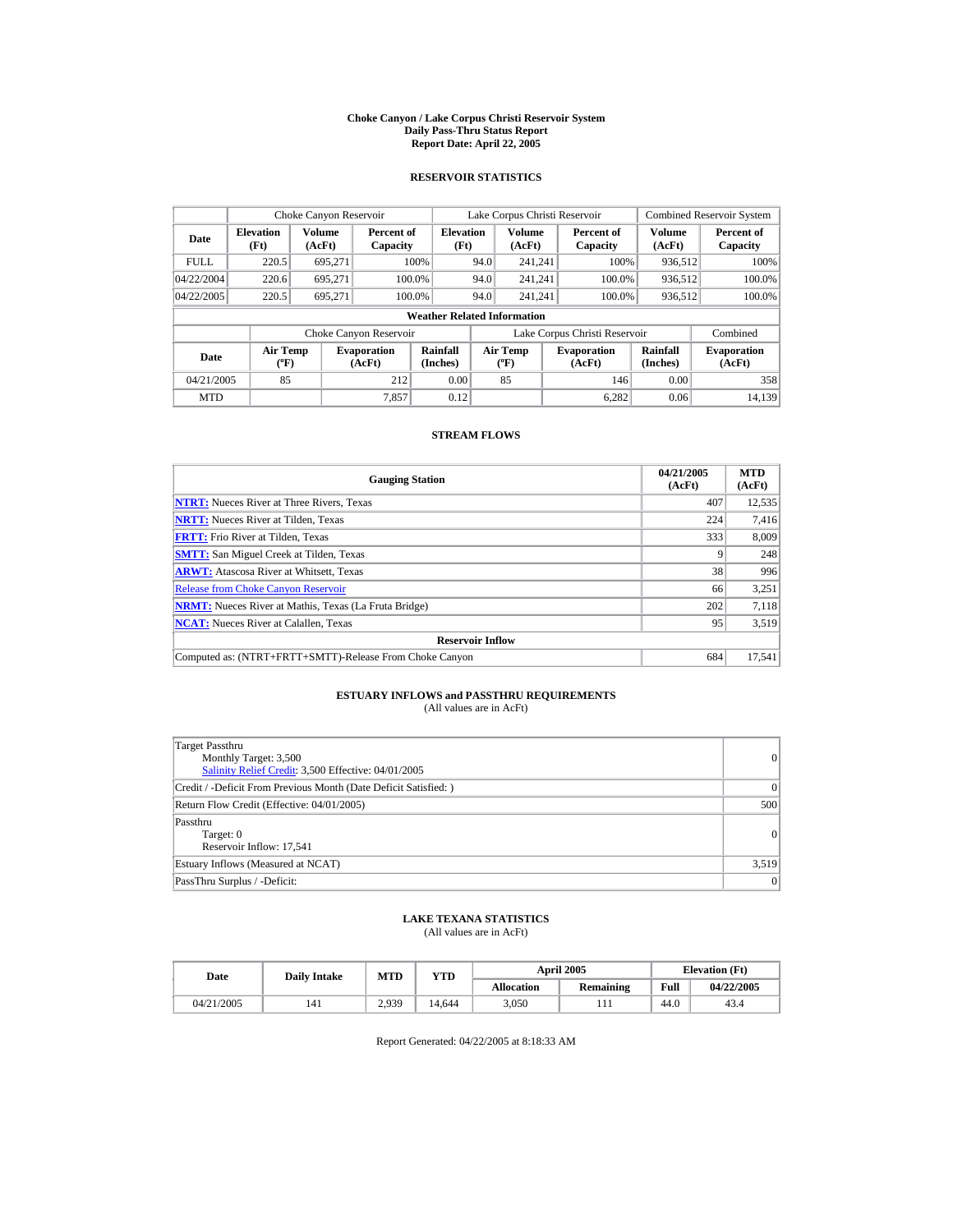#### **Choke Canyon / Lake Corpus Christi Reservoir System Daily Pass-Thru Status Report Report Date: April 23, 2005**

### **RESERVOIR STATISTICS**

|             | Choke Canyon Reservoir                      |                  |                              |                          |      | Lake Corpus Christi Reservoir             |  |                               |                             | <b>Combined Reservoir System</b> |  |  |  |
|-------------|---------------------------------------------|------------------|------------------------------|--------------------------|------|-------------------------------------------|--|-------------------------------|-----------------------------|----------------------------------|--|--|--|
| Date        | <b>Elevation</b><br>(Ft)                    | Volume<br>(AcFt) | Percent of<br>Capacity       | <b>Elevation</b><br>(Ft) |      | Volume<br>(AcFt)                          |  | Percent of<br>Capacity        | Volume<br>(AcFt)            | Percent of<br>Capacity           |  |  |  |
| <b>FULL</b> | 220.5                                       | 695.271          |                              | 100%                     | 94.0 | 241.241                                   |  | 100%                          | 936,512                     | 100%                             |  |  |  |
| 04/23/2004  | 220.6                                       | 695.271          |                              | 100.0%                   | 94.0 | 241.241                                   |  | 100.0%                        | 936,512                     | 100.0%                           |  |  |  |
| 04/23/2005  | 220.5                                       | 695,271          |                              | 100.0%                   | 94.0 | 241.241                                   |  | 100.0%                        | 936,512                     | 100.0%                           |  |  |  |
|             | <b>Weather Related Information</b>          |                  |                              |                          |      |                                           |  |                               |                             |                                  |  |  |  |
|             |                                             |                  | Choke Canyon Reservoir       |                          |      |                                           |  | Lake Corpus Christi Reservoir |                             | Combined                         |  |  |  |
| Date        | <b>Air Temp</b><br>$({}^{\circ}\mathrm{F})$ |                  | <b>Evaporation</b><br>(AcFt) | Rainfall<br>(Inches)     |      | <b>Air Temp</b><br>$({}^{\circ}\text{F})$ |  | <b>Evaporation</b><br>(AcFt)  | <b>Rainfall</b><br>(Inches) | <b>Evaporation</b><br>(AcFt)     |  |  |  |
| 04/22/2005  | 87                                          |                  | 424                          | 0.05                     |      | 87                                        |  | 314                           | 0.00                        | 738                              |  |  |  |
| <b>MTD</b>  |                                             |                  | 8.281                        | 0.17                     |      |                                           |  | 6.596                         | 0.06                        | 14.877                           |  |  |  |

### **STREAM FLOWS**

| <b>Gauging Station</b>                                       | 04/22/2005<br>(AcFt) | <b>MTD</b><br>(AcFt) |
|--------------------------------------------------------------|----------------------|----------------------|
| <b>NTRT:</b> Nueces River at Three Rivers, Texas             | 385                  | 12,920               |
| <b>NRTT:</b> Nueces River at Tilden, Texas                   | 210                  | 7,626                |
| <b>FRTT:</b> Frio River at Tilden, Texas                     | 335                  | 8,345                |
| <b>SMTT:</b> San Miguel Creek at Tilden, Texas               |                      | 256                  |
| <b>ARWT:</b> Atascosa River at Whitsett, Texas               | 36                   | 1,032                |
| <b>Release from Choke Canyon Reservoir</b>                   | 66                   | 3,317                |
| <b>NRMT:</b> Nueces River at Mathis, Texas (La Fruta Bridge) | 204                  | 7,323                |
| <b>NCAT:</b> Nueces River at Calallen, Texas                 | 101                  | 3,621                |
| <b>Reservoir Inflow</b>                                      |                      |                      |
| Computed as: (NTRT+FRTT+SMTT)-Release From Choke Canyon      | 664                  | 18,204               |

# **ESTUARY INFLOWS and PASSTHRU REQUIREMENTS**<br>(All values are in AcFt)

| Target Passthru<br>Monthly Target: 3,500<br>Salinity Relief Credit: 3,500 Effective: 04/01/2005 | 0     |
|-------------------------------------------------------------------------------------------------|-------|
| Credit / -Deficit From Previous Month (Date Deficit Satisfied: )                                | 0     |
| Return Flow Credit (Effective: 04/01/2005)                                                      | 500   |
| Passthru<br>Target: 0<br>Reservoir Inflow: 18.204                                               | 0     |
| Estuary Inflows (Measured at NCAT)                                                              | 3,621 |
| PassThru Surplus / -Deficit:                                                                    | 0     |

## **LAKE TEXANA STATISTICS**

(All values are in AcFt)

| Date       |     | MTD<br>YTD<br><b>Daily Intake</b> |        |                   | <b>April 2005</b> | <b>Elevation</b> (Ft) |            |
|------------|-----|-----------------------------------|--------|-------------------|-------------------|-----------------------|------------|
|            |     |                                   |        | <b>Allocation</b> | <b>Remaining</b>  | Full                  | 04/23/2005 |
| 04/22/2005 | 141 | 3.081                             | 14.785 | 3.050             | -5.               | 44.0                  | 43.4       |

Report Generated: 04/23/2005 at 8:00:37 AM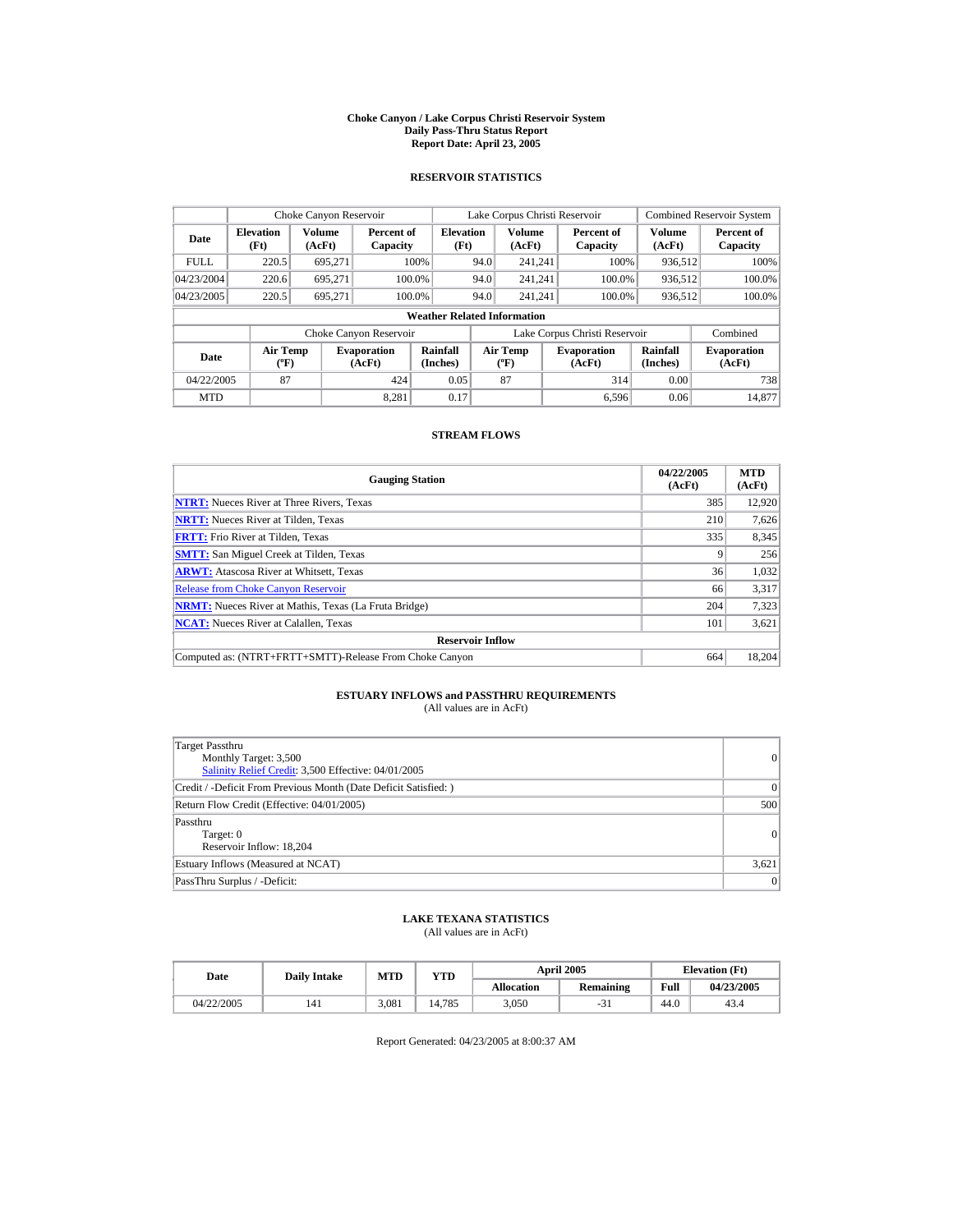#### **Choke Canyon / Lake Corpus Christi Reservoir System Daily Pass-Thru Status Report Report Date: April 24, 2005**

### **RESERVOIR STATISTICS**

|             | Choke Canyon Reservoir               |                  |                              |                                    |      | Lake Corpus Christi Reservoir                    |                               |                      | <b>Combined Reservoir System</b> |
|-------------|--------------------------------------|------------------|------------------------------|------------------------------------|------|--------------------------------------------------|-------------------------------|----------------------|----------------------------------|
| Date        | <b>Elevation</b><br>(Ft)             | Volume<br>(AcFt) | Percent of<br>Capacity       | <b>Elevation</b><br>(Ft)           |      | <b>Volume</b><br>(AcFt)                          | Percent of<br>Capacity        | Volume<br>(AcFt)     | Percent of<br>Capacity           |
| <b>FULL</b> | 220.5                                | 695,271          |                              | 100%                               | 94.0 | 241.241                                          | 100%                          | 936,512              | 100%                             |
| 04/24/2004  | 220.6                                | 695.271          | 100.0%                       |                                    | 94.0 | 241.241                                          | 100.0%                        | 936,512              | 100.0%                           |
| 04/24/2005  | 220.5                                | 695.271          | 100.0%                       |                                    | 94.0 | 241.241                                          | 100.0%                        | 936,512              | $100.0\%$                        |
|             |                                      |                  |                              | <b>Weather Related Information</b> |      |                                                  |                               |                      |                                  |
|             |                                      |                  | Choke Canyon Reservoir       |                                    |      |                                                  | Lake Corpus Christi Reservoir |                      | Combined                         |
| Date        | Air Temp<br>$({}^{\circ}\mathrm{F})$ |                  | <b>Evaporation</b><br>(AcFt) | Rainfall<br>(Inches)               |      | <b>Air Temp</b><br>$({}^{\mathrm{o}}\mathrm{F})$ | <b>Evaporation</b><br>(AcFt)  | Rainfall<br>(Inches) | <b>Evaporation</b><br>(AcFt)     |
| 04/23/2005  | 76                                   |                  | 439                          | 0.00                               |      | 75                                               | 359                           | 0.00                 | 798                              |
| <b>MTD</b>  |                                      |                  | 8.720                        | 0.17                               |      |                                                  | 6.955                         | 0.06                 | 15.675                           |

### **STREAM FLOWS**

| <b>Gauging Station</b>                                       | 04/23/2005<br>(AcFt) | <b>MTD</b><br>(AcFt) |
|--------------------------------------------------------------|----------------------|----------------------|
| <b>NTRT:</b> Nueces River at Three Rivers, Texas             | 371                  | 13,292               |
| <b>NRTT:</b> Nueces River at Tilden, Texas                   | 200                  | 7.827                |
| <b>FRTT:</b> Frio River at Tilden, Texas                     | 335                  | 8,680                |
| <b>SMTT:</b> San Miguel Creek at Tilden, Texas               |                      | 265                  |
| <b>ARWT:</b> Atascosa River at Whitsett, Texas               | 36                   | 1,068                |
| <b>Release from Choke Canvon Reservoir</b>                   | 66                   | 3,382                |
| <b>NRMT:</b> Nueces River at Mathis, Texas (La Fruta Bridge) | 284                  | 7,607                |
| <b>NCAT:</b> Nueces River at Calallen, Texas                 | 56                   | 3,676                |
| <b>Reservoir Inflow</b>                                      |                      |                      |
| Computed as: (NTRT+FRTT+SMTT)-Release From Choke Canyon      | 650                  | 18.854               |

# **ESTUARY INFLOWS and PASSTHRU REQUIREMENTS**<br>(All values are in AcFt)

| Target Passthru<br>Monthly Target: 3,500<br>Salinity Relief Credit: 3,500 Effective: 04/01/2005 | 0     |
|-------------------------------------------------------------------------------------------------|-------|
| Credit / -Deficit From Previous Month (Date Deficit Satisfied: )                                | 0     |
| Return Flow Credit (Effective: 04/01/2005)                                                      | 500   |
| Passthru<br>Target: 0<br>Reservoir Inflow: 18,854                                               | 0     |
| Estuary Inflows (Measured at NCAT)                                                              | 3,676 |
| PassThru Surplus / -Deficit:                                                                    | 0     |

### **LAKE TEXANA STATISTICS**

(All values are in AcFt)

| Date       | <b>Daily Intake</b> | MTD              | VTD    |                   | <b>April 2005</b> |      | <b>Elevation</b> (Ft) |
|------------|---------------------|------------------|--------|-------------------|-------------------|------|-----------------------|
|            |                     |                  |        | <b>Allocation</b> | Remaining         | Full | 04/24/2005            |
| 04/23/2005 | 141                 | 2.22<br><u>.</u> | 14.927 | 3.050             | 172<br>$-11$      | 44.0 | 43.4                  |

Report Generated: 04/24/2005 at 8:25:03 AM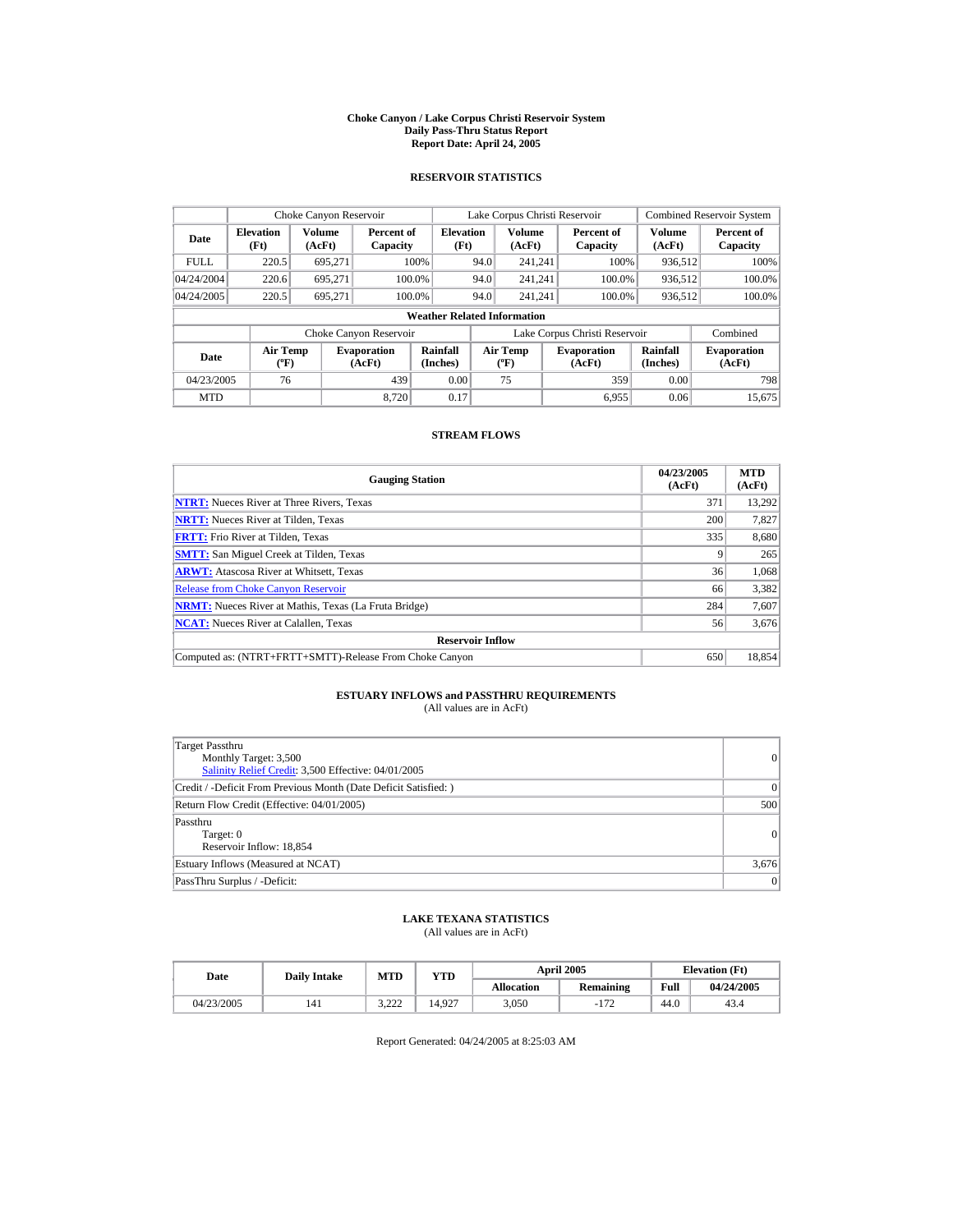#### **Choke Canyon / Lake Corpus Christi Reservoir System Daily Pass-Thru Status Report Report Date: April 25, 2005**

### **RESERVOIR STATISTICS**

|             | Choke Canyon Reservoir               |                  |                              |                                    |      | Lake Corpus Christi Reservoir                    |                               |                         | <b>Combined Reservoir System</b> |
|-------------|--------------------------------------|------------------|------------------------------|------------------------------------|------|--------------------------------------------------|-------------------------------|-------------------------|----------------------------------|
| Date        | <b>Elevation</b><br>(Ft)             | Volume<br>(AcFt) | Percent of<br>Capacity       | <b>Elevation</b><br>(Ft)           |      | <b>Volume</b><br>(AcFt)                          | Percent of<br>Capacity        | <b>Volume</b><br>(AcFt) | Percent of<br>Capacity           |
| <b>FULL</b> | 220.5                                | 695.271          |                              | 100%                               | 94.0 | 241.241                                          | 100%                          | 936,512                 | 100%                             |
| 04/25/2004  | 220.6                                | 695.271          |                              | 100.0%                             | 94.0 | 241.241                                          | 100.0%                        | 936,512                 | 100.0%                           |
| 04/25/2005  | 220.5                                | 695.271          |                              | 100.0%                             | 94.0 | 241.241                                          | 100.0%                        | 936,512                 | $100.0\%$                        |
|             |                                      |                  |                              | <b>Weather Related Information</b> |      |                                                  |                               |                         |                                  |
|             |                                      |                  | Choke Canyon Reservoir       |                                    |      |                                                  | Lake Corpus Christi Reservoir |                         | Combined                         |
| Date        | Air Temp<br>$({}^{\circ}\mathrm{F})$ |                  | <b>Evaporation</b><br>(AcFt) | Rainfall<br>(Inches)               |      | <b>Air Temp</b><br>$({}^{\mathrm{o}}\mathrm{F})$ | <b>Evaporation</b><br>(AcFt)  | Rainfall<br>(Inches)    | <b>Evaporation</b><br>(AcFt)     |
| 04/24/2005  | 78                                   |                  | 454                          | 0.00                               |      | 77                                               | 348                           | 0.05                    | 802                              |
| <b>MTD</b>  |                                      |                  | 9,174                        | 0.17                               |      |                                                  | 7.303                         | 0.11                    | 16,477                           |

### **STREAM FLOWS**

| <b>Gauging Station</b>                                       | 04/24/2005<br>(AcFt) | <b>MTD</b><br>(AcFt) |
|--------------------------------------------------------------|----------------------|----------------------|
| <b>NTRT:</b> Nueces River at Three Rivers, Texas             | 359                  | 13,651               |
| <b>NRTT:</b> Nueces River at Tilden, Texas                   | 197                  | 8.023                |
| <b>FRTT:</b> Frio River at Tilden, Texas                     | 337                  | 9,018                |
| <b>SMTT:</b> San Miguel Creek at Tilden, Texas               | 8                    | 272                  |
| <b>ARWT:</b> Atascosa River at Whitsett, Texas               | 36                   | 1,104                |
| <b>Release from Choke Canyon Reservoir</b>                   | 66                   | 3,448                |
| <b>NRMT:</b> Nueces River at Mathis, Texas (La Fruta Bridge) | 206                  | 7,813                |
| <b>NCAT:</b> Nueces River at Calallen, Texas                 | 121                  | 3,797                |
| <b>Reservoir Inflow</b>                                      |                      |                      |
| Computed as: (NTRT+FRTT+SMTT)-Release From Choke Canyon      | 639                  | 19.493               |

# **ESTUARY INFLOWS and PASSTHRU REQUIREMENTS**<br>(All values are in AcFt)

| <b>Target Passthru</b><br>Monthly Target: 3,500<br>Salinity Relief Credit: 3,500 Effective: 04/01/2005 | 0     |
|--------------------------------------------------------------------------------------------------------|-------|
| Credit / -Deficit From Previous Month (Date Deficit Satisfied: )                                       | 0     |
| Return Flow Credit (Effective: 04/01/2005)                                                             | 500   |
| Passthru<br>Target: 0<br>Reservoir Inflow: 19,493                                                      | 0     |
| Estuary Inflows (Measured at NCAT)                                                                     | 3,797 |
| PassThru Surplus / -Deficit:                                                                           | 0     |

### **LAKE TEXANA STATISTICS**

(All values are in AcFt)

| Date |            | <b>Daily Intake</b> | MTD   | YTD   |                   | <b>April 2005</b> | <b>Elevation</b> (Ft) |            |
|------|------------|---------------------|-------|-------|-------------------|-------------------|-----------------------|------------|
|      |            |                     |       |       | <b>Allocation</b> | <b>Remaining</b>  | Full                  | 04/25/2005 |
|      | 04/24/2005 | 141                 | 3.363 | 5.068 | 3.050             | -919              | 44.0                  | 43.4       |

Report Generated: 04/25/2005 at 8:21:17 AM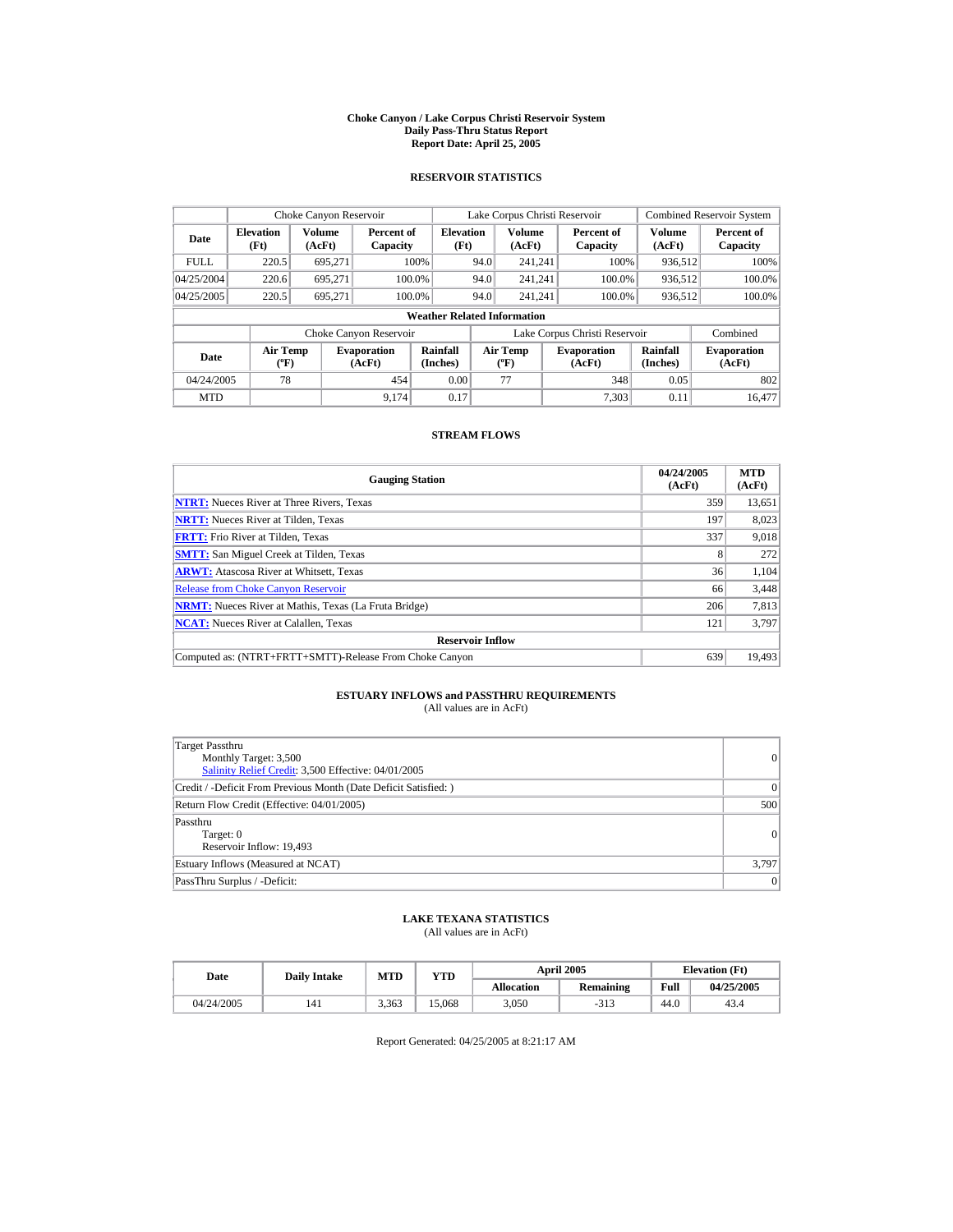#### **Choke Canyon / Lake Corpus Christi Reservoir System Daily Pass-Thru Status Report Report Date: April 26, 2005**

### **RESERVOIR STATISTICS**

|             | Choke Canyon Reservoir                |                         |                              |                                    |      | Lake Corpus Christi Reservoir             |                               |                      | <b>Combined Reservoir System</b> |
|-------------|---------------------------------------|-------------------------|------------------------------|------------------------------------|------|-------------------------------------------|-------------------------------|----------------------|----------------------------------|
| Date        | <b>Elevation</b><br>(Ft)              | <b>Volume</b><br>(AcFt) | Percent of<br>Capacity       | <b>Elevation</b><br>(Ft)           |      | <b>Volume</b><br>(AcFt)                   | Percent of<br>Capacity        | Volume<br>(AcFt)     | Percent of<br>Capacity           |
| <b>FULL</b> | 220.5                                 | 695.271                 |                              | 100%                               | 94.0 | 241.241                                   | 100%                          | 936,512              | 100%                             |
| 04/26/2004  | 220.6                                 | 695.271                 |                              | 100.0%                             | 94.0 | 241.241                                   | 100.0%                        | 936.512              | 100.0%                           |
| 04/26/2005  | 220.5                                 | 695.271                 |                              | 100.0%                             | 94.0 | 241.241                                   | 100.0%                        | 936,512              | 100.0%                           |
|             |                                       |                         |                              | <b>Weather Related Information</b> |      |                                           |                               |                      |                                  |
|             |                                       |                         | Choke Canyon Reservoir       |                                    |      |                                           | Lake Corpus Christi Reservoir |                      | Combined                         |
| Date        | <b>Air Temp</b><br>$({}^o\mathrm{F})$ |                         | <b>Evaporation</b><br>(AcFt) | Rainfall<br>(Inches)               |      | Air Temp<br>$({}^{\mathrm{o}}\mathrm{F})$ | <b>Evaporation</b><br>(AcFt)  | Rainfall<br>(Inches) | <b>Evaporation</b><br>(AcFt)     |
| 04/25/2005  | 70                                    |                         | 45                           | 0.05                               |      | 74                                        | 34                            | 0.04                 | 79                               |
| <b>MTD</b>  |                                       |                         | 9.219                        | 0.22                               |      |                                           | 7.337                         | 0.15                 | 16.556                           |

### **STREAM FLOWS**

| <b>Gauging Station</b>                                       | 04/25/2005<br>(AcFt) | <b>MTD</b><br>(AcFt) |
|--------------------------------------------------------------|----------------------|----------------------|
| <b>NTRT:</b> Nueces River at Three Rivers, Texas             | 357                  | 14.008               |
| <b>NRTT:</b> Nueces River at Tilden, Texas                   | 191                  | 8.214                |
| <b>FRTT:</b> Frio River at Tilden, Texas                     | 333                  | 9,351                |
| <b>SMTT:</b> San Miguel Creek at Tilden, Texas               |                      | 279                  |
| <b>ARWT:</b> Atascosa River at Whitsett, Texas               | 38                   | 1,141                |
| <b>Release from Choke Canvon Reservoir</b>                   | 66                   | 3,513                |
| <b>NRMT:</b> Nueces River at Mathis, Texas (La Fruta Bridge) | 212                  | 8,025                |
| <b>NCAT:</b> Nueces River at Calallen, Texas                 | 111                  | 3,908                |
| <b>Reservoir Inflow</b>                                      |                      |                      |
| Computed as: (NTRT+FRTT+SMTT)-Release From Choke Canyon      | 632                  | 20.125               |

# **ESTUARY INFLOWS and PASSTHRU REQUIREMENTS**<br>(All values are in AcFt)

| <b>Target Passthru</b><br>Monthly Target: 3,500<br>Salinity Relief Credit: 3,500 Effective: 04/01/2005 | 0     |
|--------------------------------------------------------------------------------------------------------|-------|
| Credit / -Deficit From Previous Month (Date Deficit Satisfied: )                                       | 0     |
| Return Flow Credit (Effective: 04/01/2005)                                                             | 500   |
| Passthru<br>Target: 0<br>Reservoir Inflow: 20,125                                                      | 0     |
| Estuary Inflows (Measured at NCAT)                                                                     | 3,908 |
| PassThru Surplus / -Deficit:                                                                           | 0     |

### **LAKE TEXANA STATISTICS**

(All values are in AcFt)

| Date |            | <b>Daily Intake</b> | <b>April 2005</b><br>MTD<br>YTD |        |                   | <b>Elevation</b> (Ft) |      |            |
|------|------------|---------------------|---------------------------------|--------|-------------------|-----------------------|------|------------|
|      |            |                     |                                 |        | <b>Allocation</b> | <b>Remaining</b>      | Full | 04/26/2005 |
|      | 04/25/2005 | 142                 | 3.505                           | 15.209 | 3.050             | $-455$                | 44.0 | 43.3       |

Report Generated: 04/26/2005 at 8:46:10 AM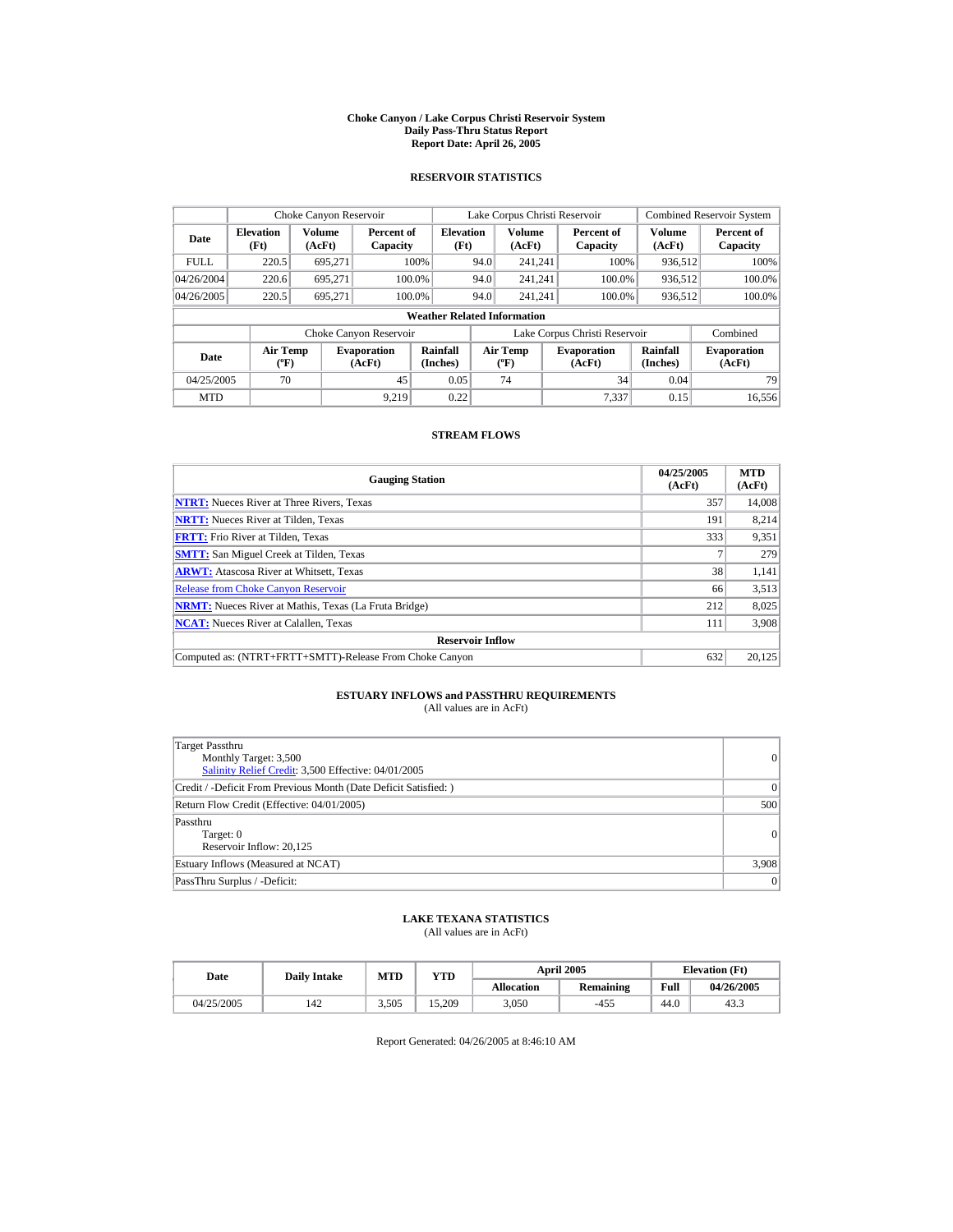#### **Choke Canyon / Lake Corpus Christi Reservoir System Daily Pass-Thru Status Report Report Date: April 27, 2005**

### **RESERVOIR STATISTICS**

|             | Choke Canyon Reservoir               |                  |                              |                                    |      | Lake Corpus Christi Reservoir                    |                               | <b>Combined Reservoir System</b> |                              |  |
|-------------|--------------------------------------|------------------|------------------------------|------------------------------------|------|--------------------------------------------------|-------------------------------|----------------------------------|------------------------------|--|
| Date        | <b>Elevation</b><br>(Ft)             | Volume<br>(AcFt) | Percent of<br>Capacity       | <b>Elevation</b><br>(Ft)           |      | <b>Volume</b><br>(AcFt)                          | Percent of<br>Capacity        | Volume<br>(AcFt)                 | Percent of<br>Capacity       |  |
| <b>FULL</b> | 220.5                                | 695,271          |                              | 100%                               | 94.0 | 241.241                                          | 100%                          | 936,512                          | 100%                         |  |
| 04/27/2004  | 220.6                                | 695.271          | 100.0%                       |                                    | 94.0 | 241.241                                          | 100.0%                        | 936,512                          | 100.0%                       |  |
| 04/27/2005  | 220.5                                | 695.271          | 100.0%                       |                                    | 94.0 | 240,856                                          | 99.8%                         | 936,127                          | $100.0\%$                    |  |
|             |                                      |                  |                              | <b>Weather Related Information</b> |      |                                                  |                               |                                  |                              |  |
|             |                                      |                  | Choke Canyon Reservoir       |                                    |      |                                                  | Lake Corpus Christi Reservoir |                                  | Combined                     |  |
| Date        | Air Temp<br>$({}^{\circ}\mathrm{F})$ |                  | <b>Evaporation</b><br>(AcFt) | Rainfall<br>(Inches)               |      | <b>Air Temp</b><br>$({}^{\mathrm{o}}\mathrm{F})$ | <b>Evaporation</b><br>(AcFt)  | Rainfall<br>(Inches)             | <b>Evaporation</b><br>(AcFt) |  |
| 04/26/2005  | 84                                   |                  | 500                          | 0.00                               |      | 82                                               | 359                           | 0.00                             | 859                          |  |
| <b>MTD</b>  |                                      |                  | 9.719                        | 0.22                               |      |                                                  | 7.696                         | 0.15                             | 17.415                       |  |

### **STREAM FLOWS**

| <b>Gauging Station</b>                                       | 04/26/2005<br>(AcFt) | <b>MTD</b><br>(AcFt) |
|--------------------------------------------------------------|----------------------|----------------------|
| <b>NTRT:</b> Nueces River at Three Rivers, Texas             | 399                  | 14,407               |
| <b>NRTT:</b> Nueces River at Tilden, Texas                   | 181                  | 8.395                |
| <b>FRTT:</b> Frio River at Tilden, Texas                     | 328                  | 9,679                |
| <b>SMTT:</b> San Miguel Creek at Tilden, Texas               | 8                    | 287                  |
| <b>ARWT:</b> Atascosa River at Whitsett, Texas               | 42                   | 1,183                |
| <b>Release from Choke Canvon Reservoir</b>                   | 66                   | 3,579                |
| <b>NRMT:</b> Nueces River at Mathis, Texas (La Fruta Bridge) | 268                  | 8,293                |
| <b>NCAT:</b> Nueces River at Calallen, Texas                 | 99                   | 4,008                |
| <b>Reservoir Inflow</b>                                      |                      |                      |
| Computed as: (NTRT+FRTT+SMTT)-Release From Choke Canyon      | 669                  | 20,794               |

# **ESTUARY INFLOWS and PASSTHRU REQUIREMENTS**<br>(All values are in AcFt)

| <b>Target Passthru</b><br>Monthly Target: 3,500<br>Salinity Relief Credit: 3,500 Effective: 04/01/2005 | 0     |
|--------------------------------------------------------------------------------------------------------|-------|
| Credit / -Deficit From Previous Month (Date Deficit Satisfied: )                                       | 0     |
| Return Flow Credit (Effective: 04/01/2005)                                                             | 500   |
| Passthru<br>Target: 0<br>Reservoir Inflow: 20,794                                                      | 0     |
| Estuary Inflows (Measured at NCAT)                                                                     | 4,008 |
| PassThru Surplus / -Deficit:                                                                           | 0     |

## **LAKE TEXANA STATISTICS**

(All values are in AcFt)

| Date       | <b>Daily Intake</b> | MTD   | YTD    |                   | <b>April 2005</b> | <b>Elevation</b> (Ft) |            |
|------------|---------------------|-------|--------|-------------------|-------------------|-----------------------|------------|
|            |                     |       |        | <b>Allocation</b> | <b>Remaining</b>  | Full                  | 04/27/2005 |
| 04/26/2005 | 141                 | 3.646 | 15.351 | 3.050             | $-596$            | 44.0                  | 43.4       |

Report Generated: 04/27/2005 at 8:27:29 AM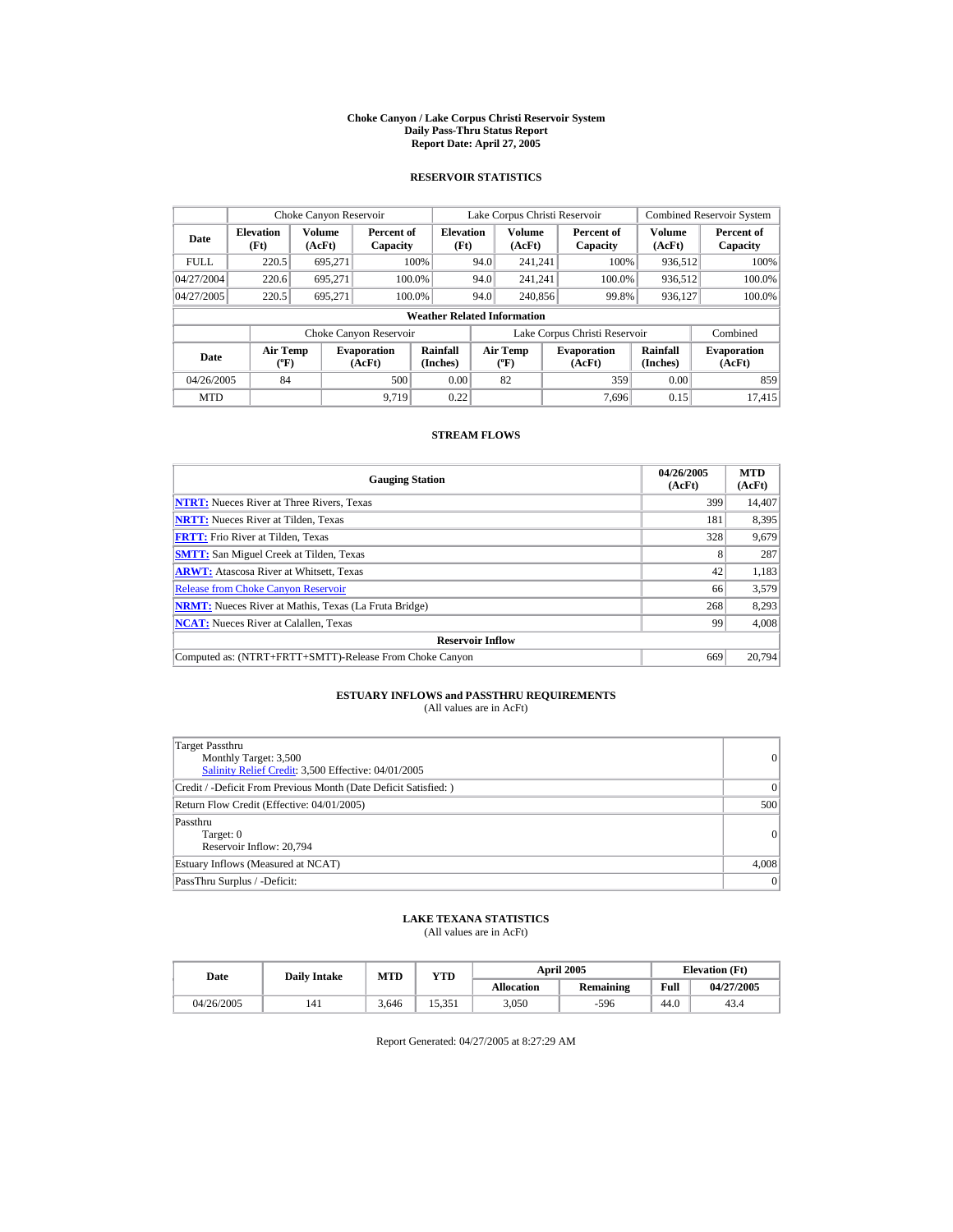#### **Choke Canyon / Lake Corpus Christi Reservoir System Daily Pass-Thru Status Report Report Date: April 28, 2005**

### **RESERVOIR STATISTICS**

|             | Choke Canyon Reservoir               |                  |                              |                                    |                                                                                  | Lake Corpus Christi Reservoir |                               |                              | <b>Combined Reservoir System</b> |
|-------------|--------------------------------------|------------------|------------------------------|------------------------------------|----------------------------------------------------------------------------------|-------------------------------|-------------------------------|------------------------------|----------------------------------|
| Date        | <b>Elevation</b><br>(Ft)             | Volume<br>(AcFt) | Percent of<br>Capacity       | <b>Elevation</b><br>(Ft)           |                                                                                  | <b>Volume</b><br>(AcFt)       | Percent of<br>Capacity        | <b>Volume</b><br>(AcFt)      | Percent of<br>Capacity           |
| <b>FULL</b> | 220.5                                | 695.271          |                              | 100%                               | 94.0                                                                             | 241.241                       | 100%                          | 936,512                      | 100%                             |
| 04/28/2004  | 220.6                                | 695.271          |                              | 100.0%                             | 94.0                                                                             | 241.241                       | 100.0%                        | 936,512                      | 100.0%                           |
| 04/28/2005  | 220.5                                | 695.012          |                              | 100.0%                             | 93.9                                                                             | 239,510                       | 99.3%                         | 934,522                      | 99.8%                            |
|             |                                      |                  |                              | <b>Weather Related Information</b> |                                                                                  |                               |                               |                              |                                  |
|             |                                      |                  | Choke Canyon Reservoir       |                                    |                                                                                  |                               | Lake Corpus Christi Reservoir |                              | Combined                         |
| Date        | Air Temp<br>$({}^{\circ}\mathrm{F})$ |                  | <b>Evaporation</b><br>(AcFt) | <b>Rainfall</b><br>(Inches)        | <b>Air Temp</b><br><b>Evaporation</b><br>$({}^{\mathrm{o}}\mathrm{F})$<br>(AcFt) |                               | Rainfall<br>(Inches)          | <b>Evaporation</b><br>(AcFt) |                                  |
| 04/27/2005  | 89                                   |                  | 530                          | 0.00                               |                                                                                  | 87                            | 324                           | 0.00                         | 854                              |
| <b>MTD</b>  |                                      |                  | 10.249                       | 0.22                               |                                                                                  |                               | 8.020                         | 0.15                         | 18.269                           |

### **STREAM FLOWS**

| <b>Gauging Station</b>                                       | 04/27/2005<br>(AcFt) | <b>MTD</b><br>(AcFt) |
|--------------------------------------------------------------|----------------------|----------------------|
| <b>NTRT:</b> Nueces River at Three Rivers, Texas             | 326                  | 14,733               |
| <b>NRTT:</b> Nueces River at Tilden, Texas                   | 167                  | 8,561                |
| <b>FRTT:</b> Frio River at Tilden, Texas                     | 308                  | 9,987                |
| <b>SMTT:</b> San Miguel Creek at Tilden, Texas               | 8                    | 295                  |
| <b>ARWT:</b> Atascosa River at Whitsett, Texas               | 36                   | 1,219                |
| <b>Release from Choke Canyon Reservoir</b>                   | 66                   | 3,644                |
| <b>NRMT:</b> Nueces River at Mathis, Texas (La Fruta Bridge) | 199                  | 8,492                |
| <b>NCAT:</b> Nueces River at Calallen, Texas                 | 95                   | 4,103                |
| <b>Reservoir Inflow</b>                                      |                      |                      |
| Computed as: (NTRT+FRTT+SMTT)-Release From Choke Canyon      | 576                  | 21.370               |

# **ESTUARY INFLOWS and PASSTHRU REQUIREMENTS**<br>(All values are in AcFt)

| Target Passthru<br>Monthly Target: 3,500<br>Salinity Relief Credit: 3,500 Effective: 04/01/2005 | 0         |
|-------------------------------------------------------------------------------------------------|-----------|
| Credit / -Deficit From Previous Month (Date Deficit Satisfied: )                                | $\vert$ 0 |
| Return Flow Credit (Effective: 04/01/2005)                                                      | 500       |
| Passthru<br>Target: 0<br>Reservoir Inflow: 21,370                                               | 0         |
| Estuary Inflows (Measured at NCAT)                                                              | 4,103     |
| PassThru Surplus / -Deficit:                                                                    | 0         |

### **LAKE TEXANA STATISTICS**

(All values are in AcFt)

| Date |            | <b>Daily Intake</b> | MTD   | YTD               |                  | <b>April 2005</b> | <b>Elevation</b> (Ft) |      |
|------|------------|---------------------|-------|-------------------|------------------|-------------------|-----------------------|------|
|      |            |                     |       | <b>Allocation</b> | <b>Remaining</b> | Full              | 04/28/2005            |      |
|      | 04/27/2005 | 142                 | 3.788 | 15.492            | 3.050            | $-738$            | 44.0                  | 43.3 |

Report Generated: 04/28/2005 at 8:34:45 AM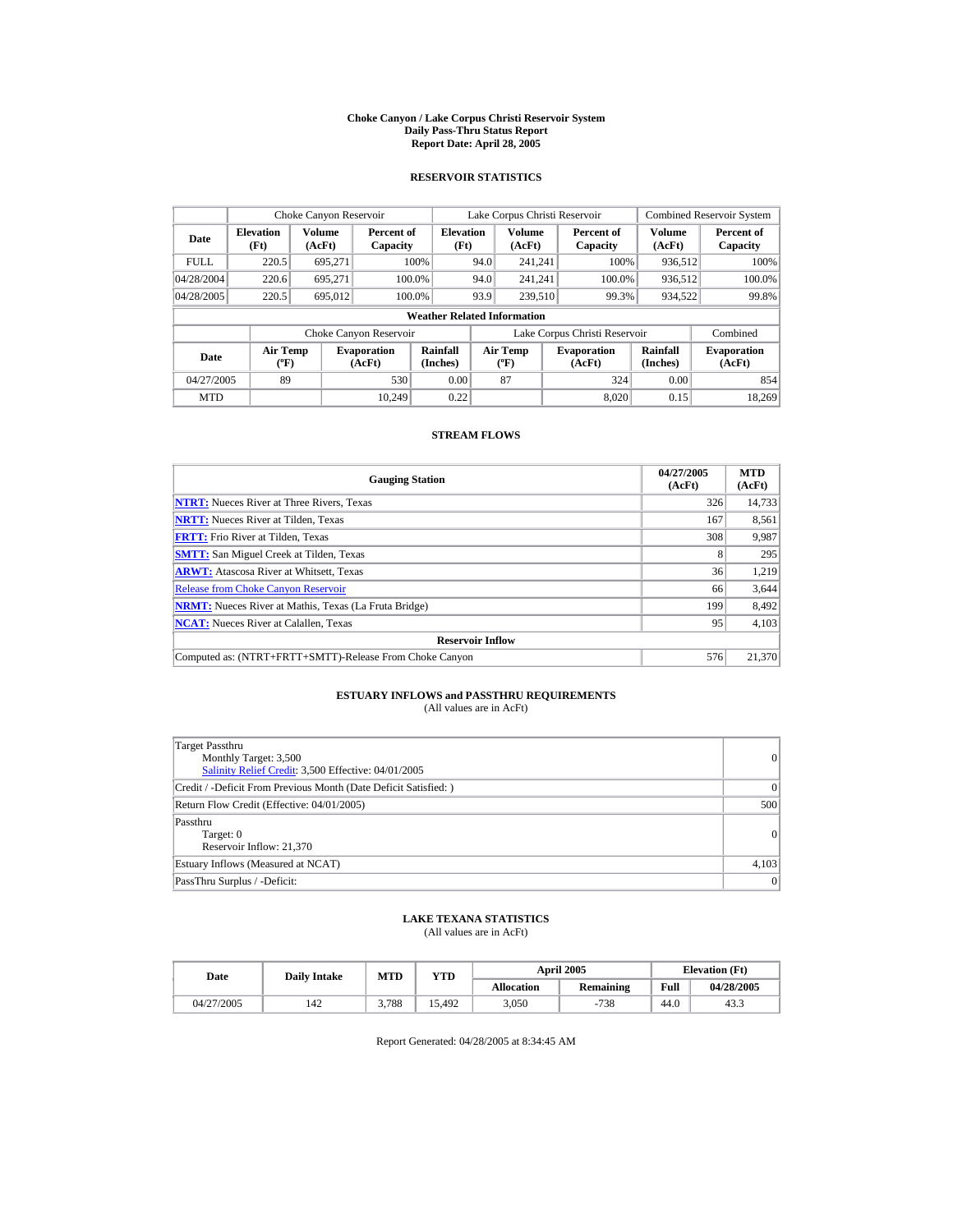#### **Choke Canyon / Lake Corpus Christi Reservoir System Daily Pass-Thru Status Report Report Date: April 29, 2005**

### **RESERVOIR STATISTICS**

|             | Choke Canyon Reservoir      |                  |                              |                                    |      | Lake Corpus Christi Reservoir                    |                                                      |                  | <b>Combined Reservoir System</b> |
|-------------|-----------------------------|------------------|------------------------------|------------------------------------|------|--------------------------------------------------|------------------------------------------------------|------------------|----------------------------------|
| Date        | <b>Elevation</b><br>(Ft)    | Volume<br>(AcFt) | Percent of<br>Capacity       | <b>Elevation</b><br>(Ft)           |      | <b>Volume</b><br>(AcFt)                          | Percent of<br>Capacity                               | Volume<br>(AcFt) | Percent of<br>Capacity           |
| <b>FULL</b> | 220.5                       | 695,271          |                              | 100%                               | 94.0 | 241.241                                          | 100%                                                 | 936,512          | 100%                             |
| 04/29/2004  | 220.6                       | 695.271          | 100.0%                       |                                    | 94.0 | 241.241                                          | 100.0%                                               | 936,512          | 100.0%                           |
| 04/29/2005  | 220.5                       | 695,012          | 100.0%                       |                                    | 94.0 | 240,279                                          | 99.6%                                                | 935,291          | 99.9%                            |
|             |                             |                  |                              | <b>Weather Related Information</b> |      |                                                  |                                                      |                  |                                  |
|             |                             |                  | Choke Canyon Reservoir       |                                    |      |                                                  | Lake Corpus Christi Reservoir                        |                  | Combined                         |
| Date        | Air Temp<br>$({}^{\circ}F)$ |                  | <b>Evaporation</b><br>(AcFt) | Rainfall<br>(Inches)               |      | <b>Air Temp</b><br>$({}^{\mathrm{o}}\mathrm{F})$ | Rainfall<br><b>Evaporation</b><br>(Inches)<br>(AcFt) |                  | <b>Evaporation</b><br>(AcFt)     |
| 04/28/2005  | 92                          |                  | 439                          | 0.00                               |      | 89                                               | 358                                                  | 0.00             | 797                              |
| <b>MTD</b>  |                             |                  | 10.688                       | 0.22                               |      |                                                  | 8.378                                                | 0.15             | 19,066                           |

### **STREAM FLOWS**

| <b>Gauging Station</b>                                       | 04/28/2005<br>(AcFt) | <b>MTD</b><br>(AcFt) |
|--------------------------------------------------------------|----------------------|----------------------|
| <b>NTRT:</b> Nueces River at Three Rivers, Texas             | 302                  | 15,034               |
| <b>NRTT:</b> Nueces River at Tilden, Texas                   | 155                  | 8.716                |
| <b>FRTT:</b> Frio River at Tilden, Texas                     | 302                  | 10,288               |
| <b>SMTT:</b> San Miguel Creek at Tilden, Texas               | 8                    | 303                  |
| <b>ARWT:</b> Atascosa River at Whitsett, Texas               | 34                   | 1,253                |
| <b>Release from Choke Canyon Reservoir</b>                   | 66                   | 3,710                |
| <b>NRMT:</b> Nueces River at Mathis, Texas (La Fruta Bridge) | 181                  | 8,672                |
| <b>NCAT:</b> Nueces River at Calallen, Texas                 | 52                   | 4,155                |
| <b>Reservoir Inflow</b>                                      |                      |                      |
| Computed as: (NTRT+FRTT+SMTT)-Release From Choke Canyon      | 546                  | 21,916               |

# **ESTUARY INFLOWS and PASSTHRU REQUIREMENTS**<br>(All values are in AcFt)

| Target Passthru<br>Monthly Target: 3,500<br>Salinity Relief Credit: 3,500 Effective: 04/01/2005 | 0        |
|-------------------------------------------------------------------------------------------------|----------|
| Credit / -Deficit From Previous Month (Date Deficit Satisfied: )                                | $\Omega$ |
| Return Flow Credit (Effective: 04/01/2005)                                                      | 500      |
| Passthru<br>Target: 0<br>Reservoir Inflow: 21,916                                               | 0        |
| Estuary Inflows (Measured at NCAT)                                                              | 4,155    |
| PassThru Surplus / -Deficit:                                                                    | 0        |

### **LAKE TEXANA STATISTICS**

(All values are in AcFt)

| Date       | MTD<br>YTD<br><b>Daily Intake</b> |       |       | <b>April 2005</b> | <b>Elevation</b> (Ft) |      |            |
|------------|-----------------------------------|-------|-------|-------------------|-----------------------|------|------------|
|            |                                   |       |       | <b>Allocation</b> | <b>Remaining</b>      | Full | 04/29/2005 |
| 04/28/2005 | 141                               | 3.929 | 5.634 | 3.050             | -879                  | 44.0 | 43.3       |

Report Generated: 04/29/2005 at 8:24:00 AM